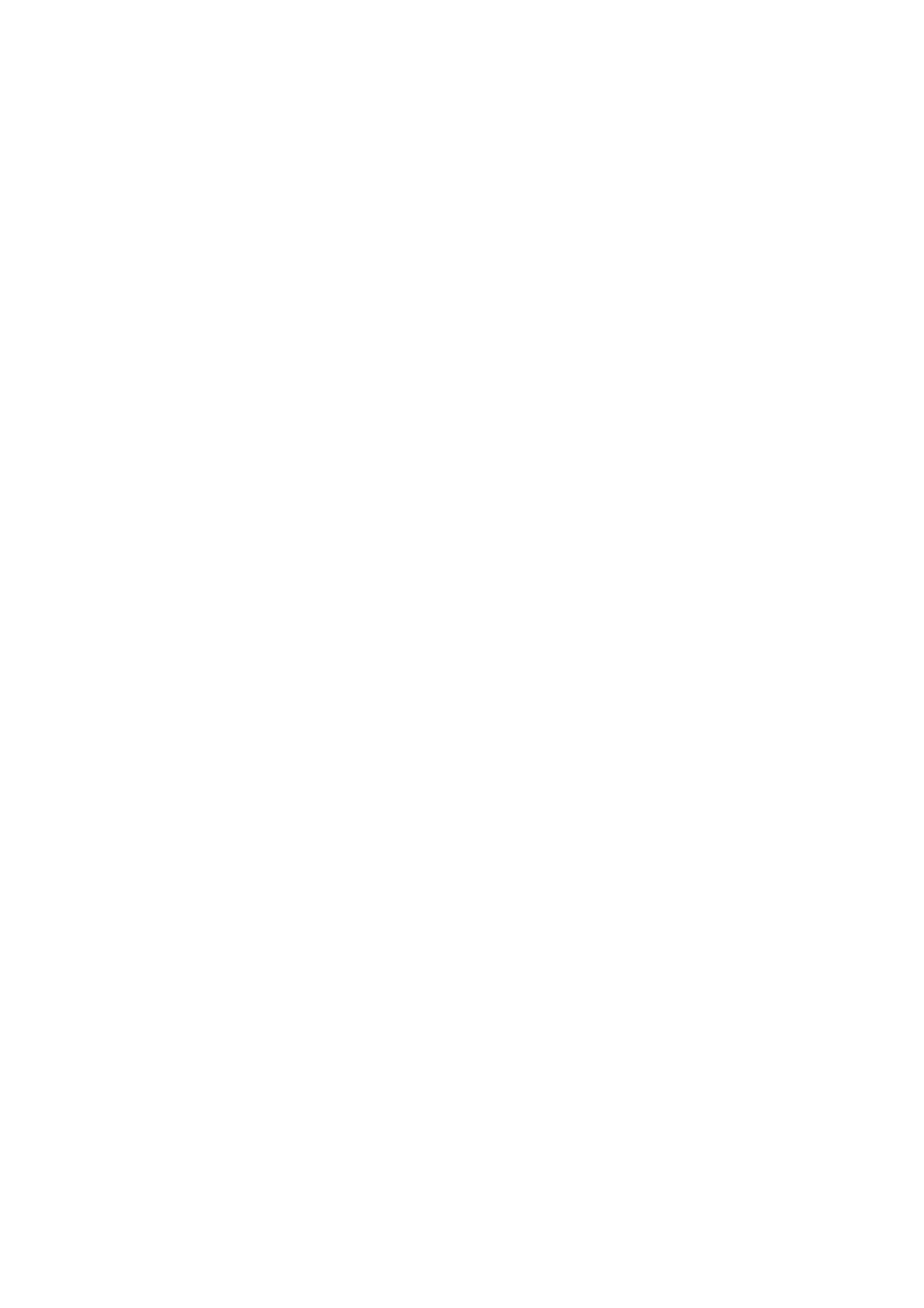# DRIVERS Case Study: Netzwerk Familie, Austria

Case Study Report

Authors:

Marion Weigl Gabriele Gruber Christine Knaller Sabine Haas

Assistance:

Monika Löbau

Vienna, June 2014 Commissioned by EuroHealthNet

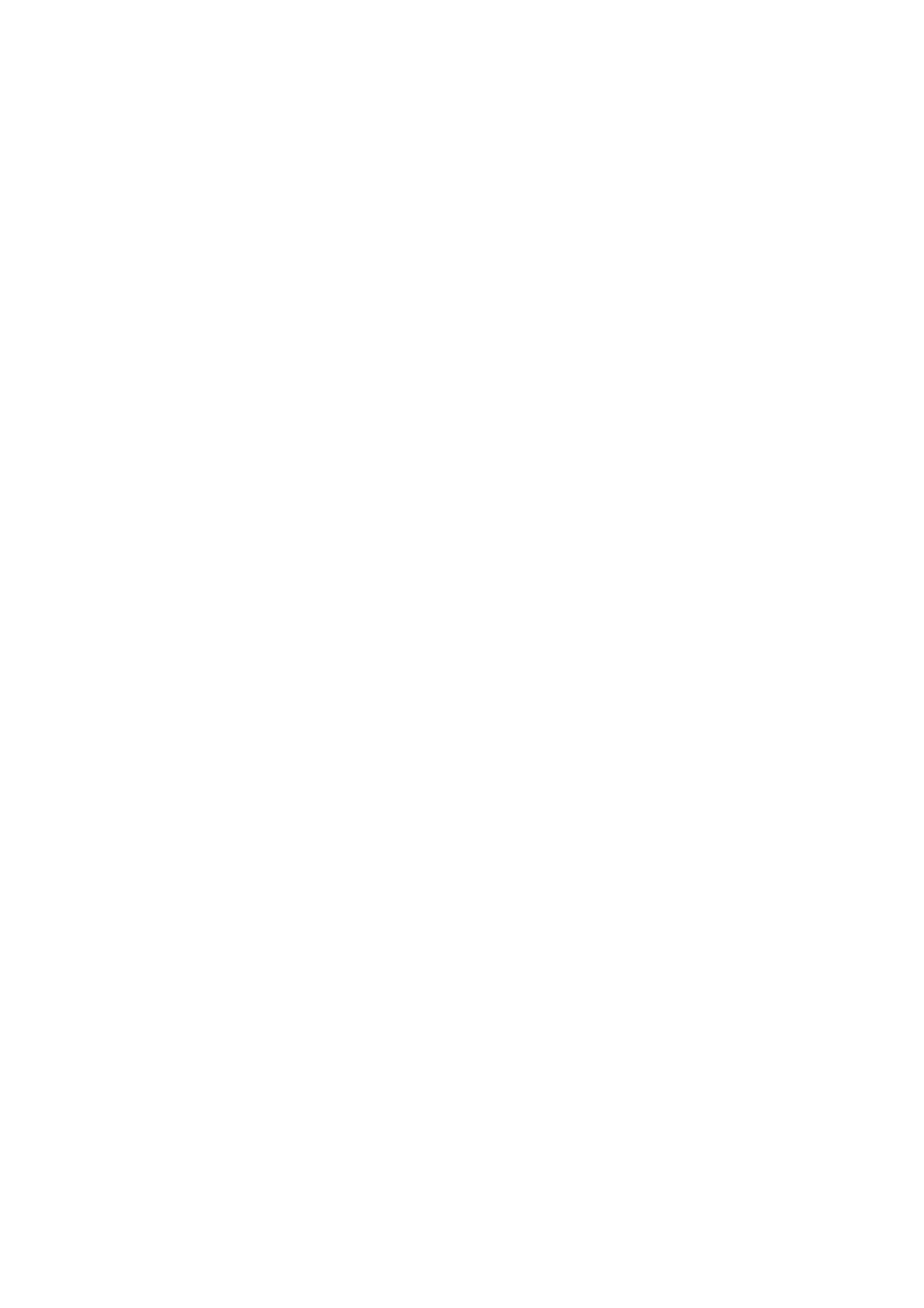## Content

| $\mathbf{1}$   |     |                                                                          |  |  |  |  |
|----------------|-----|--------------------------------------------------------------------------|--|--|--|--|
| 2              |     |                                                                          |  |  |  |  |
| $\overline{3}$ |     |                                                                          |  |  |  |  |
|                | 3.1 | Socioeconomic context of the intervention and background information     |  |  |  |  |
|                | 3.2 |                                                                          |  |  |  |  |
|                | 3.3 | Socioeconomic data on intervention users and their families 10           |  |  |  |  |
|                | 3.4 |                                                                          |  |  |  |  |
|                | 3.5 |                                                                          |  |  |  |  |
| $\overline{4}$ |     |                                                                          |  |  |  |  |
|                | 4.1 | Summary of the interview with the chairman of the provincial specialists |  |  |  |  |
|                | 4.7 | Summary of the interview with the head of the intervention team 21       |  |  |  |  |
|                | 4.3 | Summary of the Interview with the head of the team for evaluation        |  |  |  |  |
|                | 4.4 | Summary of the interview with an official at the provincial government   |  |  |  |  |
|                | 4.5 | Summary of the focus group with the parents who were accompanied         |  |  |  |  |
|                | 4.6 | Summary of the focus group with the cooperation partners in the early    |  |  |  |  |
| 5              |     |                                                                          |  |  |  |  |
| 6              |     |                                                                          |  |  |  |  |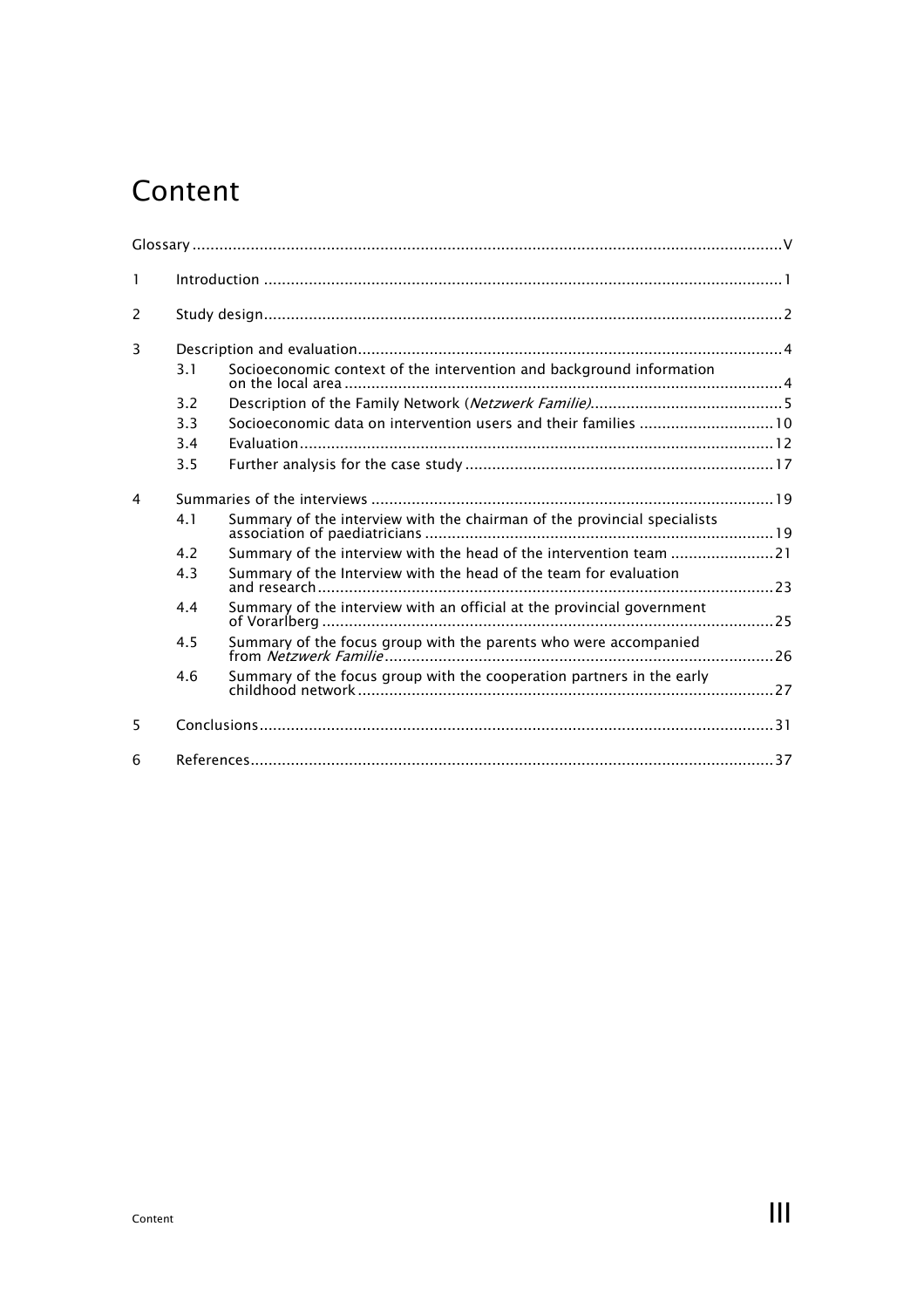## Tables

| Table 4: Institutions to which families were referred to by <i>Netzwerk Familie</i> , 201316 |  |
|----------------------------------------------------------------------------------------------|--|
| Table 5: Child and youth welfare interventions in Vorarlberg and Austria,                    |  |
|                                                                                              |  |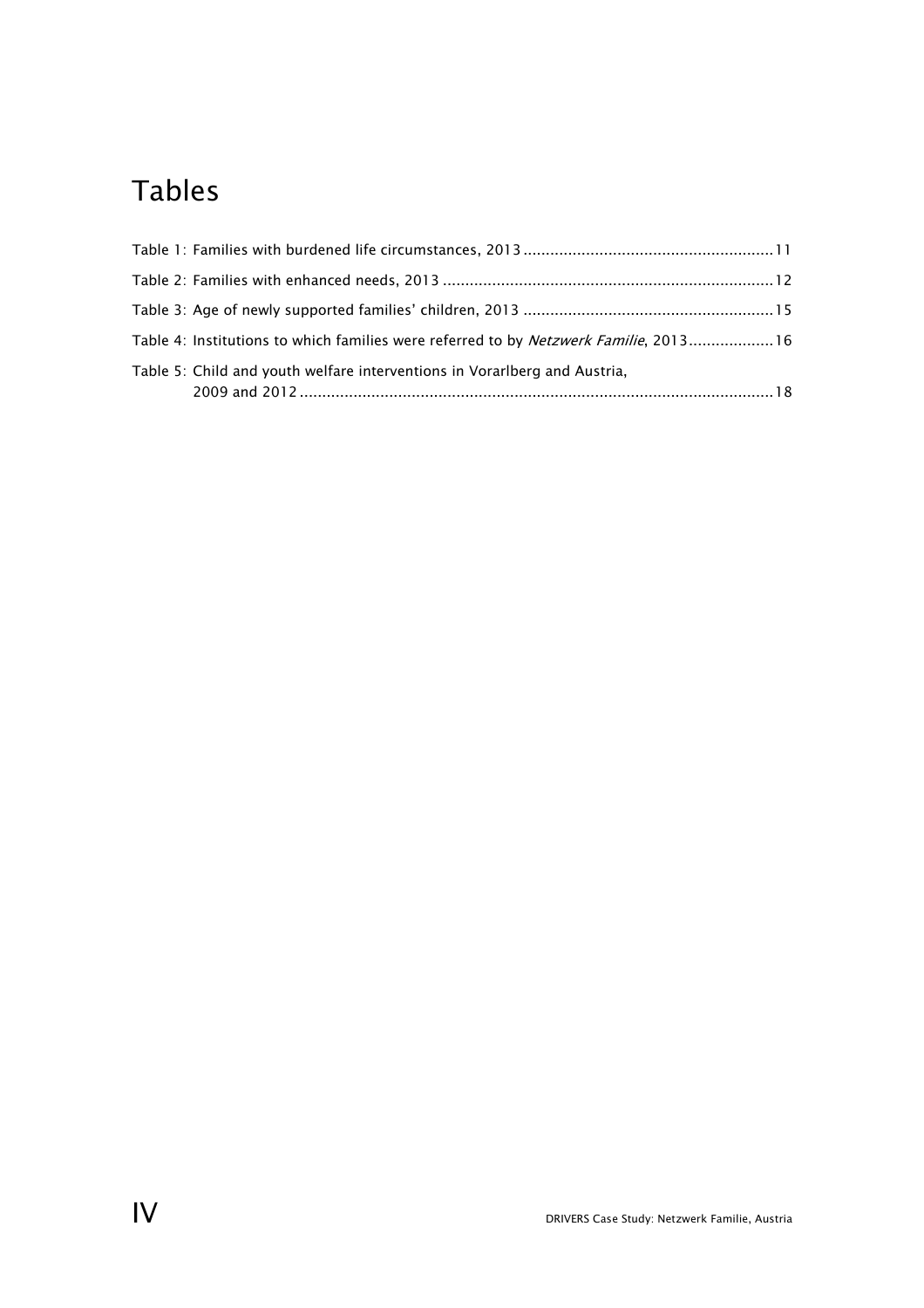## Glossary

Family support (Familienbegleitung): This is the key intervention of the programme Netzwerk Familie and consists of case management (referral to specific interventions according to the needs of a family) and accompanying families through the whole length of the programme with the aim to establish a trusty, continuous relation with them

Guaranteed minimum income (bedarfsorientierte Mindestsicherung): This is a specific financial support of the provincial government based on national legislation that entitles persons in financial need to such a minimum income. Within the range of activities of Netzwerk Familie to support families in need they also try to ensure stable income and housing.

Family in need (Familie mit Unterstützungsbedarf): Families that live in strained/adverse conditions resp. life circumstances (like poverty, lack of education, psycho-social crises, mental problems, specific problems or handicaps relating to the children etc.) making that a target group for early child interventions.

Clearing (Erstgespräch): Assessment whether a family is fitting the early child intervention programme; the (risk) assessment is carried out with use of a standardised questionnaire during a first personal contact between Netzwerk Familie and a family in need.

Early childhood networks (Frühe Hilfen Netzwerke): Network of all early childhood intervention providers resp. professions or institutions, which are potentially in contact with pregnant women or families with newborns or infants (until 3 years), within a given region. The network partners are systematically contacted by a regional network manager to ensure the cooperation within the networks. With the help of such networks a systematic and structured approach to support families in need is possible.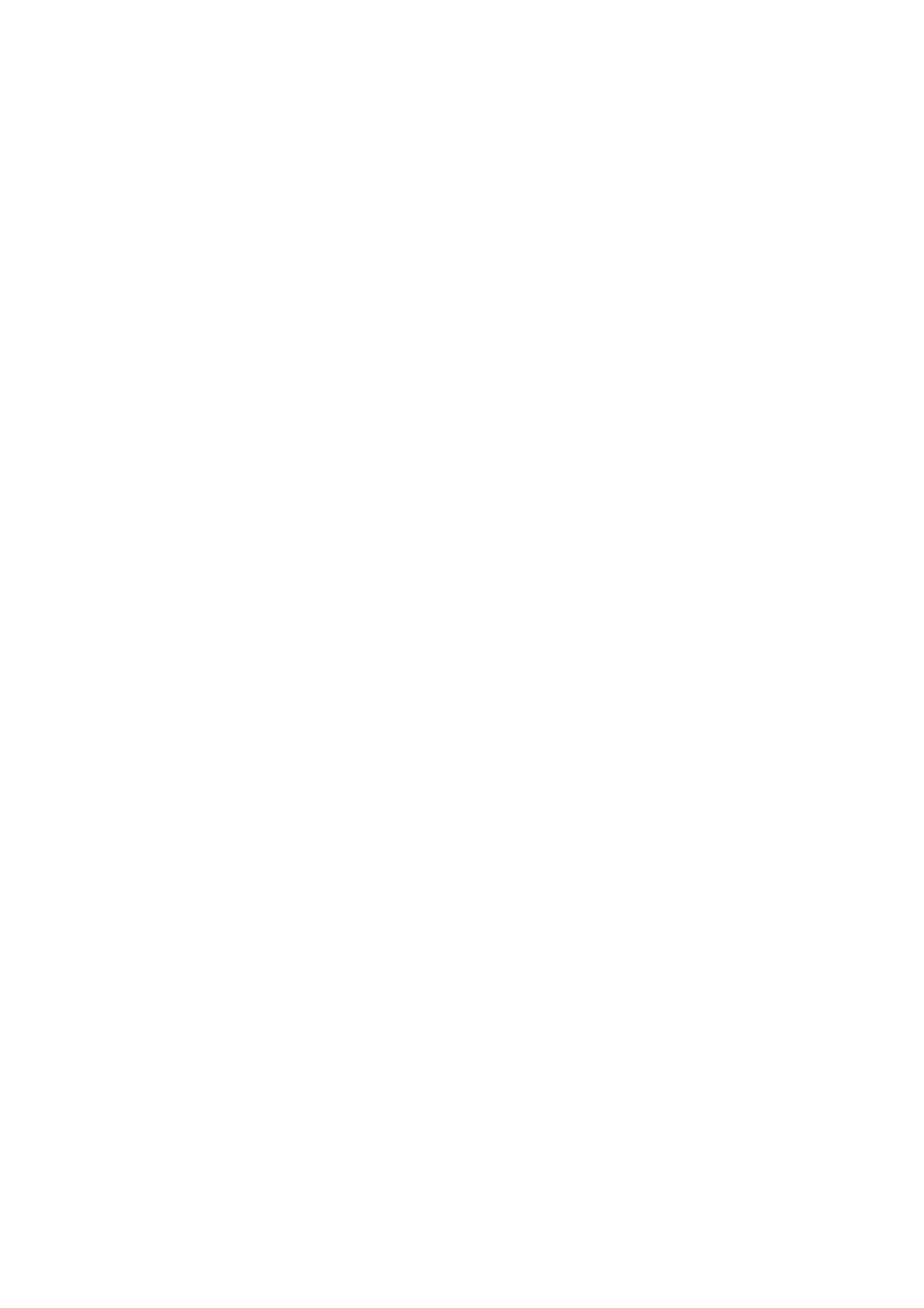## 1 Introduction

This case study was commissioned by EuroHealthNet as part of the EU-funded project DRIVERS (Addressing the strategic determinants to reduce health inequality), which focuses on the three different areas "Early Childhood Development", "Fair Employment" and "Income and Social Protection". The Family Network (Netzwerk Familie) in Austria was chosen as one example on how health inequity can be reduced by addressing early childhood development. The objective of this case study is to provide information on the experiences from the implementation of Netzwerk Familie as well as background data on the province of Vorarlberg, where this intervention is located.

Early childhood networks aim to promote early childhood development especially amongst children from socio-economic disadvantaged families. In the last years, several early childhood networks (so called "Frühe Hilfen-Netzwerke") have been developed and implemented especially in Germany. They aim to support parents/families with special needs (either resulting from socio-economic status or from psycho-social problems) with the objective to ensure child protection and to promote early childhood development. In Austria, following the German example, since 5 years one region (Vorarlberg) is implementing a similar programme which is also addressing socio-economic needs (income, housing etc.) of the families. In addition, the "Frühe Hilfen" approach has been receiving a lot of attention in whole of Austria since a few years. It is one of the main objectives of the Austrian national strategy on child and adolescents health to ensure broader implementation of early childhood interventions or "Frühe Hilfen" in Austria as a key approach to improve health equity (unlike in Germany, where the programmes have been development with a view on child protection, the main focus in Austria is on health promotion in general as well as promotion of health equity more specifically).

Netzwerk Familie in Vorarlberg is a "grass-root" intervention on early childhood development: The programme supports families with children up to three years of age. Families in need are identified mainly at maternity clinics/wards as well as through residential doctors (paediatricians etc.) but increasingly families themselves also get in contact with the network asking for support. The social workers of *Netzwerk Familie* are accompanying the families through the whole period in the programme and are referring them to different services (depending on the respective needs of each family) that are provided by a regional network.

The aim of this case study is to identify success factors of Netzwerk Familie, positive impacts of the intervention program on the children and their families and to give some recommendations for the implementation of a similar program in other regions or countries.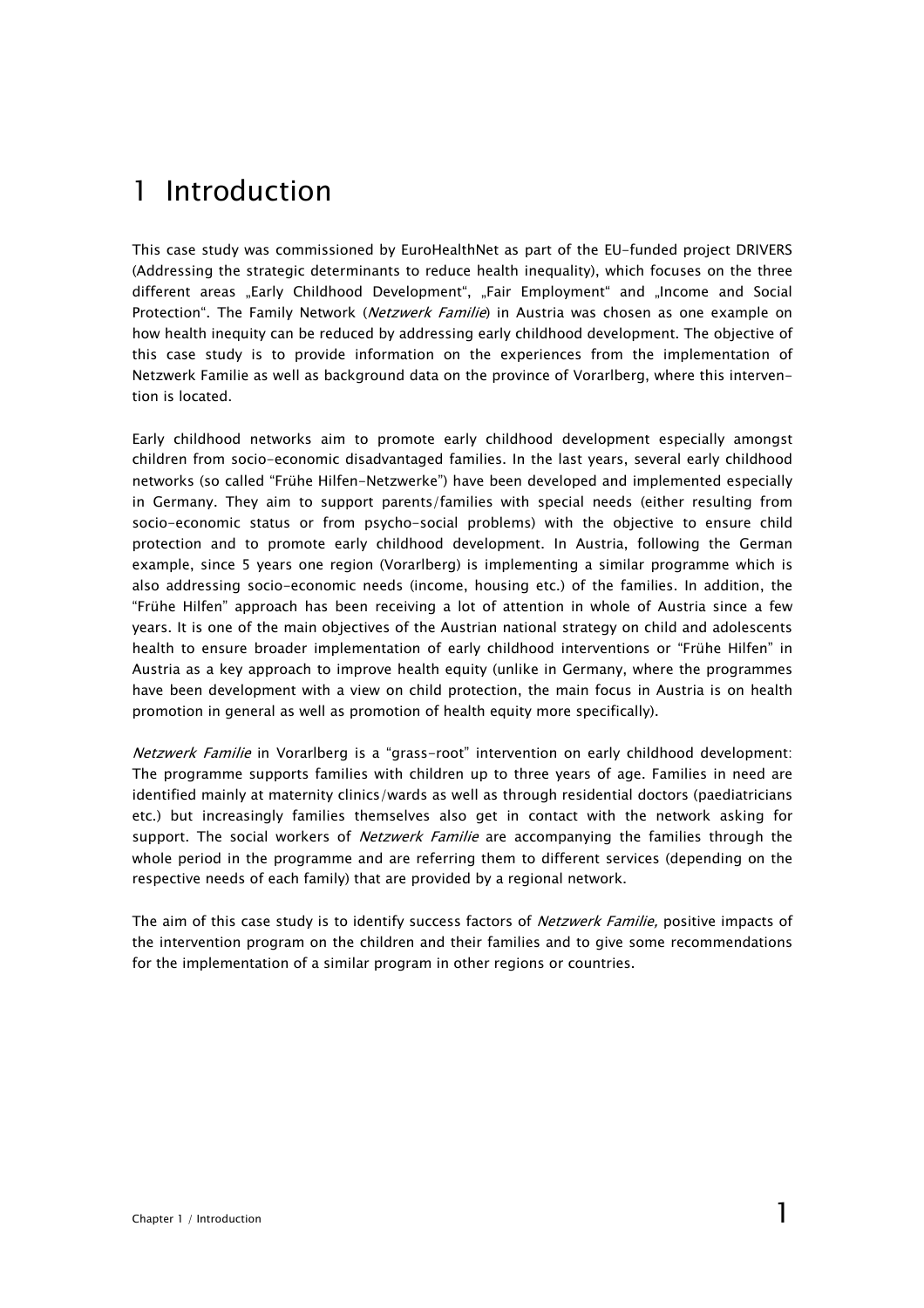## 2 Study design

#### Data and data collection

The case study includes a qualitative and a quantitative part of data.

The **qualitative data collection** consists mainly of four interviews, one focus group and one group interview. One interview with a paediatrician took place in Vienna. All the others were carried out during a study visit at the premises of *Netzwerk Familie* in Dornbirn, Vorarlberg, from 28th to 30th of April 2014.

A group interview with 4 mothers/fathers took place at the premises of Netzwerk Familie (8 persons were invited, 4 finally participated). The interview persons got 20,- Euros in cash right after the group interview for their participation. Childcare was offered through staff members of Netzwerk Familie.

The focus group was carried out with cooperation partners<sup>1</sup> from the network for early childhood interventions, also at the premises of Netzwerk Familie. Netzwerk Familie provided us with a list of 20 cooperation partners, including those placing families for assistance by Netzwerk Familie as well as those carrying out specific support (like therapies) if needed and organised by Netzwerk Familie. These cooperation partners were asked in advance, if their contact details can be provided and all of them accepted this. We had a discussion on whether or not staff members from Netzwerk Familie should participate in this focus group. As there were other opportunities to collect the view of the staff members (team meeting and interviews) and to ensure an open discussion among the cooperation partners we decided not to include them in the focus group. Our invitation for the focus group was accepted by 13 of the cooperation partners, finally 12 persons participated. Most of those, who were not available on the given date, would have been interested in being involved in another focus group on another day or in another way. One person preferred to complete a questionnaire and provide it by e-mail.

The two interviews with the heads of *Netzwerk Familie* (head of the intervention team and head of the team for research and evaluation) were carried out at the premises of Netzwerk Familie during the study visit. The third interview was carried out with the responsible person for child and youth welfare in the provincial government. This interview took place at the premises of the provincial government in Bregenz. The fourth interview was carried out with the chairman of the provincial specialists association of paediatricians (one of three partner organisations in charge of Netzwerk Familie), who is also part of the expert group supporting Netzwerk Familie if needed

-1

There are different roles in the programme Netzwerk Familie: staff members of Netzwerk Familie are responsible either for the coordination and management of the whole network or for the case management concerning individual families (including identification of special needs as well as referring families to special services offering for example counselling on financial support or therapeutic interventions like psychotherapy.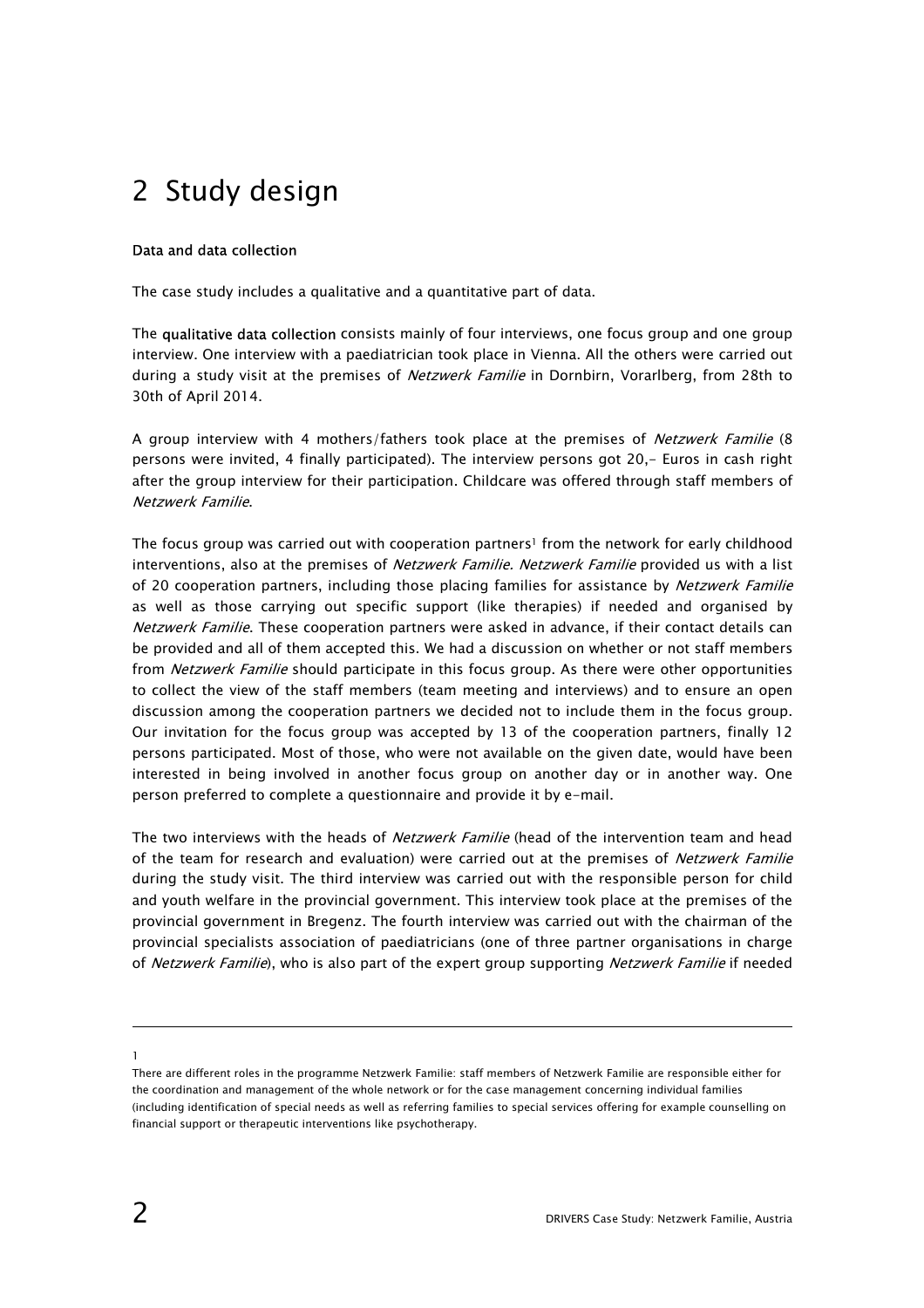and was involved in the process of implementing Netzwerk Familie. This interview took place on 2nd of April 2014 in Vienna, on the side of another meeting.

In the interviews, the focus group as well as the group interview we focused on the experiences with the intervention from different sides, but also on advantages and hurdles they observed as well as recommendations for professionals in other provinces of Austria or EU member states who want to implement a similar project. All interviews and focus groups were recorded with participants' approval and the participants signed the participant consent forms. Data on the participants of the focus group and the group interview was collected anonymously as agreed with UCL before.

In addition to the interviews with staff members of Netzwerk Familie we were invited to join the weekly team meeting of *Netzwerk Familie* taking place at their premises. In addition we were able to talk to the staff members in between the different meetings. This enabled us to get an in-depth impression of their routine work.

The quantitative data describes the intervention and their activities in number. The data collection is based on public available information about the socio-economic context of the province Vorarlberg and the intervention *Netzwerk Familie* as well as the evaluation of the pilot phase. A first draft of this data collection was sent to the head of the intervention team of Netzwerk Familie to check the immediacy and completeness of data. The commentaries given by the head were included in the quantitative description. Additional analysis which were provided by Netzwerk Familie and partly carried out specifically for this case study was included afterwards.

On the basis of the collected qualitative and quantitative information and considering our knowledge, which we gained during the last three years while working for a project on early childhood networks, we draw some conclusions and recommendations, which are described at the end of this report.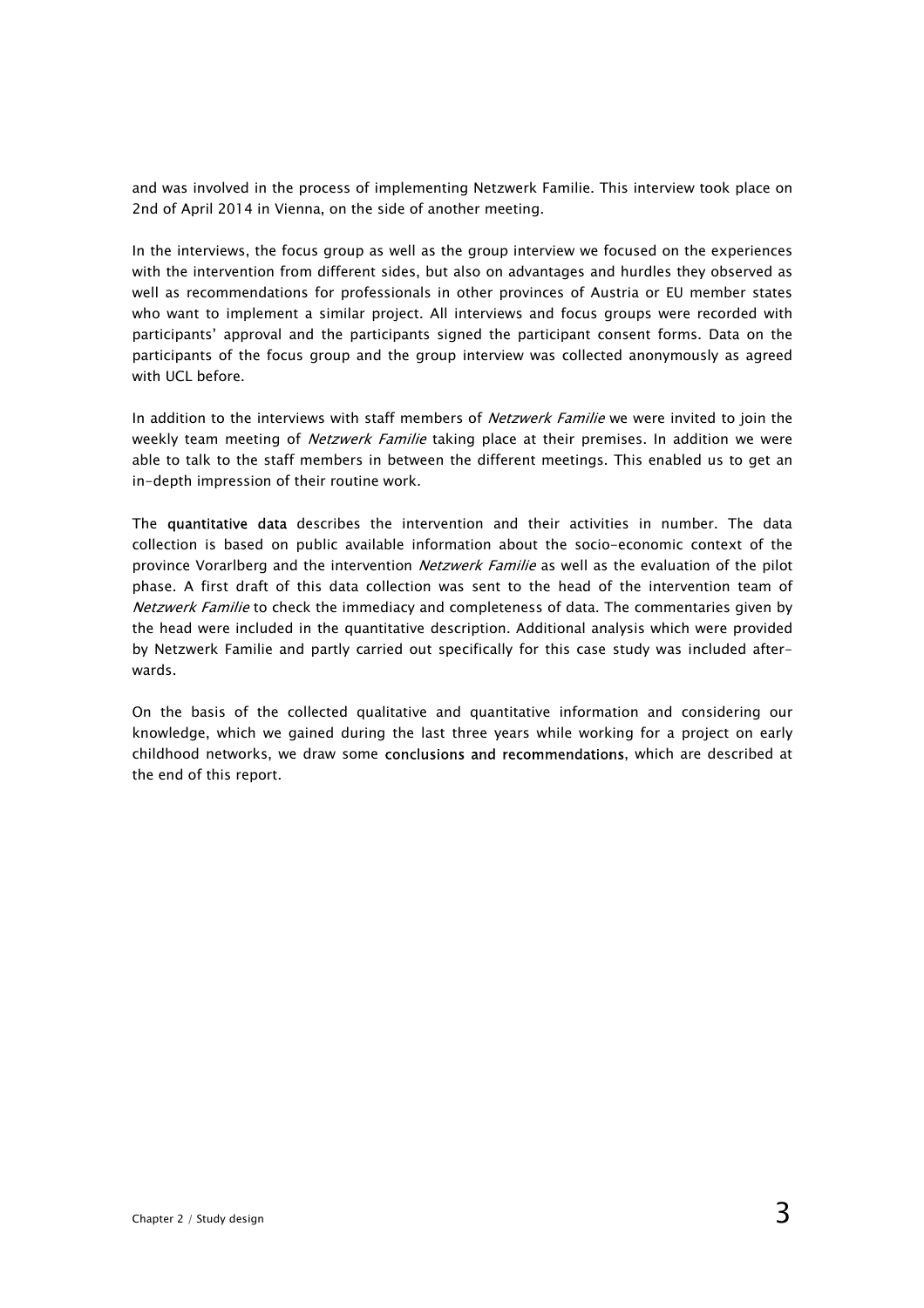## 3 Description and evaluation

### 3.1 Socioeconomic context of the intervention and background information on the local area

Vorarlberg is with an area of 2.601,12 km2 the second smallest province of the Federal Republic of Austria. It is situated at the western end of Austria, surrounded by Switzerland, Germany and Italy. The province has four administrative districts (Bludenz, Bregenz, Dornbirn, Feldkirch) which have altogether 96 communities (Statistik Austria, Land Vorarlberg). Only 21,8 % of the area of Vorarlberg is potential area of settlement. The average population number per km2 was in the year 2011 around 652 persons per km2. From this point of view, Vorarlberg has the second highest population density in comparison with the other provinces in Austria (highest density has Vienna). The highest population density in Vorarlberg can be found in the district Dornbirn (1.076 inhabitants per km2 permanent settlement area in 2011), this makes up around 44,5 % of the population of Vorarlberg (Statistik Austria 2013e: 38). The register of the year 2011 says that Vorarlberg has nine communities (Bregenz, Feldkirch, Bludenz, Lustenau, Dornbirn, Rankweil, Hohenems, Hard und Götzis) with more than 10.000 inhabitants. The cities or rather the communities Bregenz, Dornbirn, Feldkirch and Lustenau registered by October 31st 2011 more than 20.000 inhabitants (Statistik Austria 2013h: 26).

By December 31st 2013 376.347 persons were registered with main place of residence in Vorarlberg, 322.122 of these persons were Austrian citizens. The second largest group are German citizens (14.885 persons), followed by Turkish citizens (13.515 persons) (Amt der Vorarlberger Landesregierung, Landesstelle für Statistik 2014: 8). The average life expectancy at birth for men was 79,1 years in the year 2012 in Vorarlberg and 84,6 years for women (Statistik Austria 2013b).

In 2012 3.836 live births were registered. The average age of the mothers was around 30,8 years in 2012, what corresponds with the overall Austrian average with 30,3 years (Statistik Austria 2013c). In the year 2013 47.300 couples with children under the age of 27 were registered in Vorarlberg, out of these around 3.400 were classified as so-called patchwork families (Statistik Austria 2013f). In 2013 altogether around 52.800 couples with children and 12.800 one-parentfamilies lived in Vorarlberg (Statistik Austria 2013g).

The unemployment rate was 6,1% in December 2013 (Amt der Vorarlberger Landesregierung, Landesstelle für Statistik 2014b: 16). In 2012 166.718 persons were employed. The average net income in that year was about € 20.381,-. Statistic Austria describes a difference between men and women regarding the average net income. While men received an average of  $\epsilon$  25.680,- in 2012, the average women received was  $\epsilon$  14.789, $-$ . This gap between the sexes is also apparent in analysis for whole of Austria (average net income of men is  $\epsilon$  25.067,- and of women  $\epsilon$ 16.474,-) and results from various factors, for example the fact that more women are part-time employed than men the (Statistik Austria 2013a). The rate of employment in Vorarlberg in the year 2012 was around 70,3 % (women: 67,1 %, men: 73,2 %) – lower than the Austrian average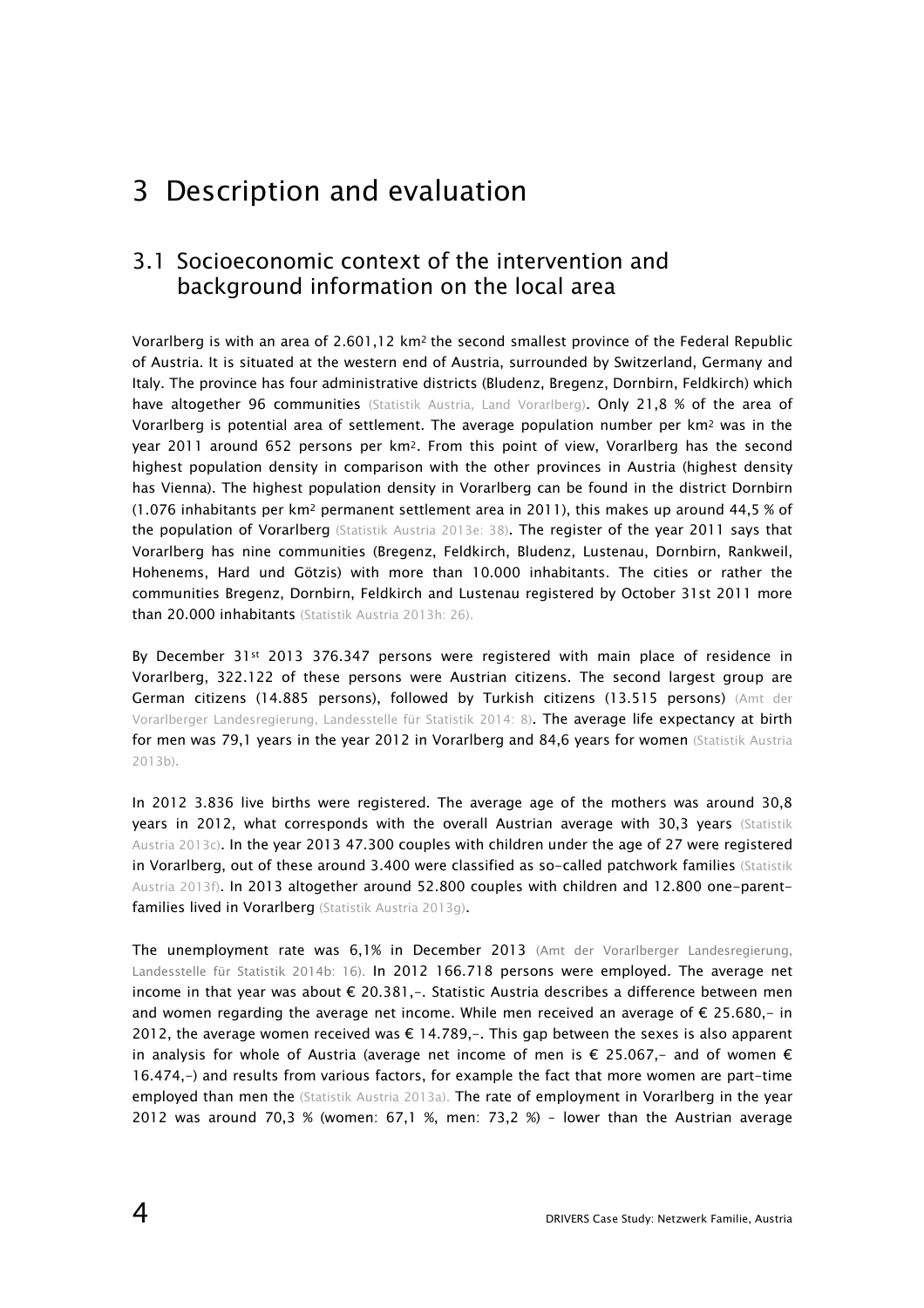(74,2 %; women: 71,6 %, men: 76,5 %) (AMS o.J.: 10). The micro-census of Statistic Austria shows that in 2012 in Vorarlberg 118.100 worked in the service sector, 66.500 in industrial business and 5.300 persons in the field of agriculture and forestry and. In 2012 around 18.700 persons were self-employed and 168.700 employed (Statistik Austria 2013d: 201).

In 2011 the highest educational level of 49.495 persons with an age between 25 and 64 years was compulsory school and of 106.356 persons apprenticeship/VET school . 47.786 persons had a high-school diploma or higher education at that time (Statistik Austria 2011).

Based on various statistics Statistic Austria calculated that the rate of families at risk of poverty in 2011 was in Vorarlberg around 14, 7 % (11 % financial deprivation and 4 % manifest poverty). what corresponds with the overall Austrian average. The study shows that especially oneparent-households and households with more than 3 children are at high risk of poverty (Amt der Vorarlberger Landesregierung 2013). The rate of persons in risk of exclusion fall from 17,5 % in 2005 to 14,7 % in 2011. (Amt der Vorarlberger Landesregierung 2013).

In 2012 8.583 received a guaranteed minimum income. Out of these persons 2.000 lived on their own, 392 in a relationship, 2.359 on their own with at minimum one child,2.180 in a relationship with at minimum one child and 1.652 persons in another form (Statistik Austria 2013e).

## 3.2 Description of the Family Network (Netzwerk Familie)

Netzwerk Familie was developed and tested in the years 2009/2010 as one of three pilot programmes implemented based on a call for early child interventions published by the regional government. Netzwerk Familie is an institutional co-operation of Vorarlberger Kinderdorf (social sector), aks gesundheit GmbH - Gesundheitsbildung and the provincial specialists association of paediatricians (both health sector). On the basis of the evaluation it was selected for the roll out throughout the whole province of Vorarlberg, which started in 2010. In the year 2014 it was selected as a model project for the implementation of early childhood networks in all nine Austrian provinces.

#### **Objectives**

The general objective of Netzwerk Familie is to reduce health inequality by supporting early child development among families in need.

To do so the specific objectives of Netzwerk Familie are:

- » systematically identifying families in need with the help of the social and health system,
- » ensuring that families in need receive specific support and
- » supporting families in need by counseling and accompanying them throughout a certain time period.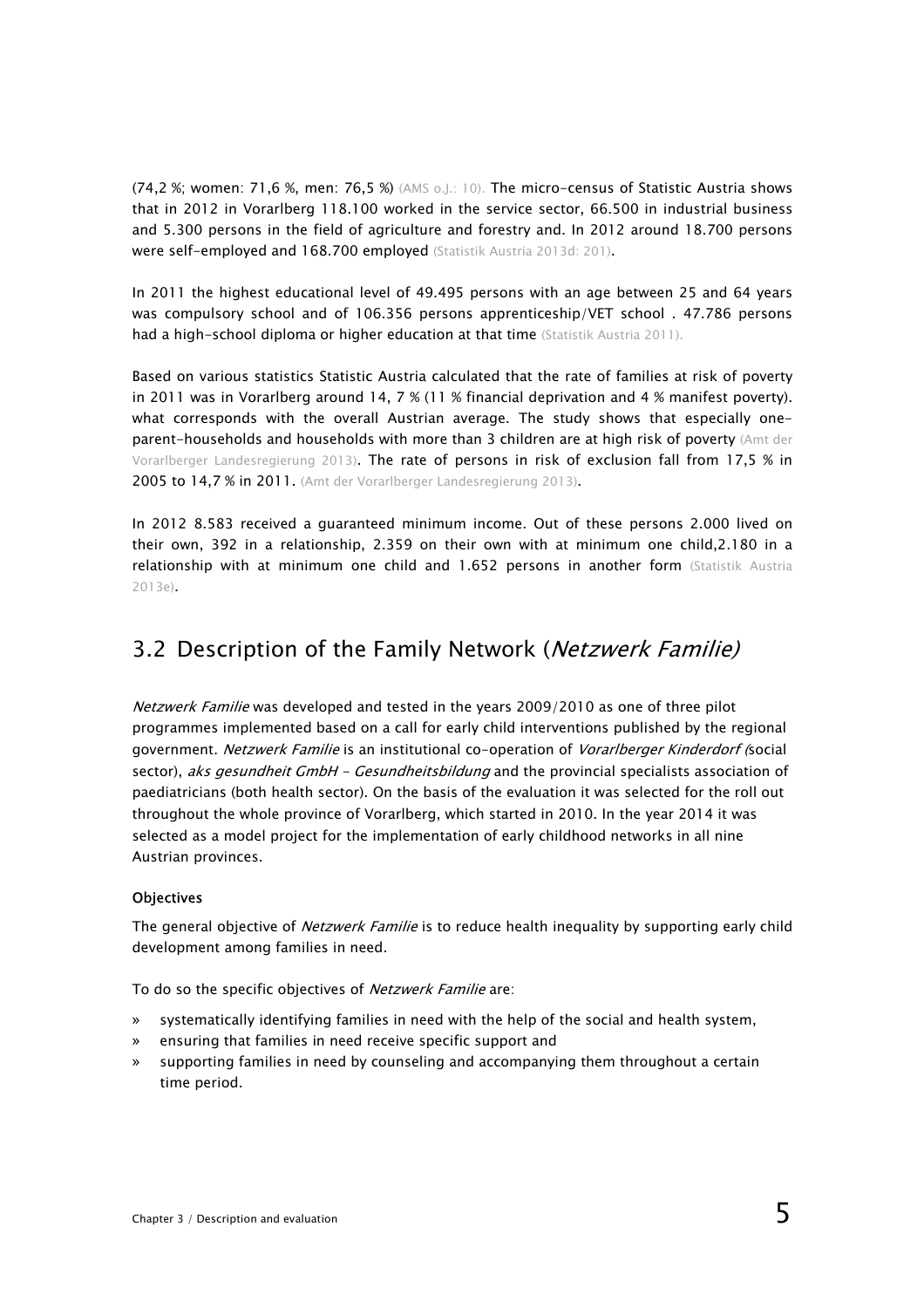Additionally, *Netzwerk Familie* raises awareness among relevant professions and institutions about the program and tries to build up and maintain an early childhood network as well as to strengthen the cooperation within this network.

#### Target group

Netzwerk Familie's direct target groups are pregnant women and families in need with children until the age of three. The indirect target groups are more or less all relevant professions and institutions which are in contact with pregnant women and families with small children from the social and health sectors.

#### Staff members (family supporters) of Netzwerk Familie

At the moment nine persons (7 social workers, 1 pedagogue, 1 assistant) are employed for the implementation of the key intervention. It is planned to add one psychologist to the intervention team. Staff members are requested to complete a further education on early child development.

In addition, two persons are in charge of training, public relations, evaluation etc. Their professions are pedagogue and clinical and health psychologist/Master of Public Health.

The staff members have to do specific further education dealing with early childhood development. On one hand, the family supporters take part in internal trainings at Netzwerk Familie as well as in trainings/events which are organized for external experts (mainly cooperation partners) from the province of Vorarlberg on a regular basis. On the other hand, each employee receives five working days and 1 000. - Euro per year for further education.

#### Premises

The central office of *Netzwerk Familie* is located in a building on the town hall square in Dornbirn. Netzwerk Familie has one meeting room which can be entered by the corridor. In a seperate wing, there are four office rooms. The rooms are bright as they have many windows. Toilets are separately available. One big table, a couple of chairs for the meeting's participants, changing table for the babies, play area for kids, small kitchen and a desk with personal computer are available in the meeting room. Weekly team meetings and events like "*Mütterhock"* (events for accompanied mothers or fathers – more information below) are organized in this room. Meetings with families are mainly organized as home visits, but occasionally the families come to the premises of Netzwerk Familie (e.g. if families don't want home visits), where they meet the responsible staff members in their offices. Due to cooperation with other institutes, Netzwerk Familie is able to use two other offices in the districts Bludenz and Bregenz for such meetings. For the selection of these offices the accessibility within the district is an important criterion. From July 2014 on, Netzwerk Familie is going to rent additional rooms in the building where the central office of *Netzwerk Familie* is located (personal communication Rinner, Mai 2014).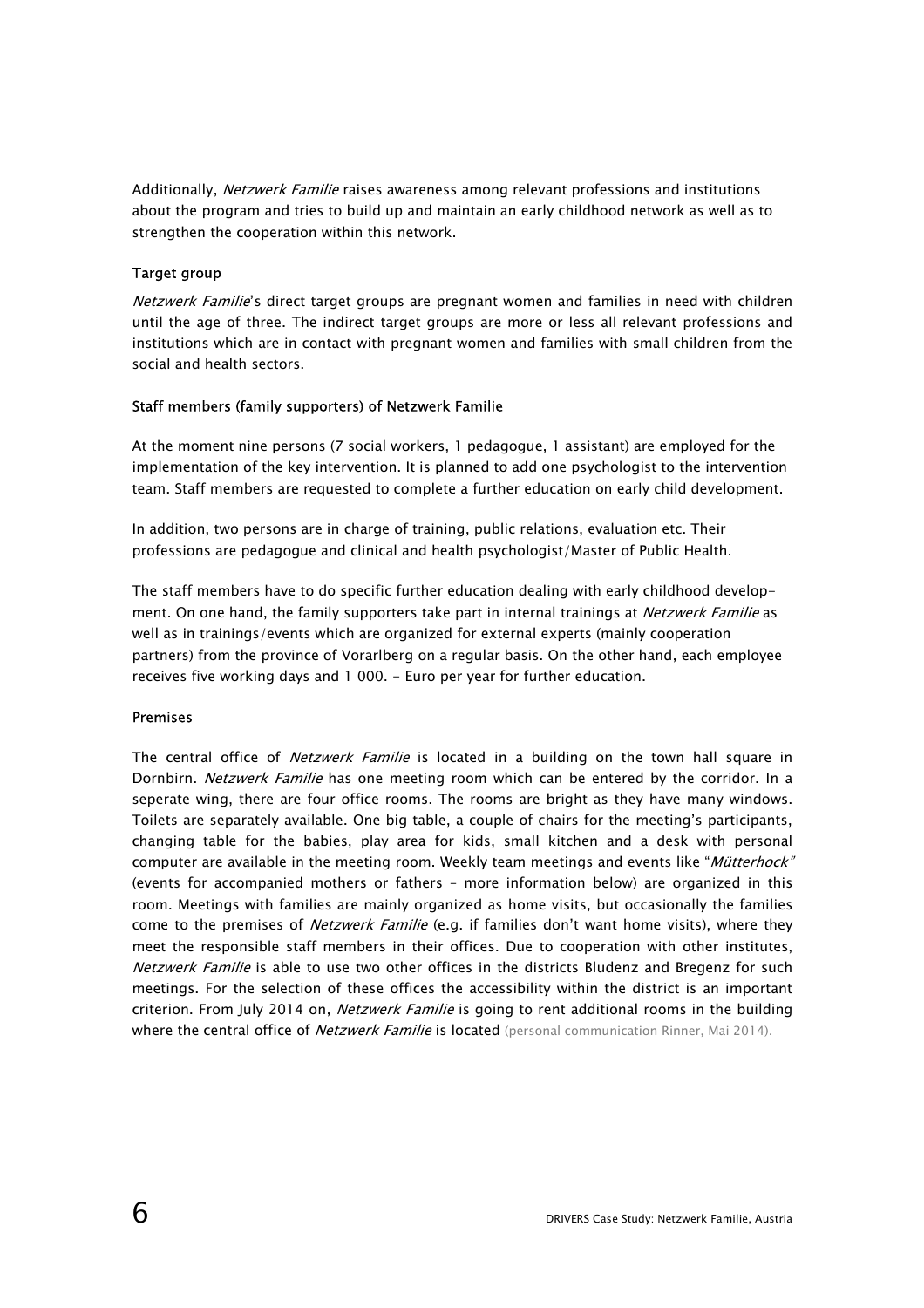#### Activities

#### Description of the key intervention

If a family is (self)referred to Netzwerk Familie the first step is a telephone call within 2 working days to arrange the first personal contact – usually at the family's home. This first home visit is always carried out by two family supporters of Netzwerk Familie. Afterwards, a risk assessment via questionnaire (based on an instrument by Kindler, Germany, called "Anhaltsbogen für ein vertiefendes Gespräch" including a decision tree) takes place. The number of points is the basis for the assignment of the families into one of four categories (very low, low to medium, medium, high liability). To carry out this task, more than one appointment with the family might be necessary.

Families with high liability (including danger of child welfare) are forwarded to child and youth welfare. Regarding families with low liability only monitoring is necessary. Concerning low to medium and medium liability, suitable support is identified in mutual agreement with the family. This support is conciliated with the help of the cooperation partners of the early childhood network. For 15 to 20 percent of the supported families a secondary referral to child and youth welfare is necessary.

During the whole stay in the programme, the family supporters keep in touch with the families regularly. If required, they organize further interventions or support for the families. If accepted by the family, the personal contacts take place as home visits. The selection of the family supporter of *Netzwerk Familie* for a special family is based mainly on the location of the family and on the regional responsibility of the staff member. Though, it also depends on their free capacities. Additionally, personal reasons (e.g. because of direct neighborhood) and special interests of the family supporters are taken into account.

In addition Netzwerk Familie organizes for the accompanied families meetings with other mothers or fathers ("*Mütterhock"* resp. "Väterhock") as some kind of low threshold meeting points. The "Mütterhocks" take place once a month at the premises of Netzwerk Familie in Dornbirn, "Väterhocks" are organized infrequently, as there seems to be less demand. At these events expert talks on different topics are held for the mothers or fathers, while Netzwerk Familie looks after their children during these talks. For example, the issue of one "Mütterhock" in April 2014 was "Sleeping through the night has to be learned", where a participative expert lecture with an informal part for the exchange of experience was done. The lecturers try to fit the way of presenting information to the target group. In the example already mentioned, the parents were provided with material (as tables to keep records of sleeping times) for better reflection. For parents who were not able to take part, short records can be found on the website of Netzwerk Familie. The documents, which were distributed among the participants, can also be collected in the office.

#### Weekly team meetings

In these meetings general requests dealing with e.g. administrative issues, new developments or interventions in Vorarlberg, questions of networking, plans for meetings to come and feedback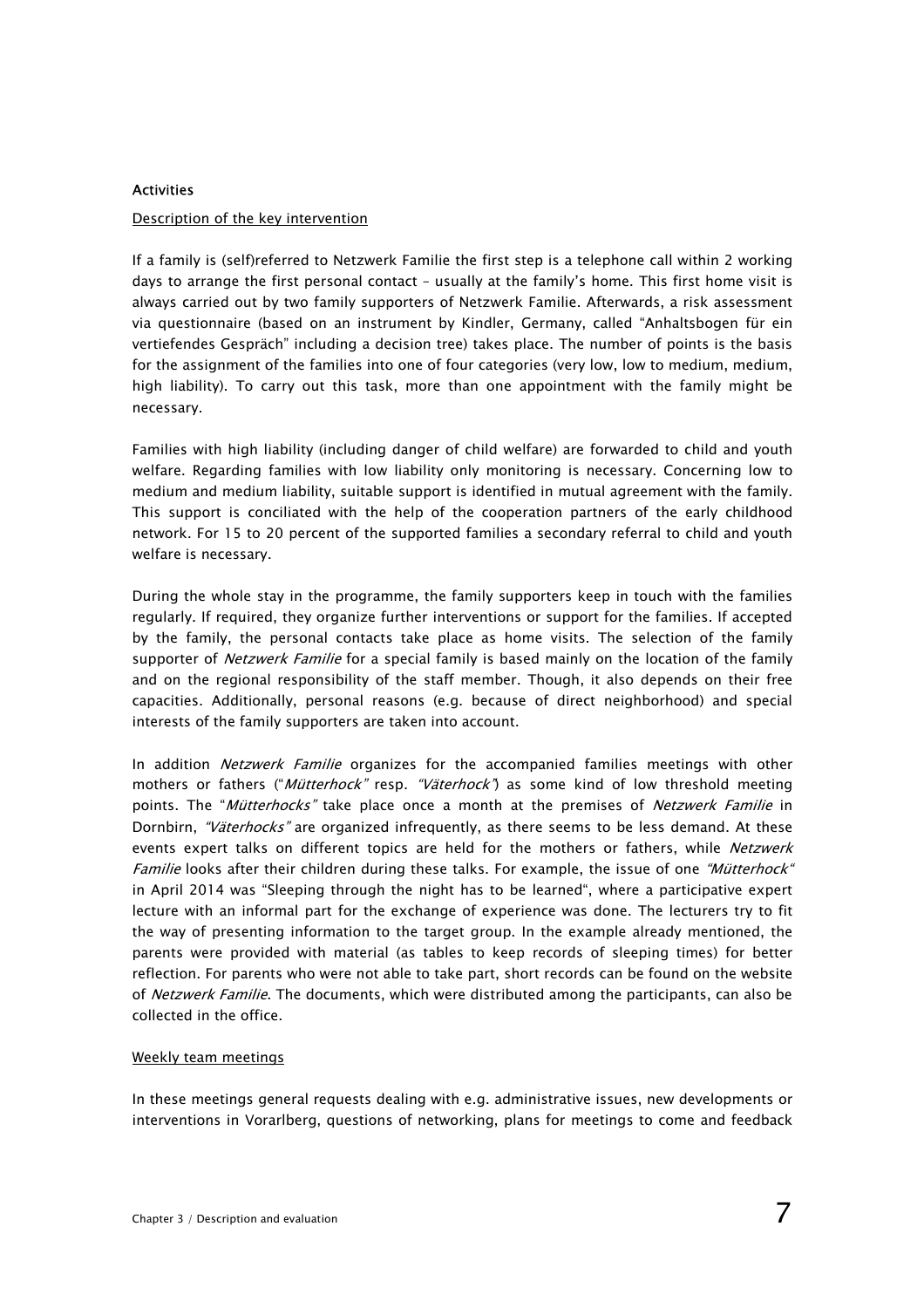concerning meetings already held ("Mütterhock" and experts' lectures) are discussed. Additionally, new assignments/requests are dealt with and distributed. Furthermore, new referrals, current first contacts and the families which are accompanied already for three months are discussed (personal communication Rinner, May 2014)

#### Experts' support for Netzwerk Familie

Every four weeks, meetings of the two regional expert committees of Netzwerk Familie are held where current cases are discussed (current family situation and further proceedings). The expert committees consist of diverse experts with in-depth knowledge and practical experiences. These meetings are considered quite valuable by Netzwerk Familie. Though, according to Netzwerk Familie, psychiatrists for adults are still underrepresented or missing, respectively. The following professions can be found within the committees: paediatrician, midwive, psychologist, expert for child-welfare, social worker, paediatric nurse, psychotherapist, child psychiatrist. Usually a committee consists of 8 to 10 members. It is planned to include one person from the family support program Connexia in the corresponding regional expert committee.

Another sort of counseling takes place through the experts' council (advisory board). The experts' council meets three times a year and discusses strategic issues like e.g. how certain target groups can be reached, the needs of families with migrant background or comprehensive medical checks of refugee children. This council consists of the following persons: people being in charge of Netzwerk Familie, an employee of Netzwerk Familie who is an expert concerning awareness raising, a child welfare agent, a paediatrician, a gynaecologists and a practitioner. Additionally it is planned to include an expert for migration.

#### Raising awareness and networking activities

Netzwerk Familie wants to raise awareness among the expert staff in the health and social system through various activities. They are involved in the education for certain professional groups (for professions in the field of social care, nursing schools, day nannies), organize standardized workshops for certain professional groups (like nursery-school teachers, midwives, doctors'assistants, doctors and facilities like hospitals – which are partly mandatory) but also for communities or toddler–care facilities as well as expert sessions and lectures (e.g. covering the issue "relationship-based forms of support for families in incriminating life-situations" in May 2014).

In addition, it is planned to build upon existing structures and to use meetings of certain professional groups like e.g. regional meetings of doctors or network meetings of communities as platforms, for lectures, respectively. Furthermore, diverse other measures of raising awareness are used, for example annual round tables with experts and network partners are held, focusing on specific topics. There, professional input is given and personal exchange can take place. These events (trainings and round tables) are well received.

In addition, journal articles are published, lectures are given (e.g. at national network meetings of communities) and national expert meetings/conferences are attended (e.g. GHAIM-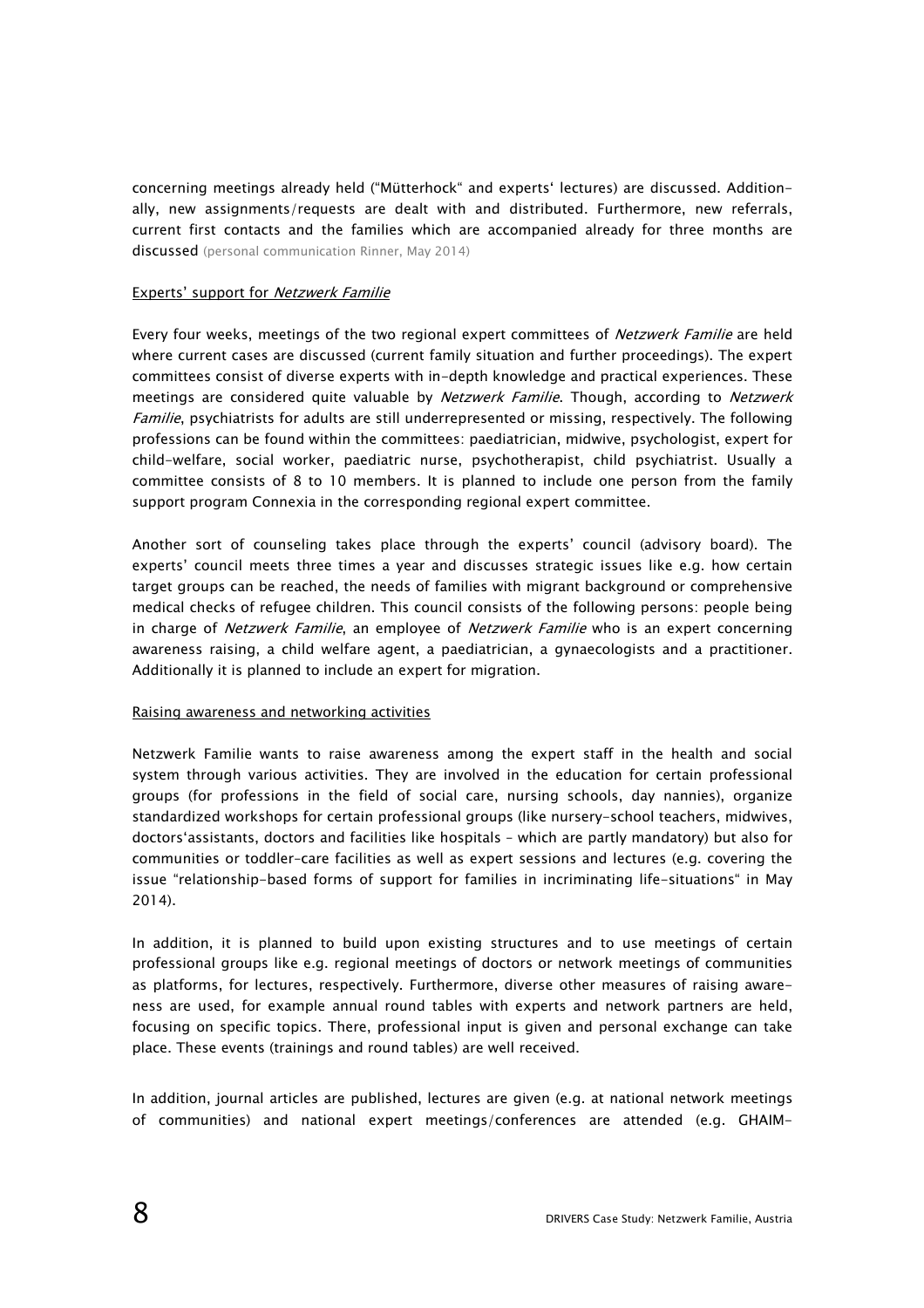conference, FGÖ-Conference). On the other hand, external experts are invited into the team or into the expert's council.

Further instruments were used in the beginning of the implementation phase like a kickoff-event and working groups, to ensure the cooperation in the early childhood network. There was also a network meeting with selected network partners to develop the structure of early childhood interventions in the province (first meeting held, second meeting is planned).

#### Dissemination materials and resources

Netzwerk Familie does a lot of work in public relations. They created various flyers, offer a newsletter, an annual report and a website that has one part for experts and one for intervention users. The staff members also participate in conferences and publish articles and interviews in journals (see above). But until 2013 Netzwerk Familie was not supposed to address the general population of Vorarlberg. A campaign addressing the general population with a touring poster exhibition for hospitals and TV-screens in buses was developed in 2013 on the initiative of the provincial government.

Netzwerk Familie has developed some give-aways (plush bears) which should remind cooperation partners and people potentially referring families to Netzwerk Familie about the program (personal communication Rinner, May 2014).

#### Recruitment strategies and identification of potential users

There are two ways how families can get to *Netzwerk Familie*. In most cases, families are referred to *Netzwerk Familie* through someone who works in the medical or social sector. That means for example, if a staff member of the obstetrics ward notices that a family is in need, then this person should inform the family about Netzwerk Familie and offer to give their contact details (telephone number) to *Netzwerk Familie*. If the family agrees and within two working days after the forwarding of the contact details, a staff member of *Netzwerk Familie* gets in contact with the family. Besides this path, women or families can refer themselves to Netzwerk Familie (this is the case in around one-third of all families). This is often the case, if other families recommend the programme or if they need some time to think about it after being informed by some professional about the programme (personal communication Rinner, Mai 2014).

Child and youth welfare does not refer families to *Netzwerk Familie*. When a family doesn't need support from the child and youth welfare anymore, but still some kind of further supportive measures seem to be necessary, the families are informed about *Netzwerk Familie* and provided with information material. If the family accepts support by *Netzwerk Familie* they have to contact Netzwerk Familie by themselves (this is documented as self referral). This procedure was chosen because of negative experiences (child and youth welfare tried to "control" families through Netzwerk Familie).

To support the identification of potential families in need there is a manual for the staff of health and social services, but it is not used in practice (see below). For child care institutions'staff and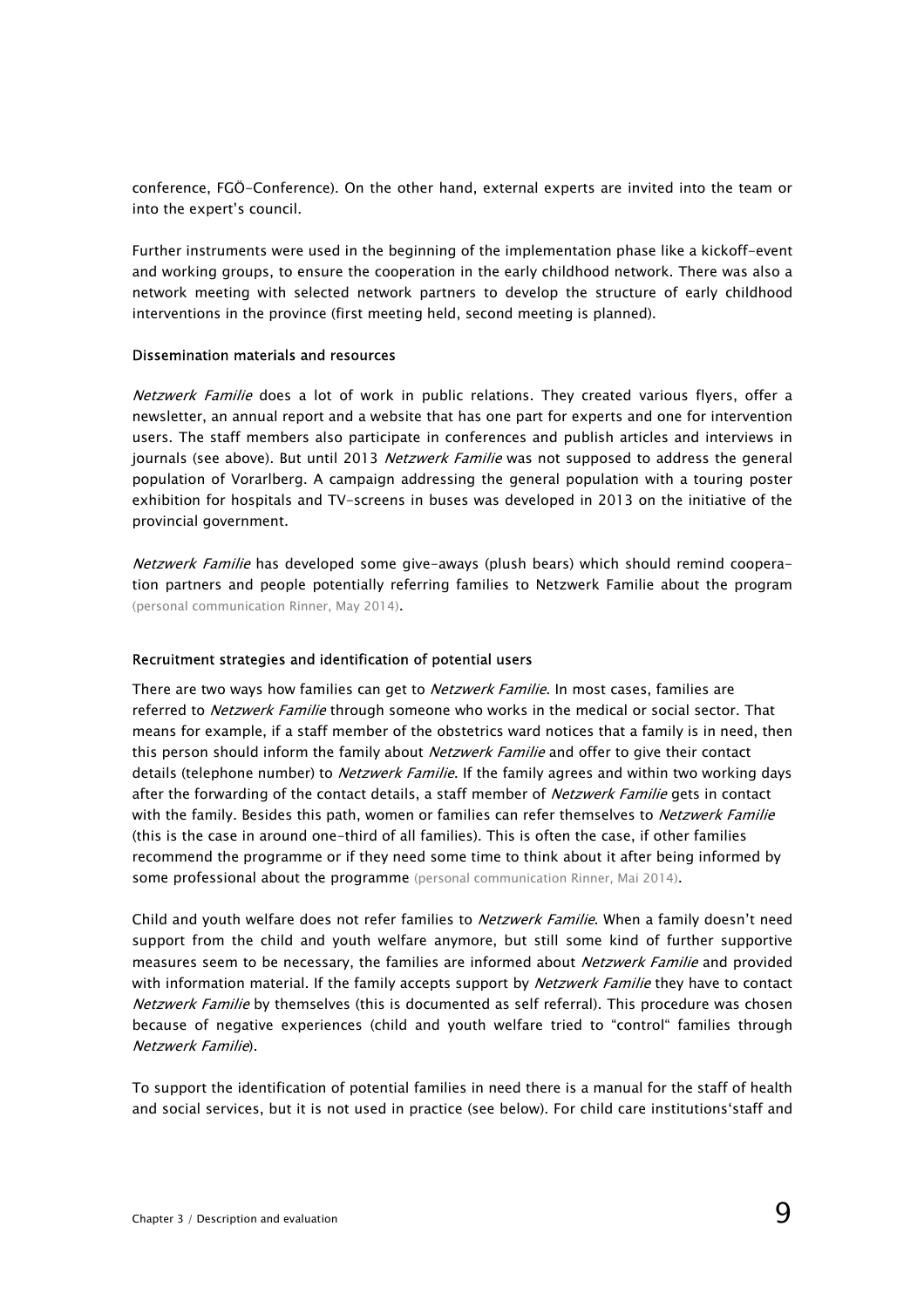midwifes an instrument (called "Wahrnehmungsbogen für den Kinderschutz") is used, that was developed in Germany (University of Ulm). The instrument is available in two versions (called "Around birth" and "For infants and preschool children). The one "For infants and preschool children" was adapted to the Austrian conditions and tested in child care institutions. It is planned to use the instrument in all child care institutions throughout Vorarlberg from 2015 on.

There seem to be a number of families who don't accept support by Netzwerk Familie, when this is suggested after childbirth in the hospital. It is suspected that these families are unable to cope with this situation and don't see the need right away. Cooperation partners within hospitals suspect that this might be due to the fact that Netzwerk Familie is financed by the provincial government, which is stated on the information material. Experiences of Netzwerk Familie show, that some of these families take home this information material and get in contact with them by themselves later on, though. Other people suspect that it depends on the contact persons and how these persons are able to explain the program and the benefits of being supported by Netzwerk Familie and to motivate families to participate. Some partners of the Netzwerk Familie suspect that the fact, that home visits are conducted by two staff members from Netzwerk Familie deters families from participating - because this is similar to the youth and welfare system which might be dreaded by the families.

#### Funding, resources and costs

Netzwerk Familie is financed by the provincial government of Vorarlberg and by municipalities.

In 2014 11 persons (= 7,8 full time equivalents a year) are employed at Netzwerk Familie. 9 persons are in charge of the family support  $(= 6.8 \text{ full time equivalents incl. secretary } 60 \text{ %}).$  2 persons (2 full time equivalents) are in charge of training, public relations, evaluation etc.

In 2011 € 620.000 from the social funds was available for *Netzwerk Familie*. There are arrangements about a fixed amount for the program's financing in the following years. € 752.000 is available for Netzwerk Familie in 2014.

An expert committee counsels Netzwerk Familie concerning institutions or financial payoff of self-employed persons. (personal communication Rinner, Mai 2014)

### 3.3 Socioeconomic data on intervention users and their families

300 families with 568 children were supported by *Netzwerk Familie* on a routine basis in 2013. Two thirds of these families live together as nuclear families ( $n = 201, 67$ %) and 81 persons (27 %) are single mothers or single fathers respectively. 16 families (5 %) are patch-work families und two families (1 %) live together in another form of social structure. (Netzwerk Familie 2014)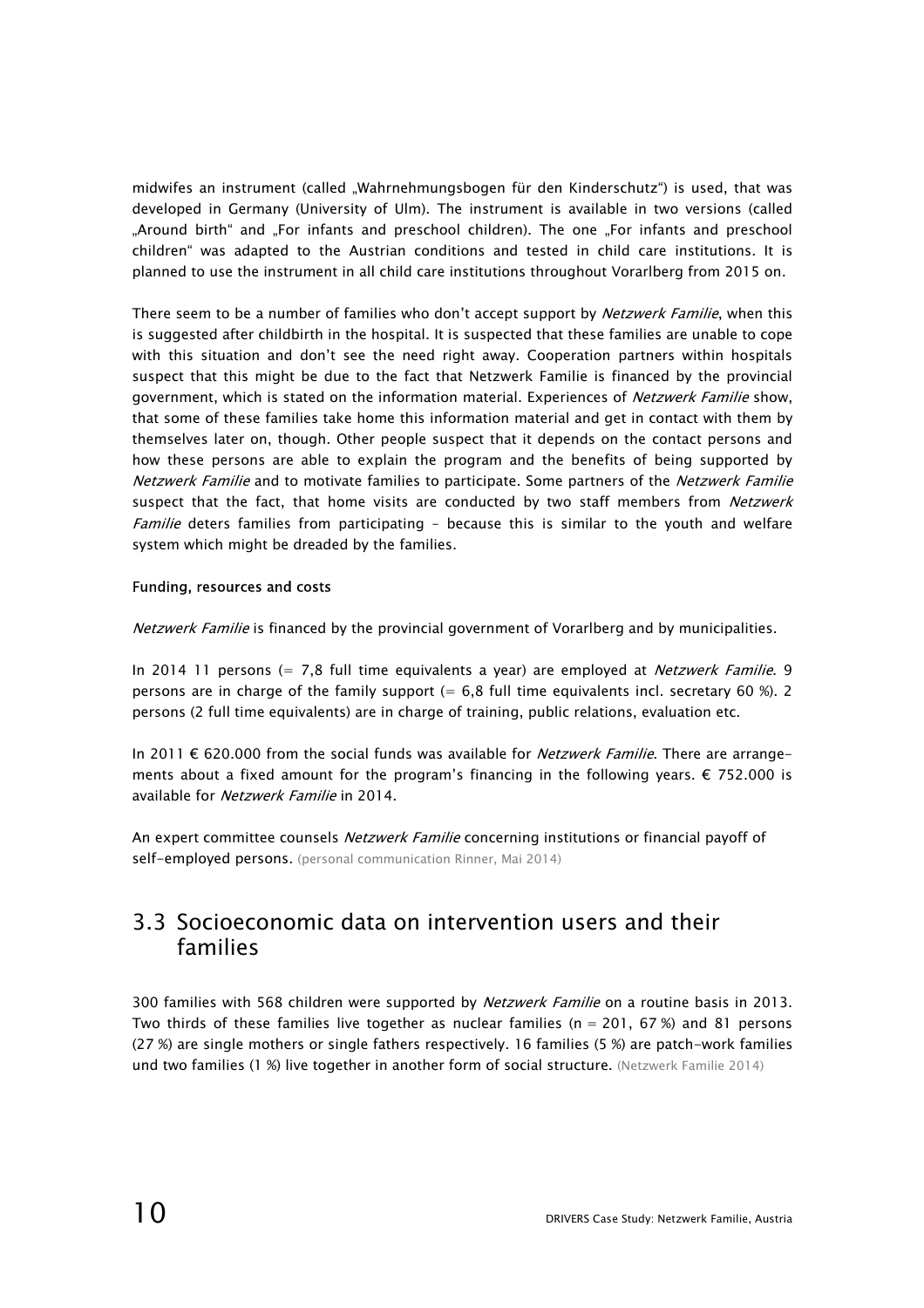Almost half of the supported mothers have Austrian family background ( $n = 144$ , 48 %). The other half of mothers has varying migrant background: Turkish ( $n = 60$  mothers; 20 %), German  $(n = 20; 7%)$ , Chechenian  $(n = 7; 2%)$  and "other countries"  $(n = 64; 21%)$ . The country of origin is unknown for five families (2 %). (Netzwerk Familie 2014)

There is a similar picture concerning citizenship of the supported mothers. More than 60 %  $(n = 193)$  are Austrian citizens. 28 %  $(n = 28)$  are Turkish, 23 (8 %) German, 5 (2 %) Chechenian citizens and 16 % ( $n = 49$ ) resp. citizens of other countries. The citizenship is unknown for two mothers (1 %). (Netzwerk Familie 2014)

Throughout the year 2013 300 families were supported by Netzwerk Familie. About 60 % of these families ( $n = 186$ ) faced burdened life circumstances (see table 1). About 11 % showed enhanced needs (see table 2). Main problems with taking care of their own children can be observed within 5 % of the supported families ( $n = 15$ ). Strong fears of future, feelings about being overburdened or about being refused by the own child, are reported in 15 % (n = 45) of the families.  $7\%$  (n = 21) of the families face other burdened life circumstances. (Netzwerk Familie 2014)

#### Table 1:

|                                                                                                            | Number of<br>families/mothers | Percentage<br>$(n=300)$ |
|------------------------------------------------------------------------------------------------------------|-------------------------------|-------------------------|
| Financial problems                                                                                         | 143                           | 48%                     |
| Social/language isolation                                                                                  | 131                           | 44%                     |
| No school leaving certificate                                                                              | 93                            | 31%                     |
| Unwanted pregnancy                                                                                         | 72                            | 24%                     |
| Serious conflicts/violence in partnership                                                                  | 63                            | 21%                     |
| Mental health problems                                                                                     | 38                            | 13%                     |
| Maternal age at time of childbirth $\leq$ 20 years                                                         | 35                            | 12%                     |
| Maternal experience of abuse/neglect in childhood                                                          | 30                            | 10%                     |
| Nicotine consumption >20 cigarettes/day                                                                    | 27                            | 9%                      |
| Mothers, who have grown up in children's homes or with alternating<br>guardians                            | 23                            | 8%                      |
| Alcohol abuse in mothers or life partners                                                                  | 14                            | 5%                      |
| Foster parents taking care for at least one child or families, who have given<br>up one child for adoption | 10                            | 3%                      |
| Drug abuse in mothers or life partners                                                                     | 6                             | 2%                      |
| Mothers $\leq$ 20 years who have to look after more than one child                                         | 5                             | 2%                      |

source: Netzwerk Familie 2014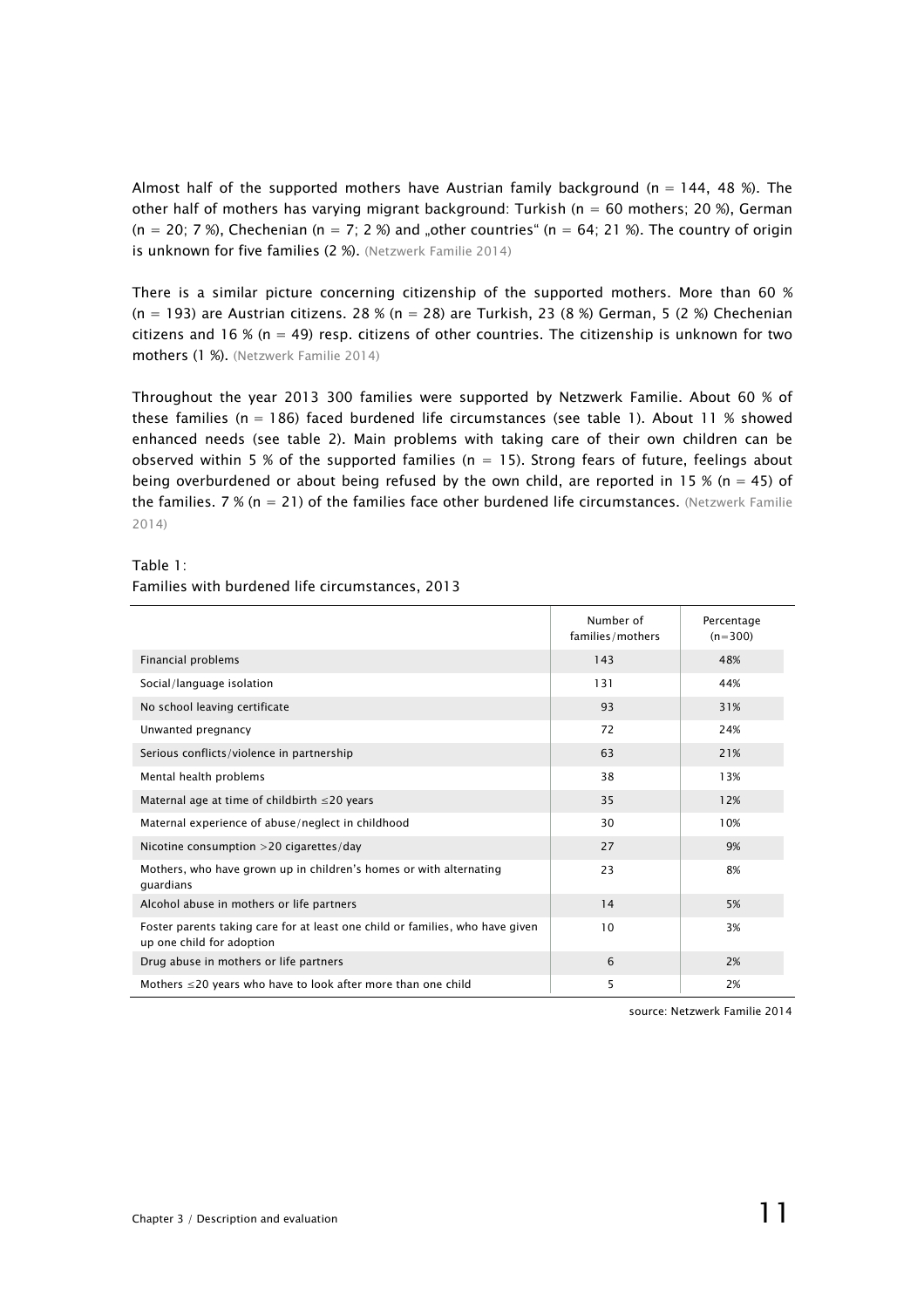|                              | Number of<br>families/mothers | Percentage<br>$(n=300)$ |
|------------------------------|-------------------------------|-------------------------|
| Preterm birth                | 43                            | 14%                     |
| Twins                        | 31                            | 10%                     |
| Hereditary/neonatal diseases | 29                            | 10%                     |
| Other reasons                | 49                            | 16%                     |

Table 2: Families with enhanced needs, 2013

source: Netzwerk Familie 2014

To get an overall impression on the life circumstances of the families, Netzwerk Familie uses a specific tool (see description of key intervention). The results indicate a low burden for 41 %  $(n = 123)$  of the families (mainly uncertainty of taking care of the children and financial problems), a low to medium burden for  $19\%$  (n = 108) of the families (different risk factors, e.g. twins, preterm birth, overstress etc.), a medium burden for  $36\%$  (n = 57) of the families (different cumulated risk factors, problems with basic requirement, problems with taking care of the children, mental health problems) and a high burden for  $4\%$  (n = 12) of the families (many different cumulated risk factors, mainly involvement of child and youth welfare). (Netzwerk Familie 2013)

## 3.4 Evaluation

Unfortunately no baseline data on the situation in Vorarlberg before the implementation of Netzwerk Familie is available. Evaluation data is available for the pilot project run in the districts Dornbirn and Feldkirch 2009/2010 (Evaluation & Co 2010) and for the years 2011, 2012, 2013 (published in the annual reports), focusing mainly on process indicators or qualitative information. The results are presented separately below.

#### Evaluation of the pilot phase

Concerning the coverage of the target group of *Netzwerk Familie*, approximately 3 % of all births in Vorarlberg are registered by Netzwerk Familie in the pilot phase 2009/10 (Werner 2010, zitiert in Evaluation & Co 2010, 45).

Concerning the most important referral institutions (institutions sending families to Netzwerk Familie - mainly hospitals in Dornbirn und Feldkirch, child und youth doctors outside the hospital), an online survey with doctors shows that *Netzwerk Familie* has the highest awareness level of all three pilot projects run in 2009/2010 (Evaluation & Co, 46).

All activities (e.g. establishment of infrastructure, implementation of trainings, development of information material etc.) could be implemented in the way they were planned (Evaluation & Co, 2010, 56).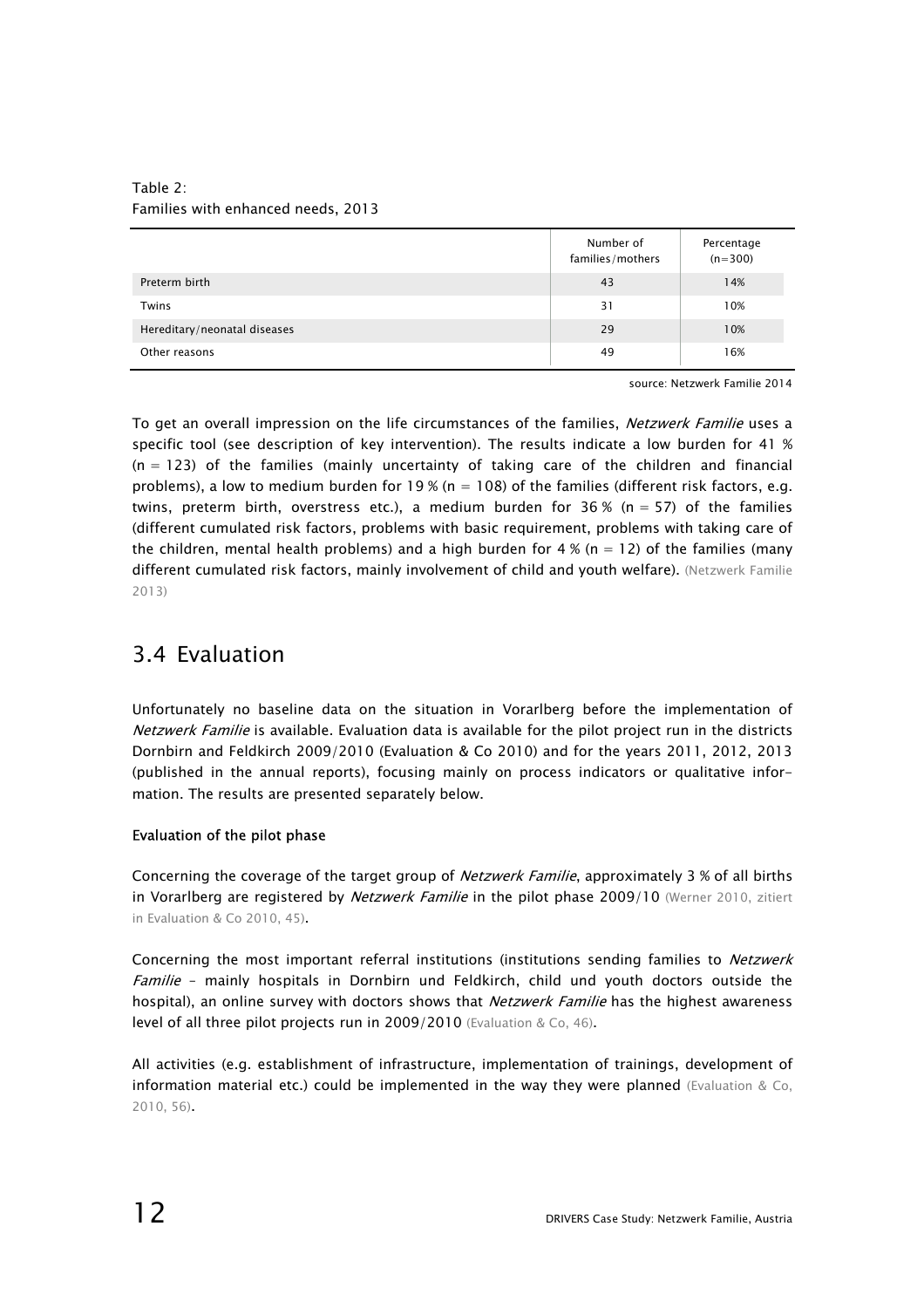Netzwerk Familie reaches pregnant women and mothers and their families in highly burdened life circumstances. Multipliers in health and social system as well as child und youth doctors outside the hospital are broadly reached. Gynecologist and general practitioners are not broadly reached in the pilot phase (Evaluation & Co, 2010, 57).

Mothers supported by Netzwerk Familie are highly satisfied with Netzwerk Familie and the program's offers. People working in the health sector (doctors working inside and outside the hospitals) are mainly satisfied with *Netzwerk Familie* and feel relieved since its existence. The instrument offered for identifying risk factors is refused by the people as its use is not suitable in practice. Instead of that instrument people watch families, make interviews or build on their experience in order to identify families in burdened life circumstances. According to the opinion of the people working in the health sector, Netzwerk Familie is responsible to find out in detail which families are in the need of support in a next step (Evaluation & Co, 2010, 57).

There are differences how people are satisfied with *Netzwerk Familie's* activities regarding awareness raising and training activities. According to some hospital wards, activities should not exceed maximum duration of one two hours. Other hospital wards answers that more time should be spent on this topic (Evaluation & Co, 2010, 57).

A lack of information is the reason for organizational problems and problems with accepting the program of Netzwerk Familie in the different hospital wards. There are some problems with motivating parents (Evaluation & Co, 2010, 57).

There are differences regarding cooperation in the different wards of the hospital. Main problems are requirements for documentation and lack of information on basic cooperation requirements. There are some problems to differentiate between tasks of Netzwerk Familie and a parent support program named Connexia (one of the network partners). It is necessary to differentiate more clearly between the tasks of these two programs (Evaluation & Co 2010, 60)

People ask for further information material which supports successful cooperation. Events organized to inform people about the program are well visited and highly accepted (Evaluation  $\&$ Co, 2010, 58).

According to people working in the social field, activities of Netzwerk Familie are considered to be positive in general but it is necessary to specify possibly interferences and differentiations between the tasks of the different institutions in order to make sure that conflicts and parallel activities are avoided (Evaluation & Co, 2010, 58).

The sustainability of *Netzwerk Familie* is ensured in three impact areas: knowledge, behavior and conditions. The evaluation of each area is described below.

#### Knowledge:

Families supported by *Netzwerk Familie* are informed about possibilities to receive support and are able to make use of offers and accept to be sent to the child and youth welfare if necessary.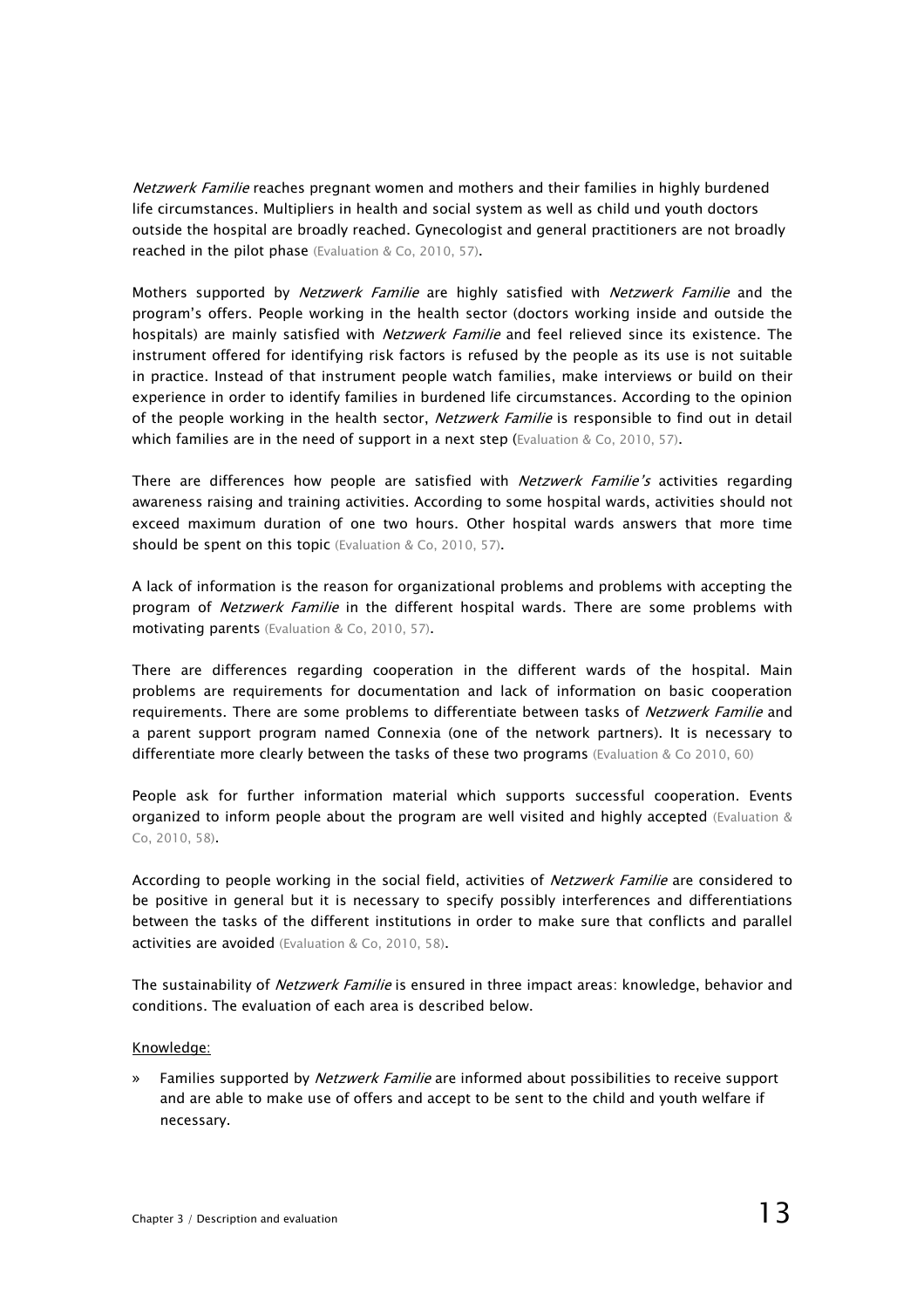- » At first, *Netzwerk Familie* always clarifies if the families fit the programme or not. Due to this first clarification it is possible to help families in a targeted way.
- People working in the health sector are informed about Netzwerk Familie and are able to get in contact with the families in need in a resource oriented way.
- » People working in the social and health sector have gained knowlegde about potential dysfunction in early childhood and were able to develop helpful interventions based on this. (Evaluation & Co 2010, 58)

#### Behavior:

- » Supported families are highly motivated to reflect and change their behavior of parenting and to accept respective support.
- » Due to the support of *Netzwerk Familie*, mothers describe themselves being more selfconfident in dealing with authorities and administrative offices.
- » Due to the continuous support of *Netzwerk Familie*, mothers are able to find solutions for problems independently or actively ask for the help of *Netzwerk Familie*, respectively.
- » Due to the knowledge that the attending persons of Netzwerk Familie can be reached by telephone continuously, it is possible to overcome phases of mental liability in a better way. Additionally, the family's contact to its children can take place more relaxed.
- » Expert staff in the health sector motivates parents to accept the support by Netzwerk Familie and notices the potential need for support more thoroughly.
- » Pediatric practitioners and practitioners specialized in juvenile problems convey mothers in need to Netzwerk Familie to guarantee clarification and support for the family.
- » In some hospital wards, the identification of families in need is an additional task requiring sufficient time; a fact that increases the work load staff during their every day work.
- The offer of *Netzwerk Familie* esp. case management and support for families is considered relevant by expert staff in the social and health field. Though, in some cases overlaps with the activities of "Connexia" are assumed. Potential overlaps should be identified during clarification phase to avoid two-way support.
- » Due to the lacking inclusion of gynecologists and practitioners, time problems occur in supporting overburdened mothers. When the problems are not detected ahead of maternity unit, the inclusion of Netzwerk Familie takes place under greater pressure of time. (Evaluation & Co 2010, 58-59)

#### Conditions

- » Families report an improved life situation which would not have been possible without the support of Netzwerk Familie.
- » Families were provided with basic information necessary for living with children at high risk. They are able to convey their children to appropriate therapies and can build their lives more independently. Furthermore, it makes it easier for them to accept their children.
- » Because of the continuous support, mothers are able to adequately take care of their children. Every day life (situation at work, child care, private lessons, legal situation) is organized with the help of Netzwerk Familie. Due to the continuous contact with Netzwerk Familie everyday life becomes less stressful and, thus, there is less risk for crises. (Evaluation & Co 2010, 59)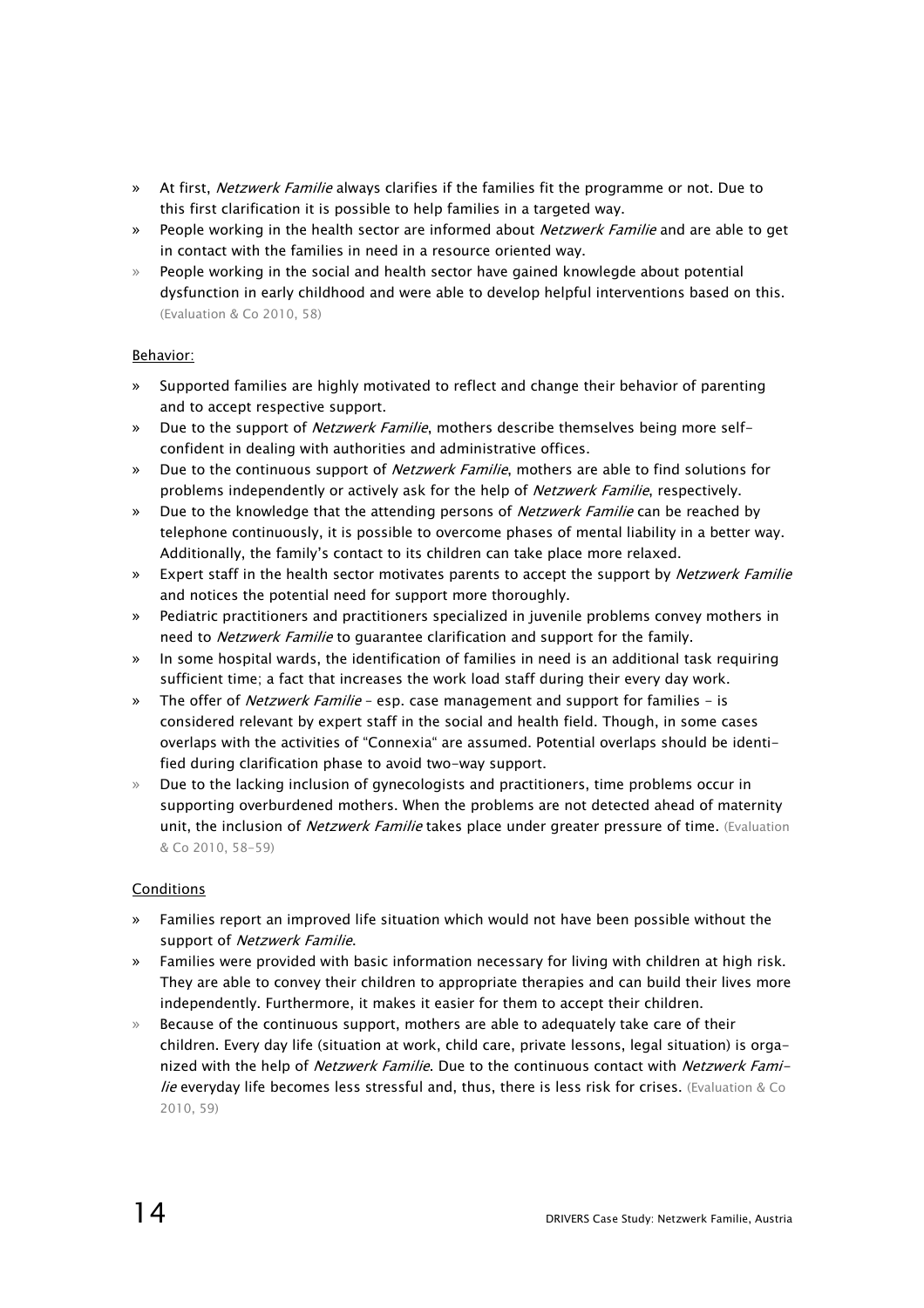#### Evaluation of the years 2011/2012/2013

In 2013, 4 % of all registered families are seen to be in highly burdened life circumstances, 36 % of the registered families are in medium burdened life circumstances, 19 % are in lightly to medium burdened life circumstances and 41 % are in lowly burdened life-circumstances (Netzwerk Familie 2014).

Altogether 188 families were sent to *Netzwerk Familie* in 2013. 32 % ( $n = 32$ ) of the families were sent to *Netzwerk Familie* by the hospitals in the different districts and 18 % by doctors outside the hospitals. It is worth nothing that the number of women who have got in contact with Netzwerk Familie by their own has been increased since 2011 (2013: 33 %; 2012: 25 %; 2011: 19 %). In 2013, 17 % ( $n = 32$ ) of the families were sent to *Netzwerk Familie* by other institutions. (Netzwerk Familie 2014/2013/2012)

Family support on a routine basis received 300 families with 568 children (incl. brothers and sisters) in 2013. The number of supported families on a routine basis has increased since 2011 (2012: 255 families with 503 children; 2011: 194 families and 392 children). In 2013 147 new families were included in the programme Netzwerk Familie, of which 20 % were still in the phase of pregnancy. The age of the children at the time of clearing is shown by table 3. (Netzwerk Familie 2014/2013/2012)

#### Table 3:

|                 | Percentage<br>$(n=147)$ |
|-----------------|-------------------------|
| $<$ 1 month     | 30%                     |
| $2-3$ months    | 19%                     |
| 4-6 months      | 7%                      |
| $7 - 12$ months | 6%                      |
| $13-18$ months  | 6%                      |
| 19-24 months    | 3%                      |
| $>$ 24 months   | 9%                      |

### Age of newly supported families' children, 2013

source: Netzwerk Familie 2014

Altogether, 63 % of all supported families were reached not later than the third month of children's life (Auftaktveranstaltung Frühe Hilfen, 6.3.14).

Netzwerk Familie had 4.144 contacts with families who received support by Netzwerk Familie 2013. On average, there were 13.8 contacts per family in 2013. (personal communication Rinner, Mai 2014)

For 135 families the support by *Netzwerk Familie* came to an end during 2013. The mean duration of family support by *Netzwerk Familie* was eleven to 20 months (46 families, 34 %, onethird). Family support by *Netzwerk Familie* lasted two to six months for 24 % (33 families) of the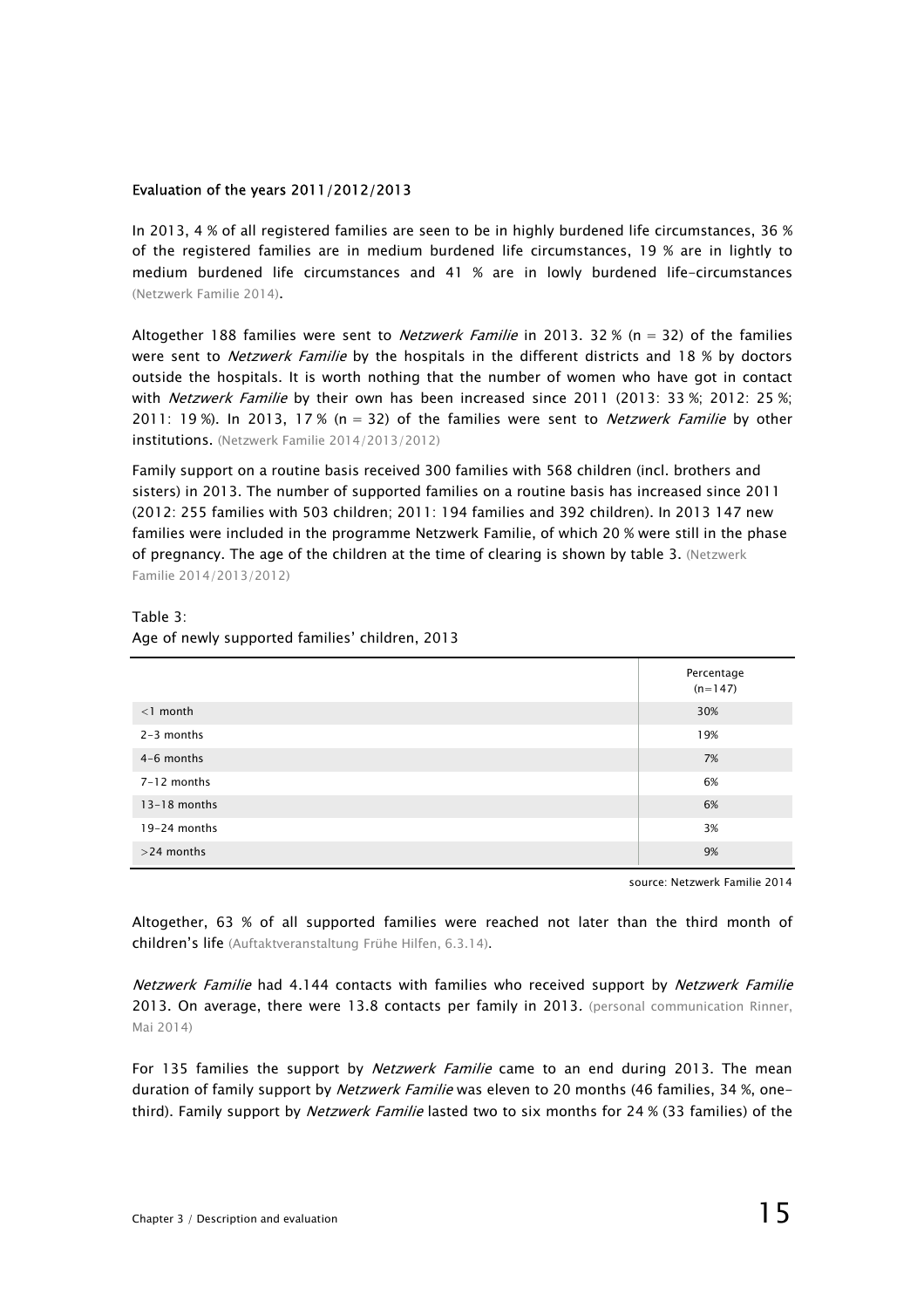families. One fifth of the supported families (27 families, 20%) was supported by Netzwerk Familie between seven and ten months. 17 families (13 %) were supported by Netzwerk Familie between 21 und 30 months, 9 families (7 %) were supported between 31 und 34 months. 3 families (2 percent) were supported during one month (Auftaktveranstaltung Frühe Hilfen, 6.3.14). (Netzwerk Familie 2014). On average, families are supported by Netzwerk Familie 12,1 months (personal communication Rinner, Mai 2014).

Netzwerk Familie referred families to different institutions during family support in 2013 (see Table 4).

Table 4:

| institutions                                                                                                                                                                                                                                                                                                                                             | Number of families |
|----------------------------------------------------------------------------------------------------------------------------------------------------------------------------------------------------------------------------------------------------------------------------------------------------------------------------------------------------------|--------------------|
| IfS-Familienarbeit "frühstart" (outreach parent counseling)                                                                                                                                                                                                                                                                                              | 25                 |
| Familienhilfe (family assistance at home)                                                                                                                                                                                                                                                                                                                | 22                 |
| Connexia Elternberatung aufsuchend (outreach parent counseling)                                                                                                                                                                                                                                                                                          | 15                 |
| Caritas Existenz & Wohnen (housing programme)                                                                                                                                                                                                                                                                                                            | 14                 |
| VGKK, FAMILIENemPOWERment, Gemeindeamt (family support by volunteers within<br>communities)                                                                                                                                                                                                                                                              | 13                 |
| KIBE/Kindergarten/Spielgruppe (children care)                                                                                                                                                                                                                                                                                                            | 12                 |
| Fremdenpolizei, Bedarfsorientierte Mindestsicherung (support concerning legal/social<br>affairs - e.g. aliens police or guaranteed minimum income)                                                                                                                                                                                                       | 11                 |
| Connexia Elternberatung (parent counseling)                                                                                                                                                                                                                                                                                                              | 10                 |
| Spendengeld, Unterhaltssachwalterschaft (donate money, legal guardian for alimonies)                                                                                                                                                                                                                                                                     | 9                  |
| Finanzamt, Verein Tagesbetreuung (tax office, association for day care)                                                                                                                                                                                                                                                                                  | 8                  |
| Schwanger.li, Land Vorarlberg-Familienzuschuss (pregnancy counseling)                                                                                                                                                                                                                                                                                    | $\overline{7}$     |
| Kaplan-Bonetti-Beratungsstelle, IfS-Beratungsstelle, Ehe- und Familienzentrum,<br>Postfach für jeden (counseling and social suppport like housing and work projects)                                                                                                                                                                                     | 6                  |
| Verein "Aktion Leben" (pregnancy counseling)                                                                                                                                                                                                                                                                                                             | 5                  |
| Caritas WS für Mutter und Kind, Familienentlastung auf Gutschein (commune/house for<br>mothers and children, support for families with disabled children,)                                                                                                                                                                                               | $\overline{4}$     |
| AMS, aks Kinderdienste, Krankenhaus Dornbirn, IfS-Schuldenberatung, Pensions-<br>versicherungsanstalt, Seraphisches Liebeswerk- Spendengeld, Wohnbeihilfe, Wohnungsamt<br>(employment service, hospitals, debt advice, pension insurance fund, housing assistance)                                                                                       | 3                  |
| Tischlein Deck Dich, Hebamme, Standesamt, Propstei St. Gerold, niedergelassener<br>Psychiater, Mehrlingselternverein, Mobile Hilfsdienst, Frau Holle, Hospizbewegung, Femail,<br>Eltern-Kind-Zentrum (midwife, food for those in need, psychiatrist, registry office, hospice<br>movement, parent-child centre, parents association for multiple births) | 2                  |

#### Institutions to which families were referred to by Netzwerk Familie, 2013

source: Netzwerk Familie 2014

In 2013 19 families were referred by Netzwerk Familie to child and youth welfare for clarification. In the case of seven families the objective was general clarification, for 12 families the objective was to reach specific targets like the organization of (ambulant) family assistant programs (in German "Familiendienste" or "Familienhilfe"). In general, families do agree to this referral a priori. In three cases though, Netzwerk Familie informed the child and youth welfare without the commitment from the concerned families. (Netzwerk Familie 2014)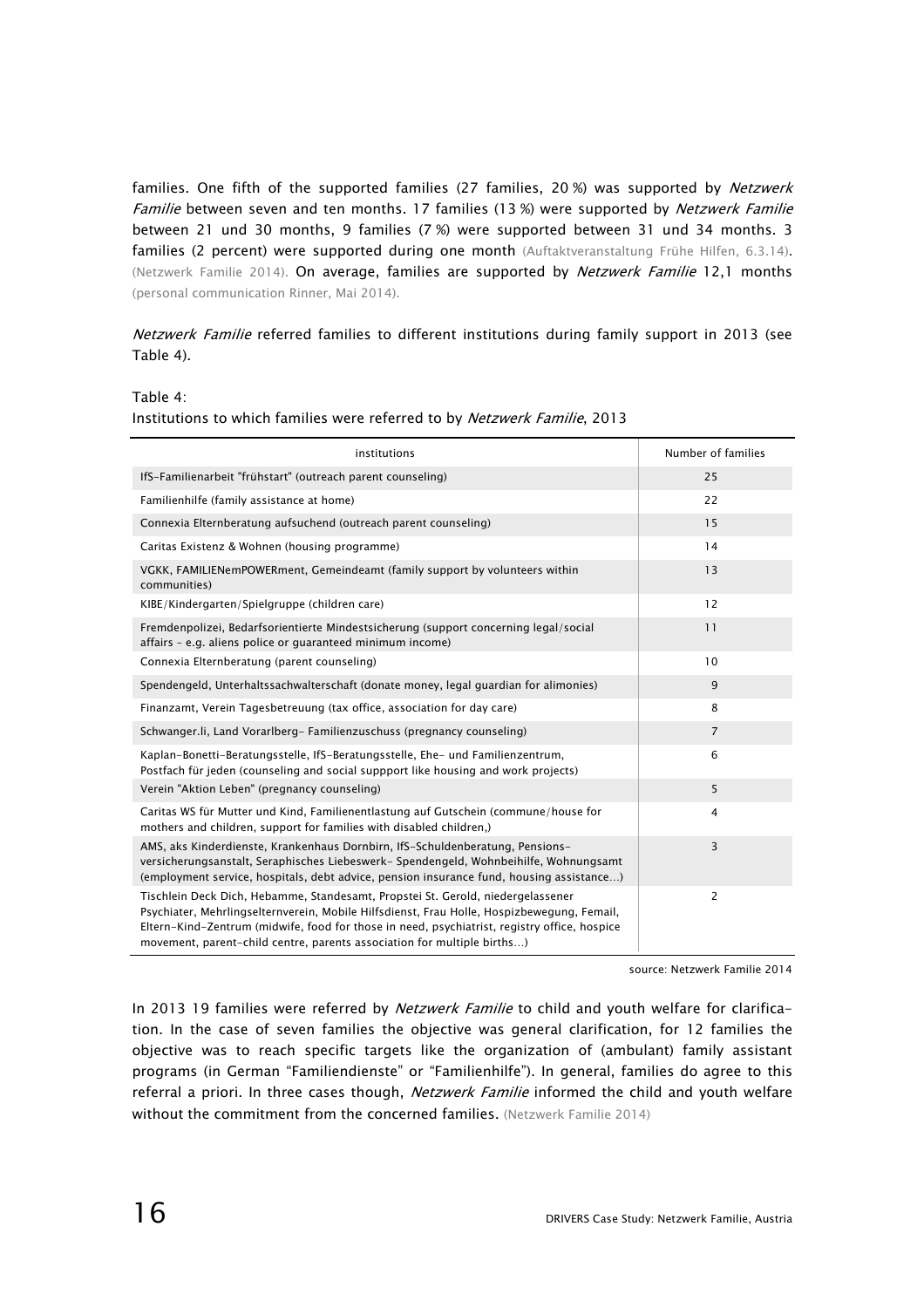## 3.5 Further analysis for the case study

#### Family support 2013

Since 2013 parents are invited to fill in a feedback sheet after the support from Netzwerk Familie came to an end. In 2013 98 families got this questionnaire and 45 answered it. The questionnaire could be offered to families in German, Turkish or Russian. The answers are used by Netzwerk Familie internally to adapt their intervention, but the answers for 2013 and the analysis were provided for this case study.

The questioned families said that they feel good or very good after the family support, that the first contact from Netzwerk Familie was at the right time and that the sort of contacts with the staff members matched with the families' expectations. It was easy for the families to trust their family supporters and they had enough time and sympathy for the families. The majority of families experienced the mediated intervention programmes as fitting for their situation; only 12 families said that they were not fitting and some families did not fully understand the question regarding the mediated intervention programmes. Most families experienced the practical help and emotional support (listen and look after someone) - that means relief and finding new solutions - as the most helpful service of *Netzwerk Familie*. Just 2 families said that the family support was not helpful. Most families reported that they felt safer, more self-confident and had more confidence due to the support – with positive effects on the children. Nearly all of the families said that it would be easier for them to accept support in the future, that they will do that and will recommend that to others. At the question for suggestions most said that there are no additional needs regarding the programme. Some suggestions were about the need for work with interpreters, free or reasonable child care (during the day and in the evenings) and a more comprehensible feedback questionnaire. One family said that they did not get any support from Netzwerk Familie than the first contact although they would have needed it.

#### "Mütterhock" (events for mothers)

The participants are invited to fill in a feedback questionnaires at the end of each mothers' event. Netzwerk Familie uses these questionnaires internally to adapt their intervention, but the summary of the feedback on the last mothers' event with the focus on sleeping in April 2014 was provided for this case study.

Seven women participated in this mothers' event, one was announced but did not appear. It was taken care for seven children. All mothers were very satisfied or satisfied with the mothers' event and the given information to the theme of sleeping. The participants were also satisfied with the way the lecturer responded to their questions and that the needs of the women were taken seriously. The mothers liked the event and felt that their children were at good care. All of the mothers said that they will come to another mothers' event again. They wrote down the suggestions that the mothers' events should be organized later on the day and that there should be such events for fathers as well. Another point was the wish for more time for the mothers to exchange.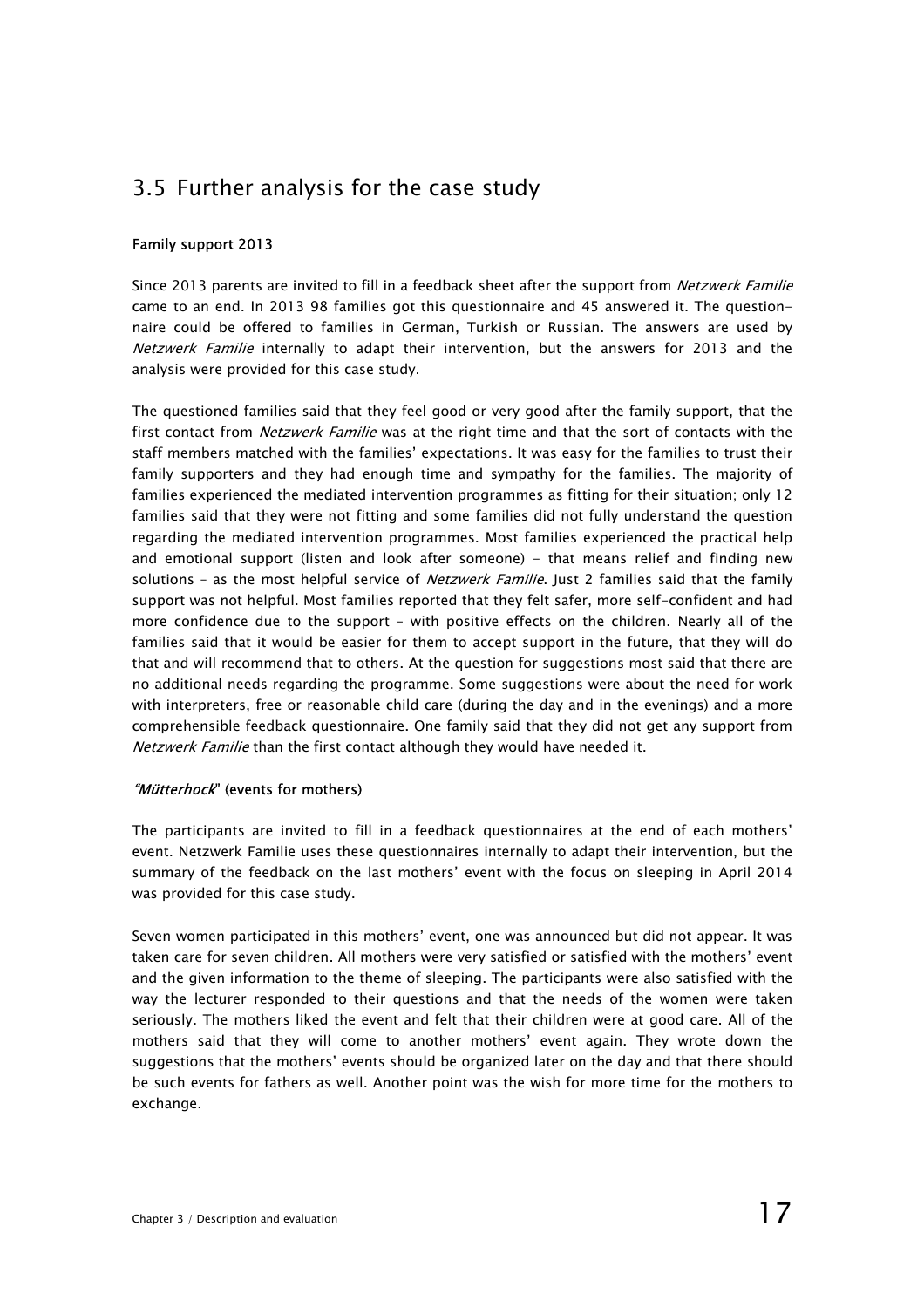#### Post-partum depression

The team of Netzwerk Familie searched the documentation system of all families which entered the programme in 2013 for information on post-partum depression especially for this case study.

30 mothers out of 147 families (that means 1/5) showed signs of a post-partum depression either at the time of referral or later in the work of family support through Netzwerk Familie.

#### Data on child and youth welfare

Data on different child and youth welfare interventions in Vorarlberg, respectively the whole country, are available for the years 2009 and 2012. Table 5 shows, that there are differences between the development in Vorarlberg and the whole country.

Table 5:

| Region                  | <b>Supporting parenting</b><br>competences of the<br>family - ambulant<br>interventions |                      | Full support - child is<br>taken out of previous<br>family |                      | Foster children            |                     |                      | Measures<br>due to<br>imminent<br>danger |
|-------------------------|-----------------------------------------------------------------------------------------|----------------------|------------------------------------------------------------|----------------------|----------------------------|---------------------|----------------------|------------------------------------------|
|                         | Basis:<br>agreement                                                                     | Basis:<br>injunction | Basis:<br>agreement                                        | Basis:<br>injunction | <b>Number</b><br>by 31.12. | Basis:<br>agreement | Basis:<br>injunction |                                          |
| Austria<br>2009         | 26.966                                                                                  | 295                  | 4.710                                                      | 1.578                | 4.371                      | 2.096               | 2.244                | 755                                      |
| Austria<br>2012         | 26.541                                                                                  | 316                  | 4.818                                                      | 1.724                | 4.507                      | 2.425               | 2.079                | 569                                      |
| Vorarl-<br>berg<br>2009 | 1.186                                                                                   | 19                   | 251                                                        | 35                   | 261                        | 157                 | 105                  | 32                                       |
| Vorarl-<br>berg<br>2012 | 1.509                                                                                   | 5                    | 257                                                        | 19                   | 271                        | 176                 | 95                   | 24                                       |

Child and youth welfare interventions in Vorarlberg and Austria, 2009 and 2012

source: BMWFJ 2010, BMWFJ 2013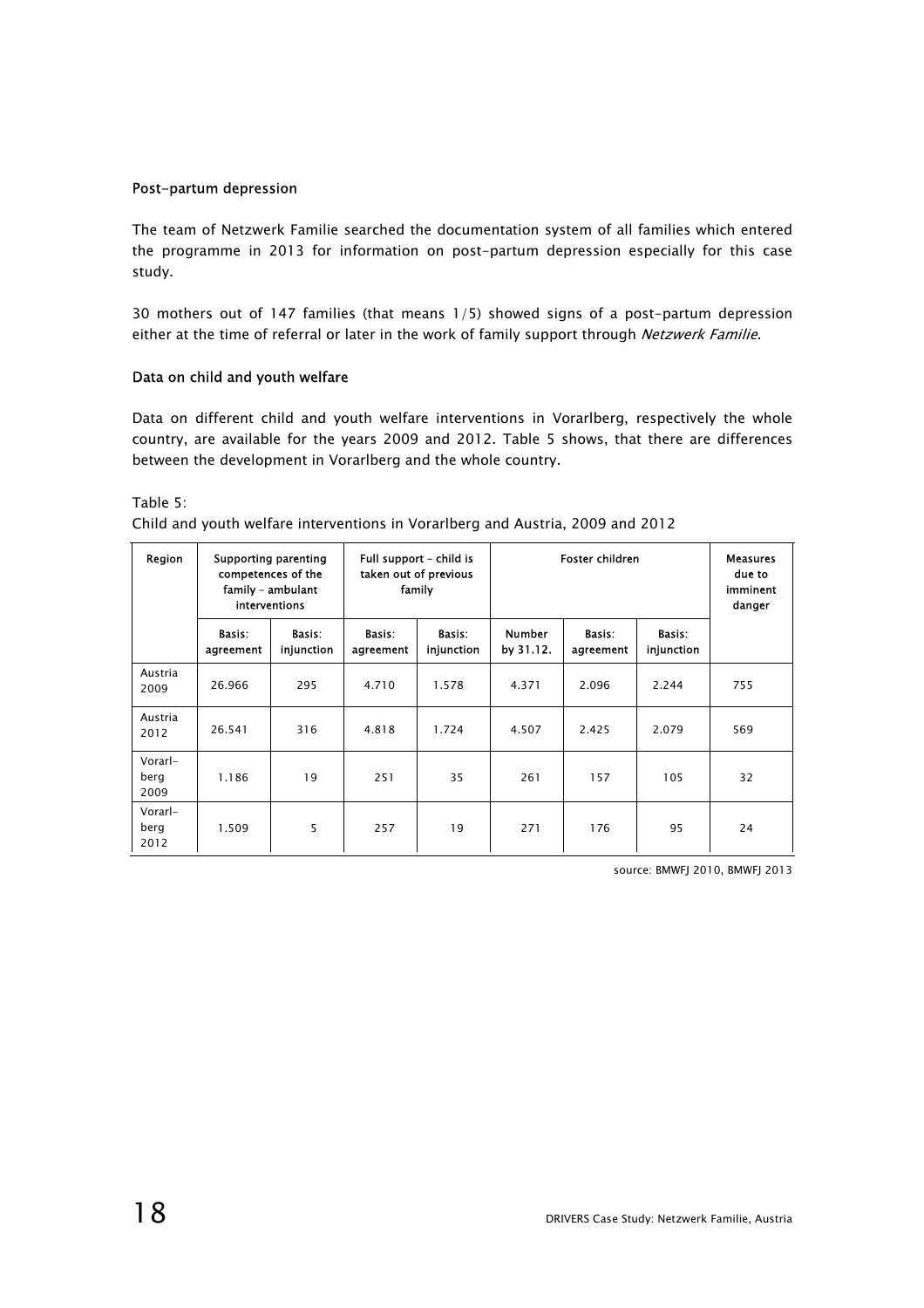## 4 Summaries of the interviews

For this case study four interviews one focus group and one group interview were carried out (see study design). Further information on the interviewees and summaries of the interviews are provided below. The summaries are structured in thematic paragraphs, which summarize a few answers. On the top of each summary is information on the interviewed person. The summaries of the focus group and the group interview do not differentiate between participants but they provide a general overview on topics covered.

### 4.1 Summary of the interview with the chairman of the provincial specialists association of paediatricians

#### Information on interviewed person

The chairman of the provincial specialists association of paediatricians (one of three partner organisations in charge of Netzwerk Familie) (one of three partner organisations in charge of Netzwerk Familie) is working as pediatrician in Vorarlberg and has a Master degree of Public Health. Besides being the chairman of the specialists group of pediatricians in Vorarlberg, he is also the medical leader of pediatrics at aks-Gesundheit Bregenz (health promotion and prevention agency of Vorarlberg), Member of the Liga for paediatrics etc. He was very active in the process of implementing early childhood interventions (networks) in Vorarlberg.

#### Target group

Netzwerk Familie addresses families in need. These families face different problems, for example financial problems, violence, social isolation or parent's failing in parenting and taking care of children etc. It is important to note all families may face unexpected burdened life circumstances after birth of their child. Therefore, families with high socioeconomic level can also be in the need of early childhood interventions. There are different conditions for implementing early childhood intervention programs in rural and urban areas which should be considered in program planning. It doesn't matter if parents live in rural or urban area, they are usually not able to making use of existing programs by themselves. That is the reason why Netzwerk Familie tries to coordinate measures for families in need. Only a few families refuse support by Netzwerk Familie. Reasons for non-participating in the program are fear of the youth welfare system, shame of seeking help, bad experience with the social system or primary interest in financial support. Family climate changes well after support by Netzwerk Familie which has positive effects on the early childhood development of their children. Netzwerk Familie builds a continuous relationship with the family which is the program's main success factor. There are still contacts with the families even if the family support has already been stopped.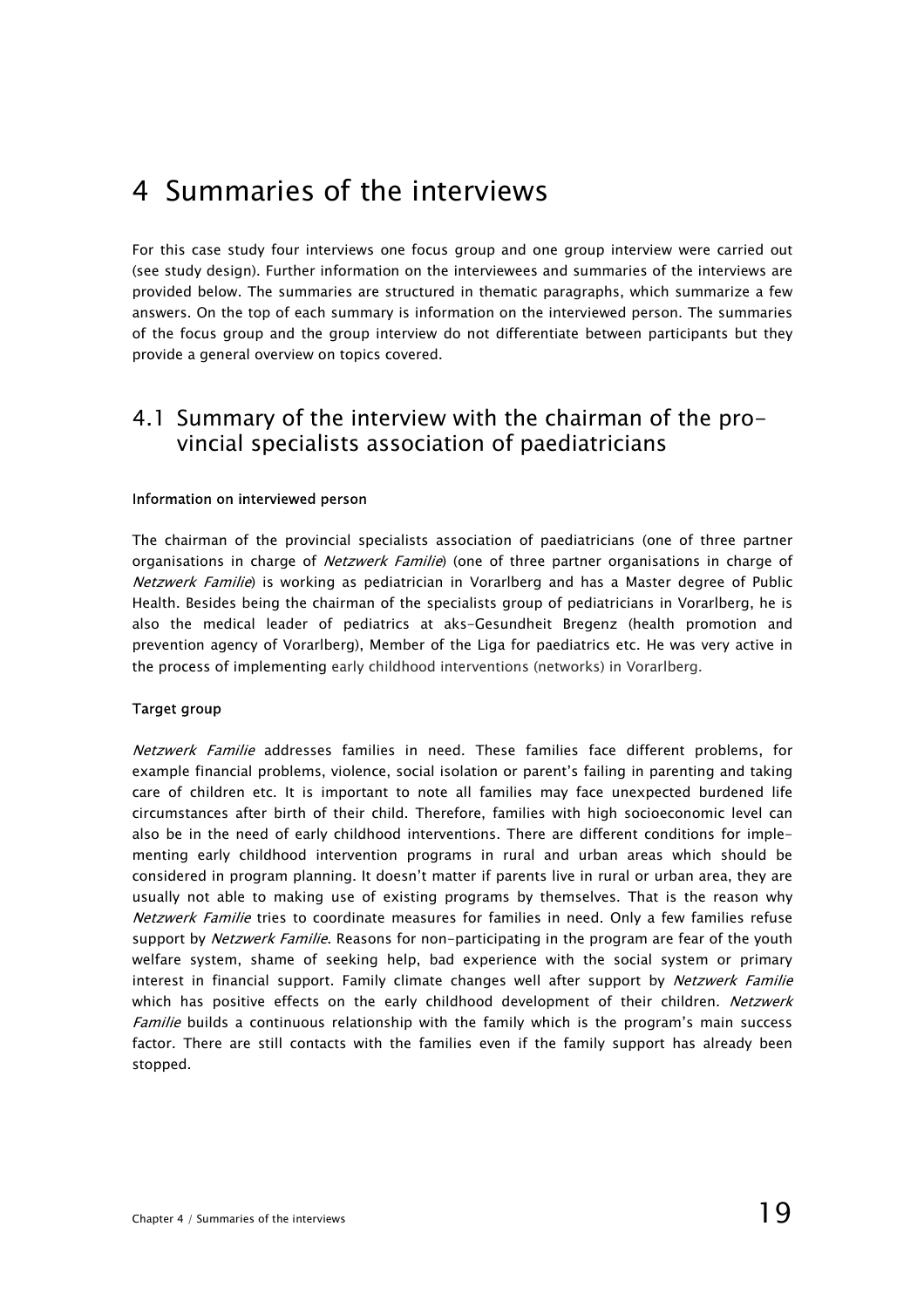#### Family support

The crucial point concerning family support is a positive, resource orientated attitude towards families in need of early childhood interventions and not the professional background of the person who is concerned with family support. Topics discussed during family support depend on the skills of the professionals. In general, it is important to distinguish between coordinating interventions for families who are in the need of such interventions and conducting those interventions - the first task is always part of the *Netzwerk Familie's* family support, the second can be part of it but mostly is provided by network partners. Health inequalities are successfully addressed by Netzwerk Familie as the program refers to the early life years which are known to be very effective in reducing health inequalities. Netzwerk Familie is highly accepted by families and program partners as well. Critical factors for successful family support are trainings for the programs staff (especially for the persons responsible for family support), definition of prerequisites for doing family support and the program's reflection on a regular basis which includes process and outcome evaluation and reporting)

#### Cooperation partners

The way how cooperation partners send families to *Netzwerk Familie* and *Netzwerk Familie* coordinates interventions for the families respectively, is very systematic and structured. All relevant partners are involved in the network of Netzwerk Familie. It varies locally which professionals are already well integrated in the network of Netzwerk Familie and which professionals have not been reached yet. It's challenging to involve local physicians outside the hospitals into the program as they need incentives to cooperate with Netzwerk Familie. The program's experience shows that once cooperation partners send families to Netzwerk Familie, they will do it again. There is a lack of some interventions which would be useful for families – i.e. because the target group for the intervention is very small, it can not be organised. Sectoral budgets and the competition for them is one crucial barrier for cooperation. The willingness to cooperate with different partners and to try new things supports successful cooperation in early childhood networks. Continuous documentation and trainings (e.g. round tables) ensure to stabilize cooperation in early childhood interventions on the long run.

#### General recommendations

To build up early childhood intervention programs like *Netzwerk Familie* it is recommend to look at the evidence for early childhood interventions first, to identify partners for building up early childhood interventions in the local area (ideally partners from different political sectors and different professions), to introduce the program systematically on the basis of the public health action cycle, to look at early childhood best practice models by considering local conditions, and finally, to have politicians who take leadership for the early childhood program.

It is crucial to involve all relevant cooperation partners and organizations right from the beginning in order to prevent jealousy and competition. Therefore, it is recommend not start with a program competition – as it was the case in Vorarlberg with the call from the regional government - at the time of planning or introducing a new childhood intervention program as a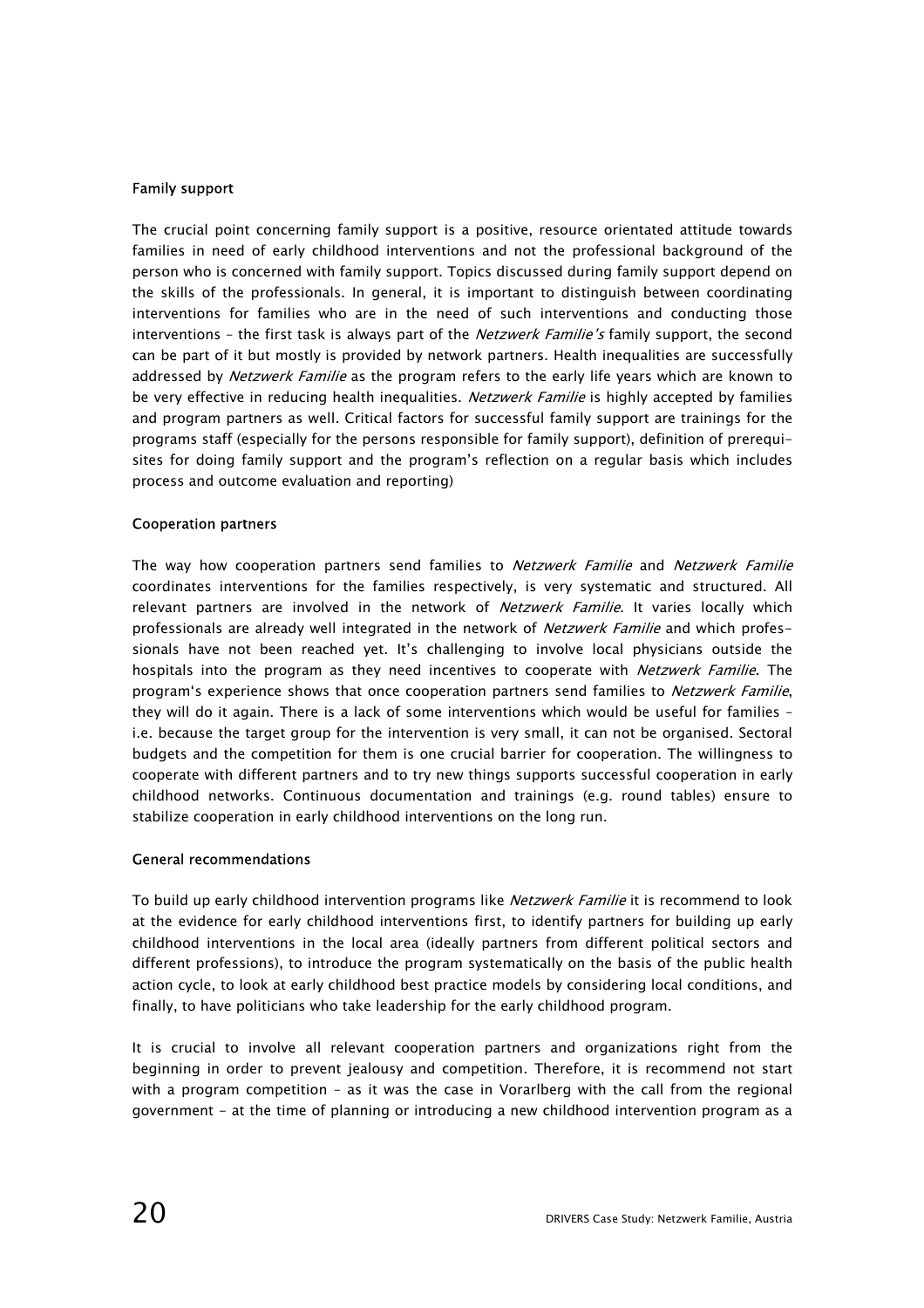situation of competition might impede cooperation between different partners on the long run. High political leadership is required to introduce an early childhood program. It is a crucial point where to place the central point for networking and cooperation in the early childhood program.

### 4.2 Summary of the interview with the head of the intervention team

#### Interviewed person:

The profession of the head of the intervention team is social worker.

#### Target group

At the moment *Netzwerk Familie* reaches around 4% of all families in need with children under the age of three. They reach a big range of families from socioeconomic well situated families with multiple birth or premature birth to socioeconomic disadvantaged or poor families. It seems that it is easier to reach families with financial constraints. In addition also migrants can be reached easy by Netzwerk Familie. On the other hand, it is harder to reachyoung pregnant women or mothers which do not fit into the model of mainstream intervention users, i. e. socioeconomic well situated women with postpartum depression. Sometimes the range of the target group depends on the institutions which refer the families to *Netzwerk Familie*.

Netzwerk Familie has clients in the urban and in the rural area of Vorarlberg. It is obvious that families in the rural area are harder to reach, because of the taboo status of communication about problems in the family or the need of external help and the fact that the people know each other much better than in urban areas. There is also a lack of intervention programs in the rural area.

There is no knowledge about how much and why families refuse the referral to *Netzwerk Familie.* Maybe people are ashamed of the need for external help. It is also possible that there are some uncertainties about the detailed work of Netzwerk Familie (fear about a possible cooperation between *Netzwerk Familie* and the children and youth welfare).

The staff members of Netzwerk Familie observe improvements as regard to how the families deal with their children and partners which result from the intervention. Such improvements are also reported by the families themselves.

Netzwerk Familie accompanies the families until the third birthday of their child but there are also families which contact the staff members afterwards if they have any questions because of the positive experiences and the lack of other comparable support at this age.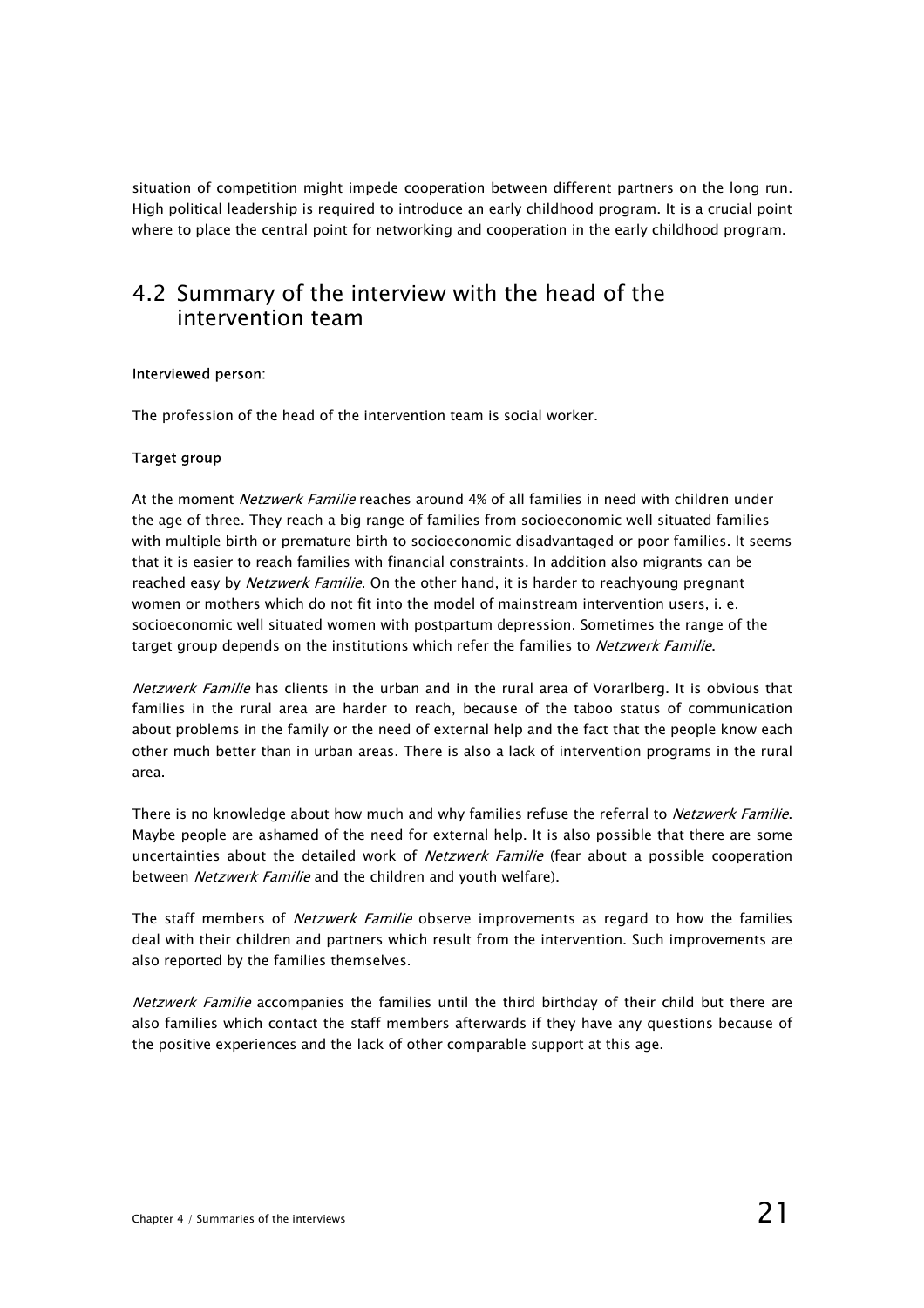#### Family support

The staff members of *Netzwerk Familie* must have knowledge about early child development. Interventions in the area of interactive group trainings aiming to promote bonding between parents and children are still missing as well as mother-child-treatments in health clinics (like in Germany).

The staff members of *Netzwerk Familie* do the first contacts and assess the needs of the families or do shorter motivational work. Whenever the family needs goal-oriented support over a longer period in an specific area they will refer them to one of the cooperation partners of Netzwerk Familie to take care of this The only further intervention - beside case management and accompanying the families – the staff members carry out themselves is to organise the guaranteed minimum income (all other interventions are done by other institutions).

The Intervention regarding guarantee minimum income has an important impact on reducing inequalities but also all the other interventions are relevant for reducing inequalities in health resp. for promoting positive early child development.

#### Cooperation partners

The established feedback procedures are relevant in order to promote sustainable co-operation between the network partners: If a new family is referred to Netzwerk Familie, the staff members provide feedback to the person/institution which referred the family regarding clearing and supporting the family through the programme. If a family is already in another intervention programme Netzwerk Familie contacts these institutions to clarify further proceedings (only in consultation with the family), when necessary they also organise helper conferences.

The child and youth welfare does not refer families directly to Netzwerk Familie (see recruitment strategies). But if they see a need for this sort of help they inform the families about *Netzwerk* Familie and the families can get in contact themselves.

Netzwerk Familie has a good status within the social field of Vorarlberg. There were or still are some cooperation difficulties with single persons in the network which result from the competition phase at the beginning of early child interventions in Vorarlberg.

In the network of Netzwerk Familie are quite a lot of representatives of the social field of Vorarlberg, but there could be more from the medical sector, like gynaecologists, midwifes or medical practitioners. The cooperation is maintained through various events and trainings, invitations to the team, the participation of *Netzwerk Familie* in working groups and the involvement of external experts.

#### General recommendations

If you want to build up an early childhood network you need enough resources (time, money and staff). It is also important to involve all relevant stakeholders and to have their confidence.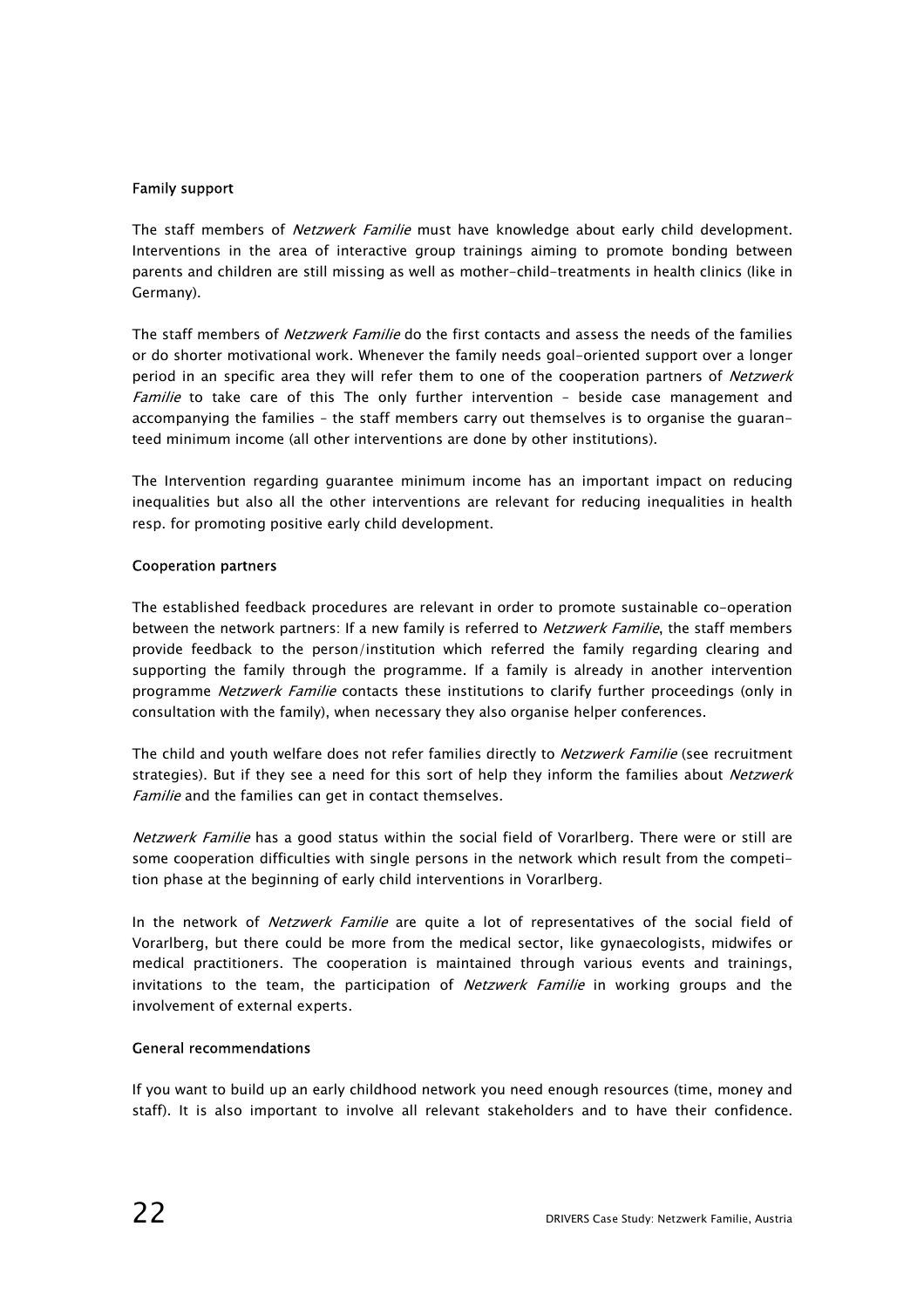Before you implement the program you need to work out structures. The location of the intervention program should be central and reachable for the users.

The situation of having three parallel pilot projects was not that good for Vorarlberg and the field of early child intervention because the institutions entered into competition with each other and it had negative impact after Netzwerk Familie was chosen as best model.

It is also very useful to involve the regional health insurance company into the project (in Vorarlberg it was not the case).

### 4.3 Summary of the Interview with the head of the team for evaluation and research

#### Interviewed person:

The profession of the head of the team for evaluation and research is clinical psychologist and Master of Public Health. She is head of Netzwerk Familie at aks (regional agency for health promotion and prevention). Her responsibility at Netzwerk Familie is also the organisation of further training events.

#### Target group

At the moment Netzwerk Familie reaches around 5% of all families with children under the age of 3 which have a need for support. Netzwerk Familie reaches the target group better than other interventions they could be compared with, because the women and families of the target group get the information about the programme at the places where they have to go anyway, like hospitals, paediatricians, etc.

In Vorarlberg is no difference between the rural and the urban area, because Vorarlberg as a whole is like a big city. But there are some peripheral areas where no or too little intervention programmes are available for the families.

There is no knowledge about how much and why families refuse the referral to Netzwerk Familie. It could be the case that the information about *Netzwerk Familie* right after the childbirth is too much for them in this situation, but Netzwerk Familie experienced that the families contact them on their own if they need the intervention. Another reason why families refuse the referral to Netzwerk Familie could be that accepting external help is a kind of taboo, but this depends on the personal attitude of each person. It is also possible that families refuse the referral because they get too little information about Netzwerk Familie and their work.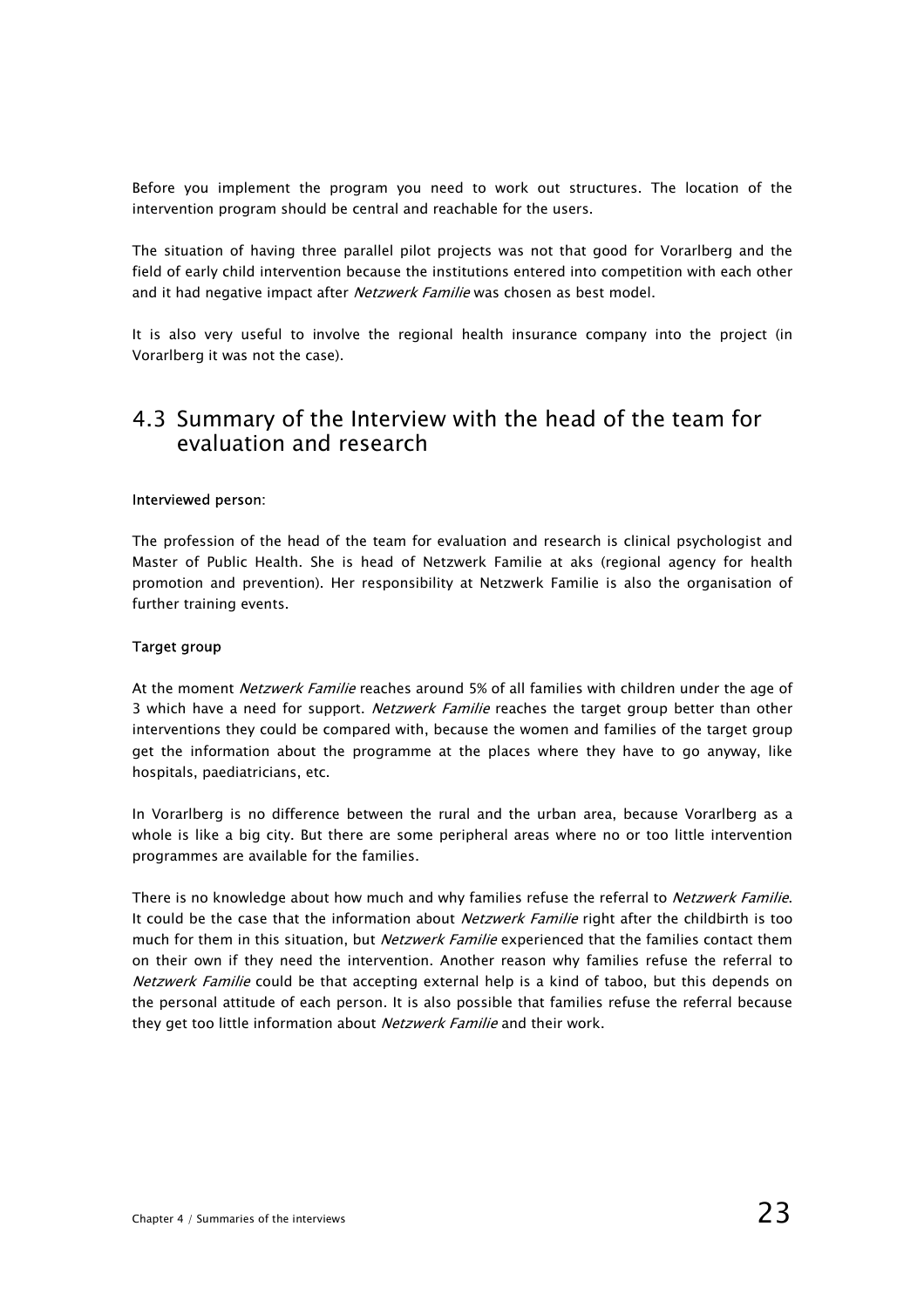#### Family support

In the field of raising awareness about their work and the topic of early childhood intervention they experienced that there are some gaps in the knowledge of the cooperation and network partners about the different states of early child development. Netzwerk Familie tries to fill these gaps by providing trainings and events with experts. Especially interventions to support bonding between the parents and their children are missing in Vorarlberg.

Netzwerk Famile is well established. Some occupational groups like paediatricians, but especially midwives, are harder to motivate for the work with *Netzwerk Familie*. But raising awareness and motivation of these groups is also part of the work of Netzwerk Familie. An important issue is to convince the paediatricians and family doctors that the programme is a gain for their work. Therefore the staff members of *Netzwerk Familie* get in contact with the medical doctors.

There is a potential for improvement in the two districts, where Netzwerk Familie was not represented right from the start of the pilot phase. This depends mostly on the persons which work in the field of identification of potential intervention users, especially in the hospitals. It is important to share the idea of the added value of early child intervention with relevant professions in the network.

#### Cooperation partners

The heart of the outline of *Netzwerk Familie* is the network with the other institutions that have interventions in the field of early child development and family support. There have been some intervention programmes in Vorarlberg before Netzwerk Familie was installed, but they did not know much about each other and their specific interventions. So the innovation of Netzwerk Familie was the installation of a coordination centre that has all the information about the interventions in the region.

The cooperation with midwives, general practitioners and gynaecologists could be better, this refers also to psychiatrists. In the beginning the focus was on the medical system, but in the last years other groups like child care institutions or local government officials are increasingly addressed resp. included.

Netzwerk Familie participates at various regional events where they present their programme or share their experiences and knowledge with other professionals. The trainings and events which are organized by Netzwerk Familie are one of the most effective activities to support cooperation with their partners. At these events enough time for communication and sharing experiences between the partners needs to be ensured.

#### General recommendations

If you want to build up an early child intervention programme you need political support, the best would be political support from more than one political sector. There have to be enough financial and personnel resources and it would be useful to include the regional health insurance company in the foundation of the programme. Before you build up a new programme it is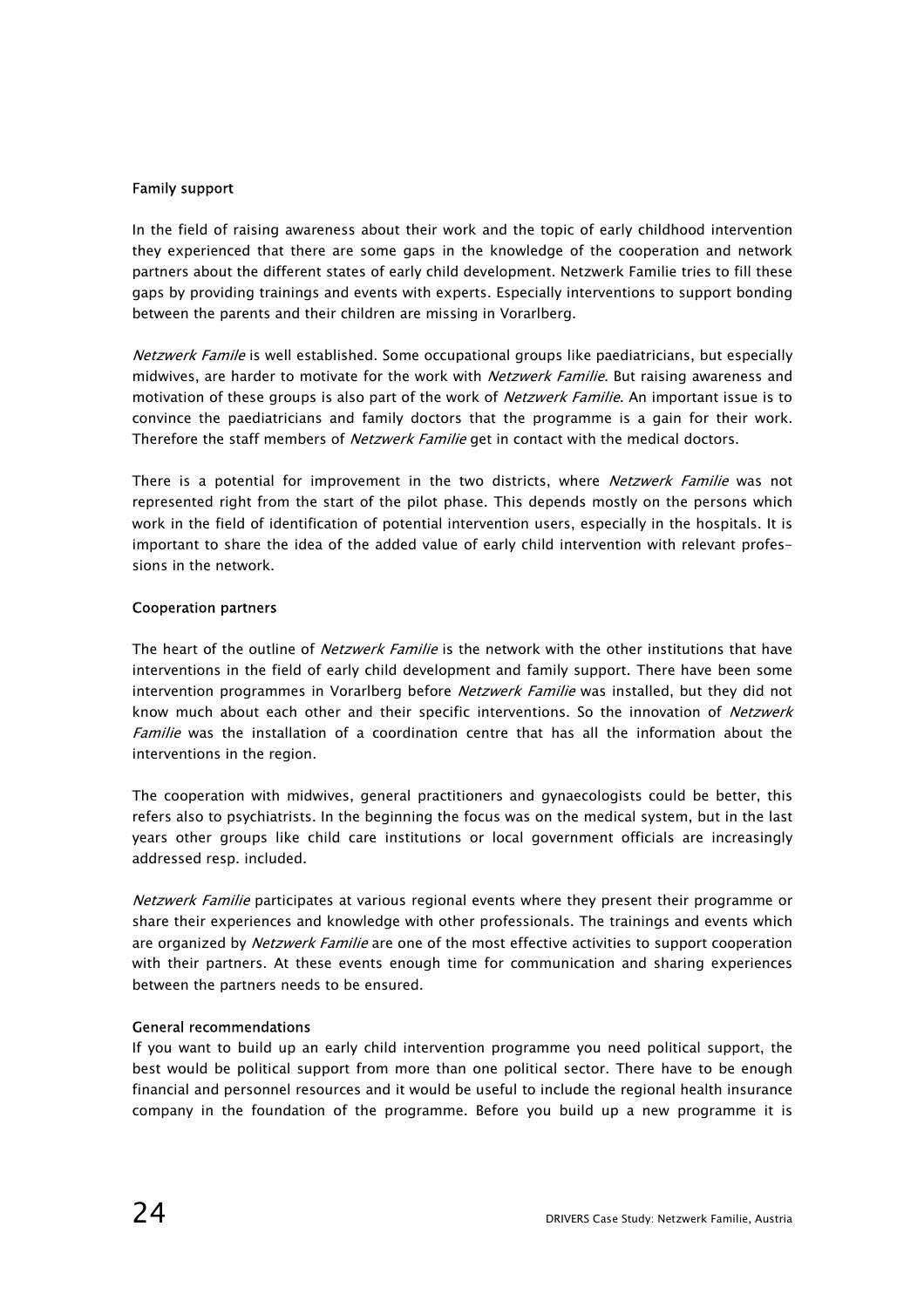helpful to analyse what already exists in the region and create a binding structure out of these results. The implementation of a coordination centre is important. The team for family support should be multi-professional. It is a good to start, to implement a pilot project in a region and gain practical experiences. A thorough evaluation should be carried out, too. But if there are more pilot projects than one, a clear decision and clear instructions are needed afterwards.

### 4.4 Summary of the interview with an official at the provincial government of Vorarlberg

#### Interviewed person:

The official at the provincial government of Vorarlberg is responsible for the private and public child and youth welfare services.

#### Target group

Netzwerk Familie reaches their target group but the child and youth welfare services report that there is a need for an intervention programme that even has a lower threshold. How this should look like was not reported by the services.

In the peripheral areas are less intervention programmes than in urban areas.

No data for Vorarlberg is available that could be used to proof that the work of Netzwerk Familie has a positive impact regarding child and youth welfare.

#### Cooperation partners

There was no negative report from the child and youth services about the cooperation with Netzwerk Familie.

#### General Recommendations

If you want to build up an early child intervention it is important to integrate the communities, because after a woman gives birth to baby the woman/ the family have a lot of contact with the community. In Vorarlberg exists a "welcome package" for the newborns or rather their parents that is filled with coupons, care products for the babies and information sheets. Each community has free choice regarding the things they put in this pack.

Networking with all institutions which are relevant for early child development is the heart of an intervention programme like *Netzwerk Familie* and this should be done regularly.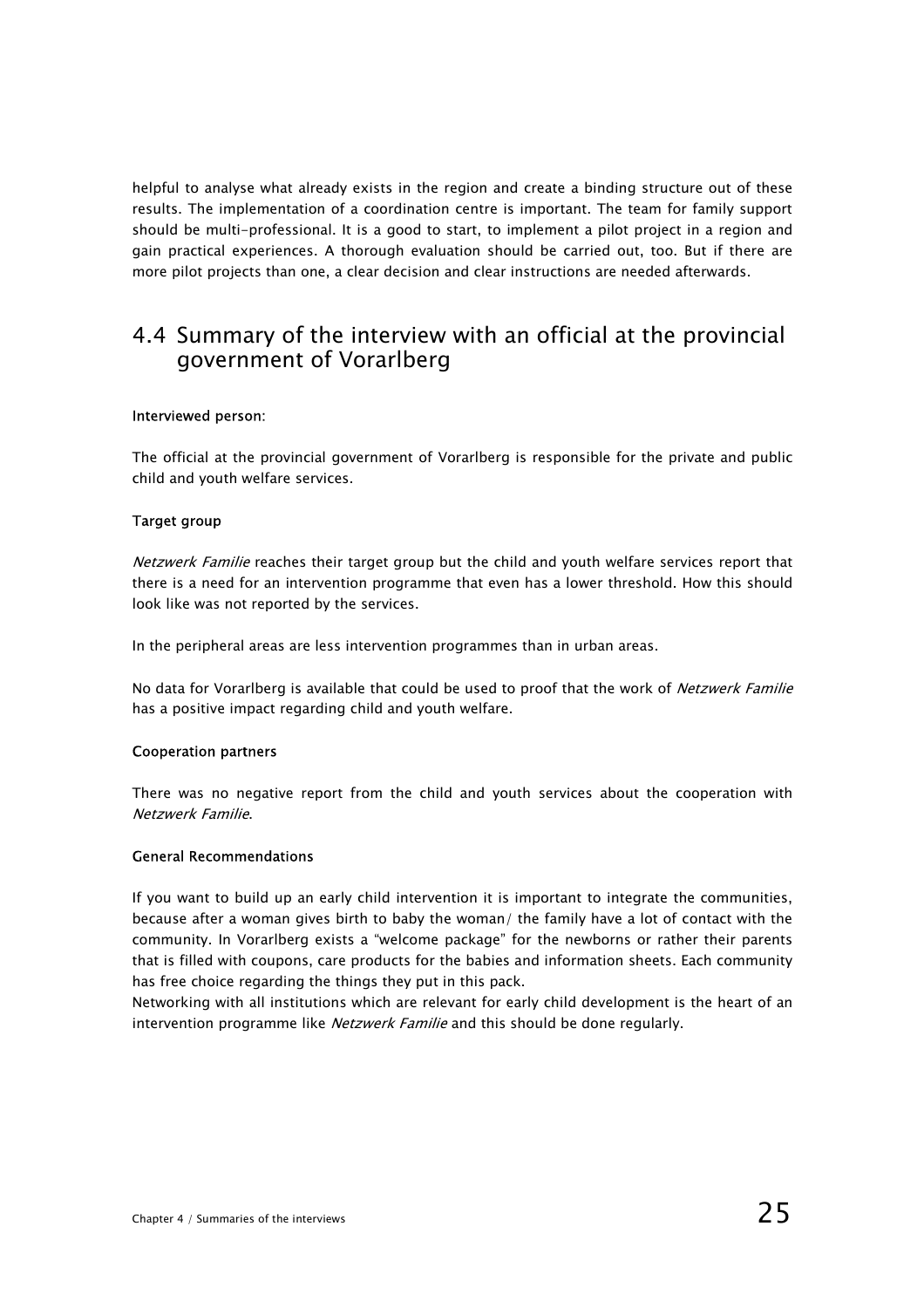### 4.5 Summary of the focus group with the parents who were accompanied from Netzwerk Familie

#### Interviewed persons:

Four out of eight invited parents (three mothers, one father) took part in the group interview. These parents represented the variety of family situations and needs.

#### Referral to Netzwerk Familie

One person was referred to *Netzwerk Familie* right after the birth in the hospital and another one was referred by a parents counselling programme in the hospital. One referral to Netzwerk Familie was done by an institution for social services. The last one referred herself because she has knows the programme from her work in a hospital.

#### Family support through Netzwerk Familie

The woman who was referred to *Netzwerk Familie* right after she gave birth to her baby reports that the two staff members of *Netzwerk Familie* came in her home right on the day when she has left the hospital. This day was very stressful for her and she thought that it should have been better to have the first contact a few days later. Another person reports that her first contact with staff members of *Netzwerk Familie* was some time after the birth and she experienced the meeting as nice and helpful. Two women report that the first contact with staff members of Netzwerk Familie was already during their pregnancy.

It is good to have a person which you can contact in case of any sort of questions and problems and that the staff members keep in touch with the families (right frequency of contact). The continuity of contact and consultation was experienced as helpful.

#### Interventions arranges through Netzwerk Familie

The participants report that most of the interventions they were referred through Netzwerk Familie helped the parents and not directly the children.

The consultation regarding legal aspects was experienced as helpful. One participant reports that she had an intervention at home where she was observed and filmed at her situation at home with the baby by a professional. After a few days this person came again and analyzed the video with the mother and told her what works well and what she could do better. This intervention helped her very much (this was done by a staff member of Netzwerk Familie, a standardized intervention for this is missing in Vorarlberg).

The father reported that it would have been helpful to have the possibility for an exchange of experiences with other fathers. Once Netzwerk Familie organized an event for fathers but the participation was rather low.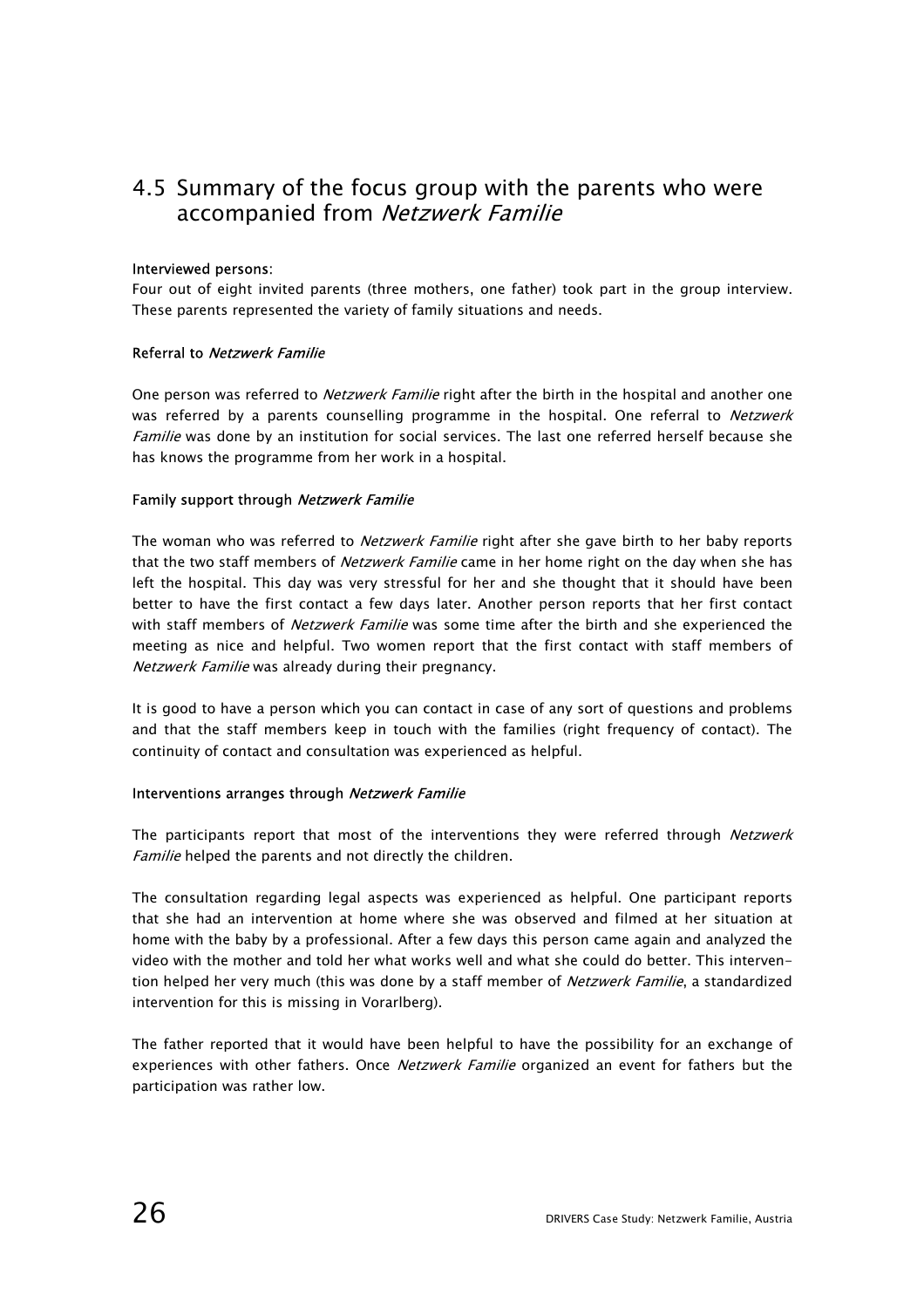#### Recommendations for improvement of Netzwerk Familie

The first contact should not be too short after the birth of the child (too stressful).

Staff members of Netzwerk Familie must find a good balance regarding the frequency of contact the families.

More events for fathers would be fine.

The families would like the programme to continue after the third birthday of the children (Netzwerk Familie has to stop the intervention at this moment officially, although they do offer to be contacted by phone in case of questions/needs) or at least have another programme to continue with similar support afterwards.

#### Statistic:

Total number of persons: 4

| education                  | number | age       | number |
|----------------------------|--------|-----------|--------|
| no finished education      |        | under 20  |        |
| compulsory school          |        | $21 - 30$ |        |
| apprenticeship/ VET school |        | $31 - 40$ |        |
| high-school diploma        |        | $41 - 50$ |        |
| university or similar      |        | $51 - 60$ |        |
|                            |        |           |        |

| age       | number |
|-----------|--------|
| under 20  |        |
| $21 - 30$ |        |
| $31 - 40$ | 2      |
| $41 - 50$ |        |
| $51 - 60$ |        |
| over 61   |        |

| sex | number |
|-----|--------|
| m   |        |
|     |        |

### 4.6 Summary of the focus group with the cooperation partners in the early childhood network

#### Interviewed persons:

20 persons were invited to the focus group, 12 accepted and finally 11 participated. The persons are representatives of different services and intervention programmes of the medical and social sector.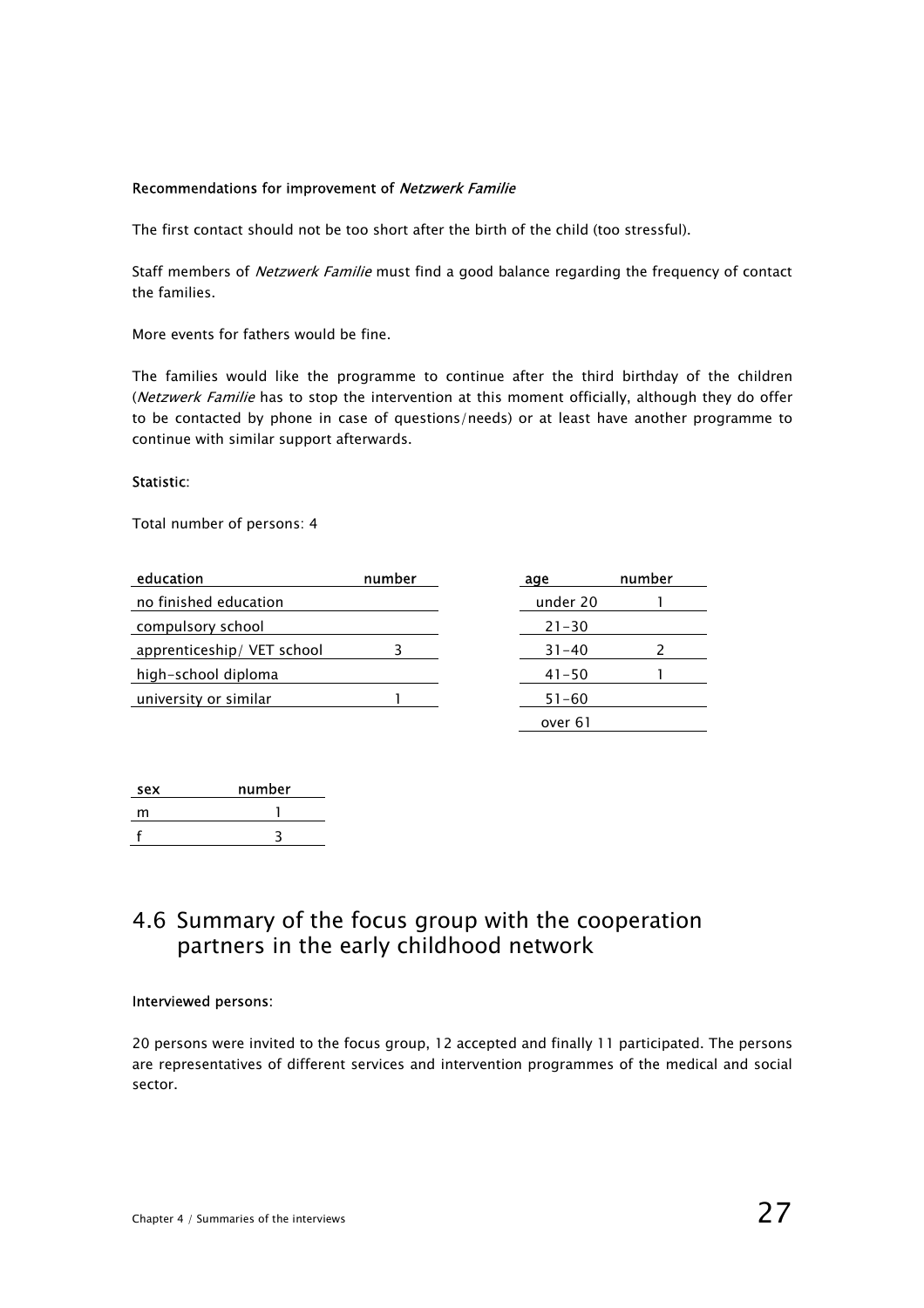#### Target group

The participants think that *Netzwerk Familie* reaches their target group in general. Of course there are some families which are not reached (e.g. families, which are in contact with the child and youth welfare, but are not supported as thoroughly as they would need to be; or well established families which have reservations concerning social support interventions). In addition, the interfaces between pregnancy and birth lead to a loss of contacts to families.

The decision if a family should be referred to Netzwerk Familie or directly to the child and youth welfare service is difficult, but if the cooperation partners are not sure they prefer to refer the families to Netzwerk Familie (where they are assessed and- if needed - referred to the child and youth welfare service).

Some report experiences which - from their point of view - show that some families are afraid that Netzwerk Familie might cooperate with the child and youth welfare service. This seems to be assumed when they read the information flyer about the intervention programme, where the provincial government is listed as funding source. It seems that for some families it is difficult to understand the work of *Netzwerk Familie* when informed beforehand. Maybe it is also stressful for the families, when they are informed about *Netzwerk Familie* right after the birth, it could be helpful to inform them a bit later when they come for examinations or something like that. The fact that two staff members of *Netzwerk Familie* visit the family at the first contact is eventually deterrent for them (in all other services only one staff member gets in touch with the family and a second one gets informed at meetings in the office – this seems to be better from the perspective of one participant). But the main reason for families not to accept support by Netzwerk Familie is - according to the cooperation partners- due to the local attitude (need to cope with situation themselves) and the negative image of "getting help".

At the routine mother-child-examinations (universal mother-child-programme focussing on medical examination) physicians would have a good chance to talk about stress situations or problems in the family. Then they could refer to Netzwerk Familie.

One participant stated that a lot of families refuse the referral to *Netzwerk Familie* (9 out of 10 refuse) when asked after the birth in the hospital. It is assumed, that the reason for this lies in a fear of being judged. Another problem is the increasing number of ambulant births, where families leave the hospital quickly.

The work of *Netzwerk Familie* has a positive impact on the families. It can be observed that family members deal better with each other; daily life in the family becomes more relaxed. Another impact is that the women are more self-confident and structured in their life during or after the participating in the programme Netzwerk Familie.

Usually the cooperation partners see the families only during the time of their intervention.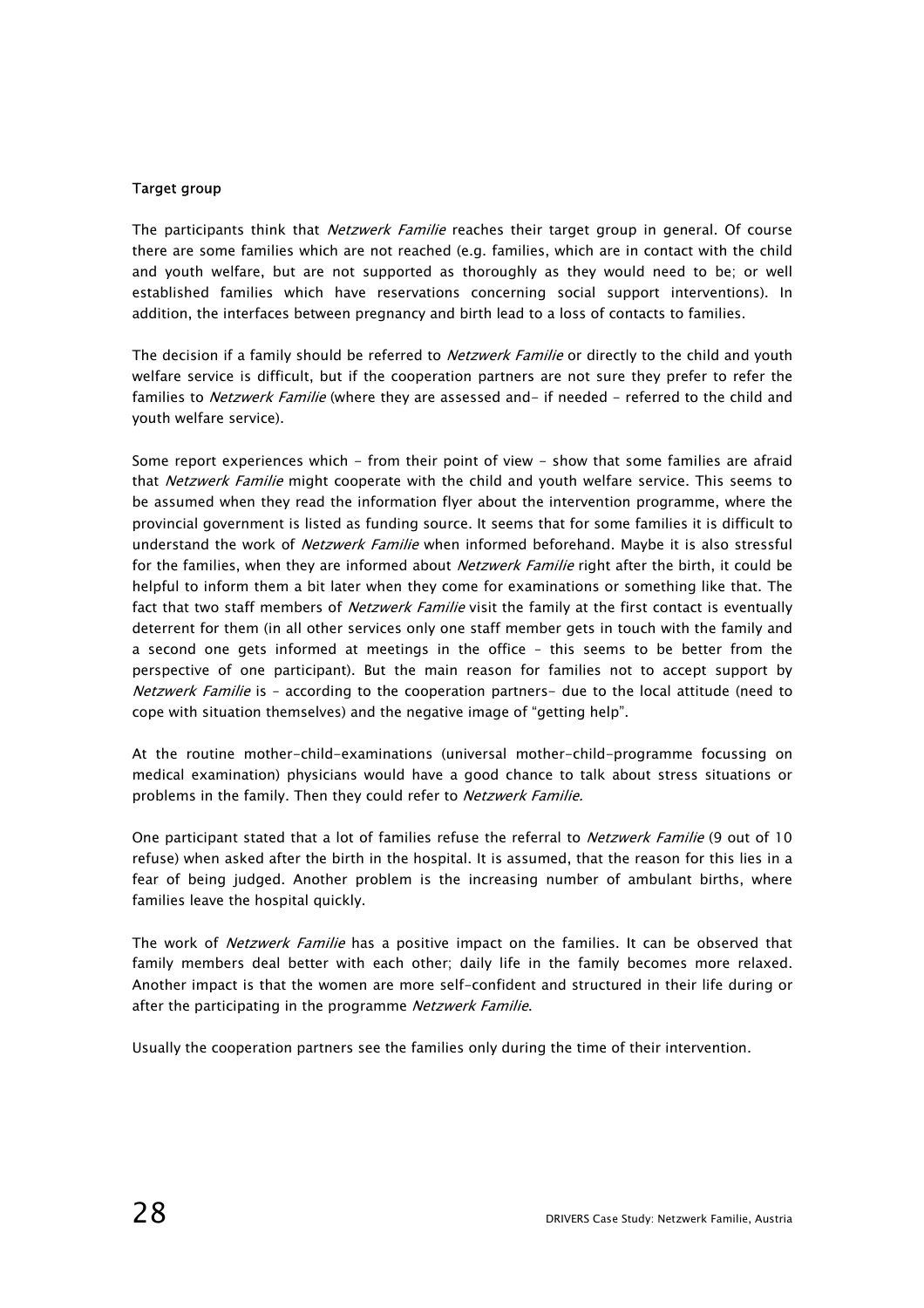#### Family support

It is important for the work of Netzwerk Familie to prioritize the problems of a family and find the right intervention for solving it.

The challenge for the staff members of *Netzwerk Familie* is on the one hand to have a relationship to the accompanied families and on the other hand to refer them to other intervention programmes. The partners value the work of *Netzwerk Familie* and that they do all the documentation of the families, so that the partners can concentrate on the intervention.

Netzwerk Familie is an intervention that should clarify the family's needs. If it is clear that a family needs only one intervention programme like a family counselling it should be possible to refer them to these institutions and not to *Netzwerk Familie* in a first step. But sometimes it is simply not obvious if there are multiple factors that stress a family. For these cases Netzwerk Familie is seen as enrichment for the social system.

#### Cooperation partners

Programmes for mentally ill mothers, post-partum depressions and mother-child-treatments in health clinics (like in Germany) are missing in Vorarlberg. There is also a lack of programmes for pregnant women and group intervention programmes. Specific programmes would also be useful for migrants and women with language problems .

The work of Netzwerk Familie is facilitating the physician's work, because they know that the families are taken care of and get the right help for problems outside the medical sector.

The round tables and other events are good for the cooperation between the partners and Netzwerk Familie. They are always well organized und interesting.

#### General recommendations

There should be no competition. To build up an intervention programme needs time and money. Networking with the relevant institutions of the health and social sector is important. The regional politics has to share the principles and see the use of such a programme.

If there are already institutions or structures in a region then should these be used and strengthened.

The medical and psycho-social sectors have to cooperate. It is even difficult to cope with different disciplines in the medical sector, especially at the transition from pregnancy to birth up to medical care of the children.

For the programme itself it is useful to have a multi-professional team what works with the families.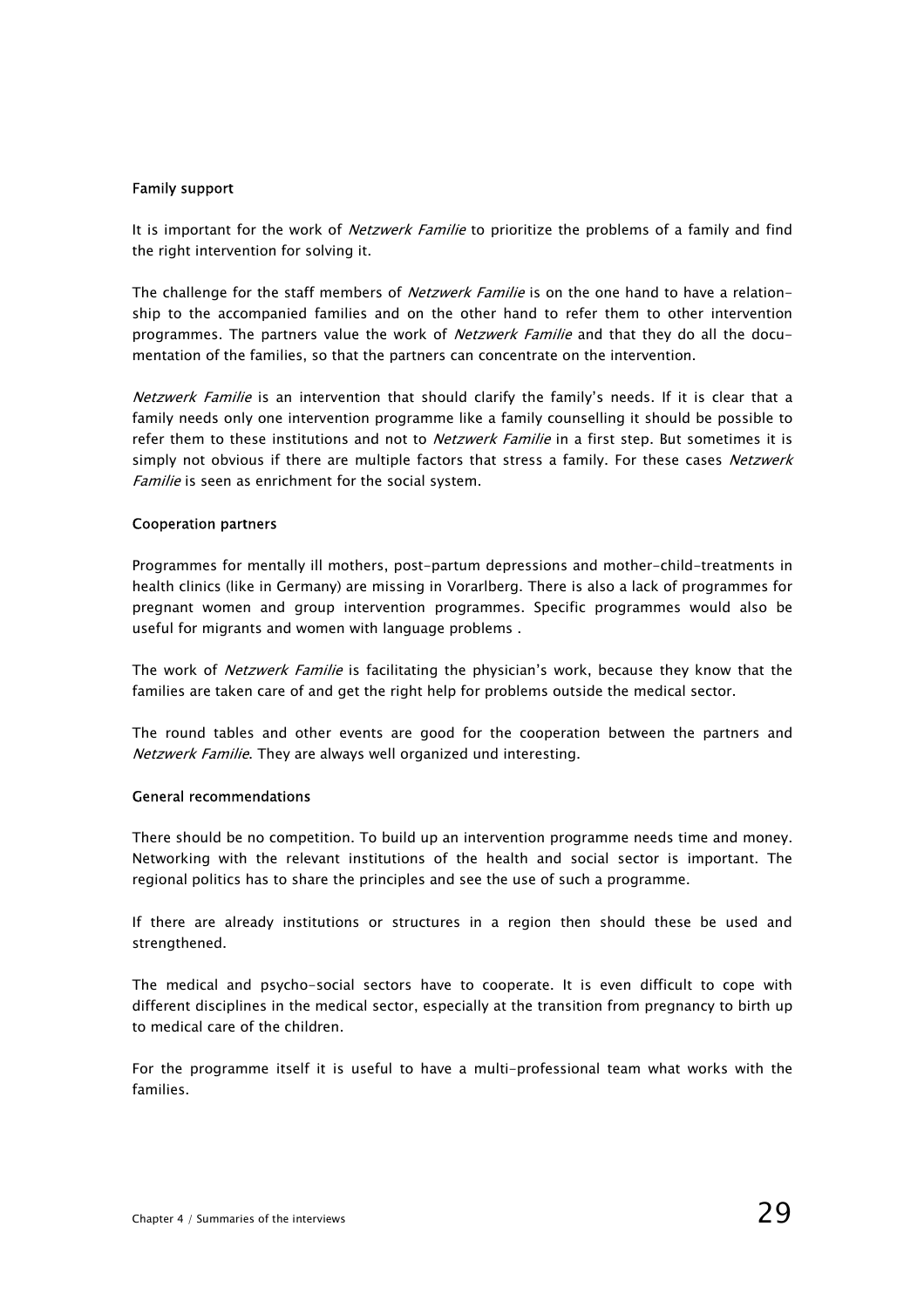#### Statistic

Total number of persons:11

| profession             | number | age       | number |
|------------------------|--------|-----------|--------|
| social worker          |        | under 20  |        |
| paediatric nurse       |        | $21 - 30$ |        |
| psychologist           |        | $31 - 40$ |        |
| psychotherapist        |        | $41 - 50$ | 6      |
| paediatrician          |        | $51 - 60$ |        |
| mid-wife               |        | over 61   |        |
| head of family service |        |           |        |

| sex | number | function     | number    |  |
|-----|--------|--------------|-----------|--|
| m   |        | referral     |           |  |
|     |        | intervention |           |  |
|     |        | (with double |           |  |
|     |        |              | counting) |  |

Institutions where participants of the focus group work at:

- » Connexia
- » hospital of Dornbirn
- » hospital of Bregenz
- » hospital of Feldkirch
- » Caritas Familienhilfe
- » Familienverband/Familienhilfe
- » IfS Frühstart
- » Schwanger.li
- » Hebammengremium (midwives plenum)
- » Gemeinde Götzis (Community)
- » Paediatrician's surgery
- » Kaplan Bonetti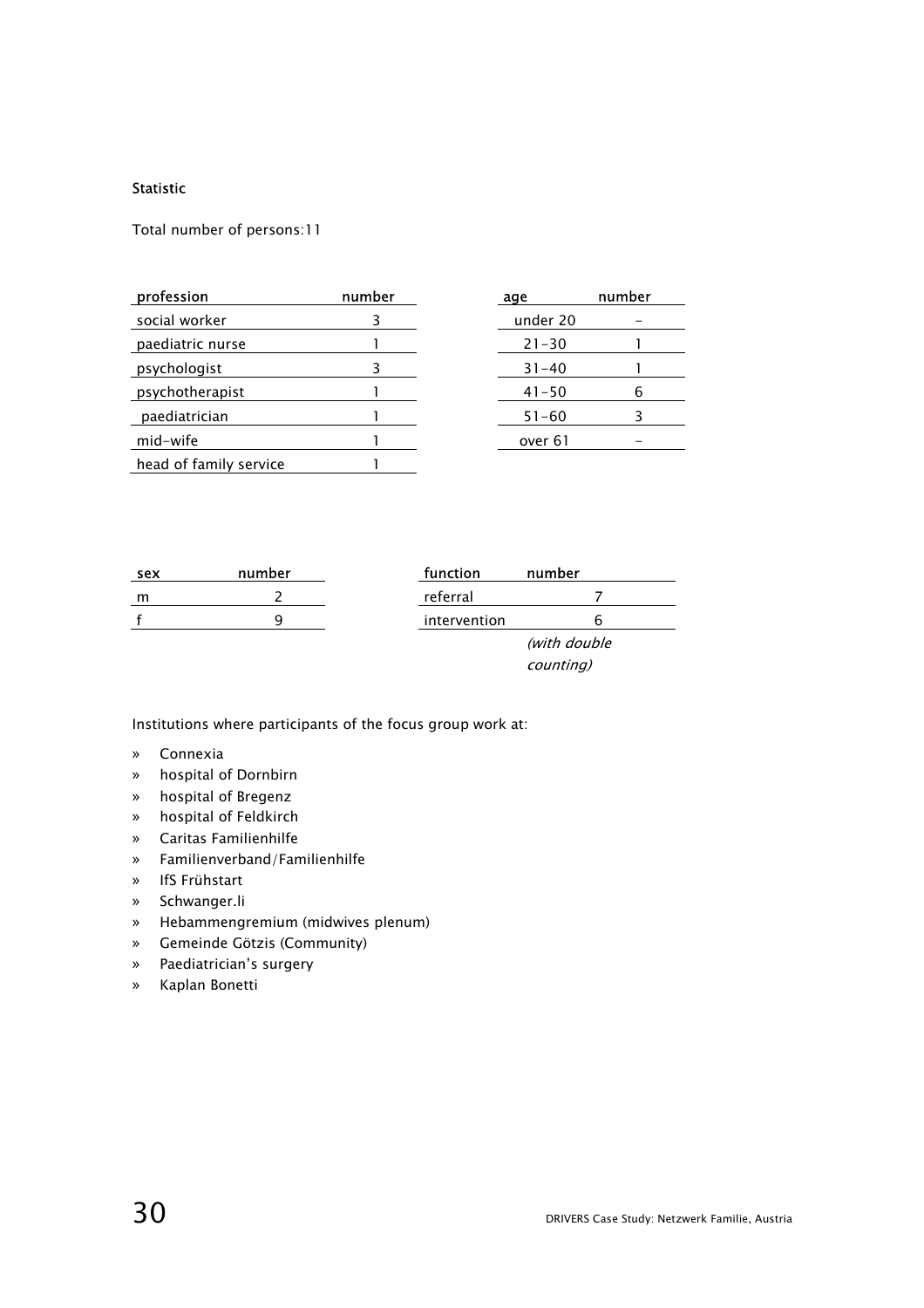## 5 Conclusions

In the context of a project on early childhood networks, we collected existing evidence on and experiences with such interventions and networks in Austria (Vorarlberg) and Germany, but also in some Nordic countries. This project, which started in 2011 and is still ongoing, has lead to several publications. In the first phase we did a survey among programme providers and stakeholders (on regional and federal level) to investigate, if there is a common understanding in Austria and which kind of early childhood interventions exist (Haas et al. 2013). In another report we focused on the identification of families in needs and the setting up and maintaining of cooperation within early childhood networks (Knaller 2013). A third report analyzed relevant time points and contents for a universal programme for families during pregnancy, around the birth and during the first year of the child (Antony et al. 2014). In our most current report we drafted - on the basis of all this information - a model for early childhood interventions for Austria (Haas et al. 2014, unpublished), proposing the combination of a universal (focus on psychosocial aspects in order to complement the existing universal programme with medical focus) and an indicated approach (early childhood networks for families in need).

On the basis of this ongoing work as well as the data and information we gathered for the Drivers project we draw the following conclusions:

Universal programmes for the early childhood that target psychosocial aspects among all families, are delivered in other countries mainly by non-medical professional groups (mostly other health professionals like midwives and nurses) entangled with preventive medical services and starting within pregnancy (Antony et al. 2014). A comparative interlinked programme doesn't exist in Austria at the moment, separate specific interventions for the early childhood do exist though. Knaller (2013) describes, that the different strategies to identify the needs of families are purposeful only when the different professionals are involved in an interlinked network, which facilitates the arrangement of accurately selected support. A model for a universal resp. indicated early childhood network for Austria and how this could be interlinked is described by Haas et al. 2014.

In Vorarlberg a comprehensive range of different psychosocial supportive interventions for families were already available before the development of Netzwerk Familie. Still, Netzwerk Familie is - also from the perspective of the cooperation partners - seen as a useful and necessary supplement to arrange supportive early childhood interventions for families with special needs, in a structured and systematic way. An additional advantage of Netzwerk Familie is, that the contact to the families can be kept upright over a longer time period than separate specific measures/interventions are able to. Those professional groups which are involved in the "universal" preventive medical services (midwives, pediatricians, gynacologists etc.) play an important role as referrers to *Netzwerk Familie* and need therefore corresponding measures to raise their awareness about the programme.

The success can be seen also in the data: while according to experts 5-10 percent of all families have special needs (Fegert 2009, Esser/Weinel 1999), Netzwerk Familie reaches at the moment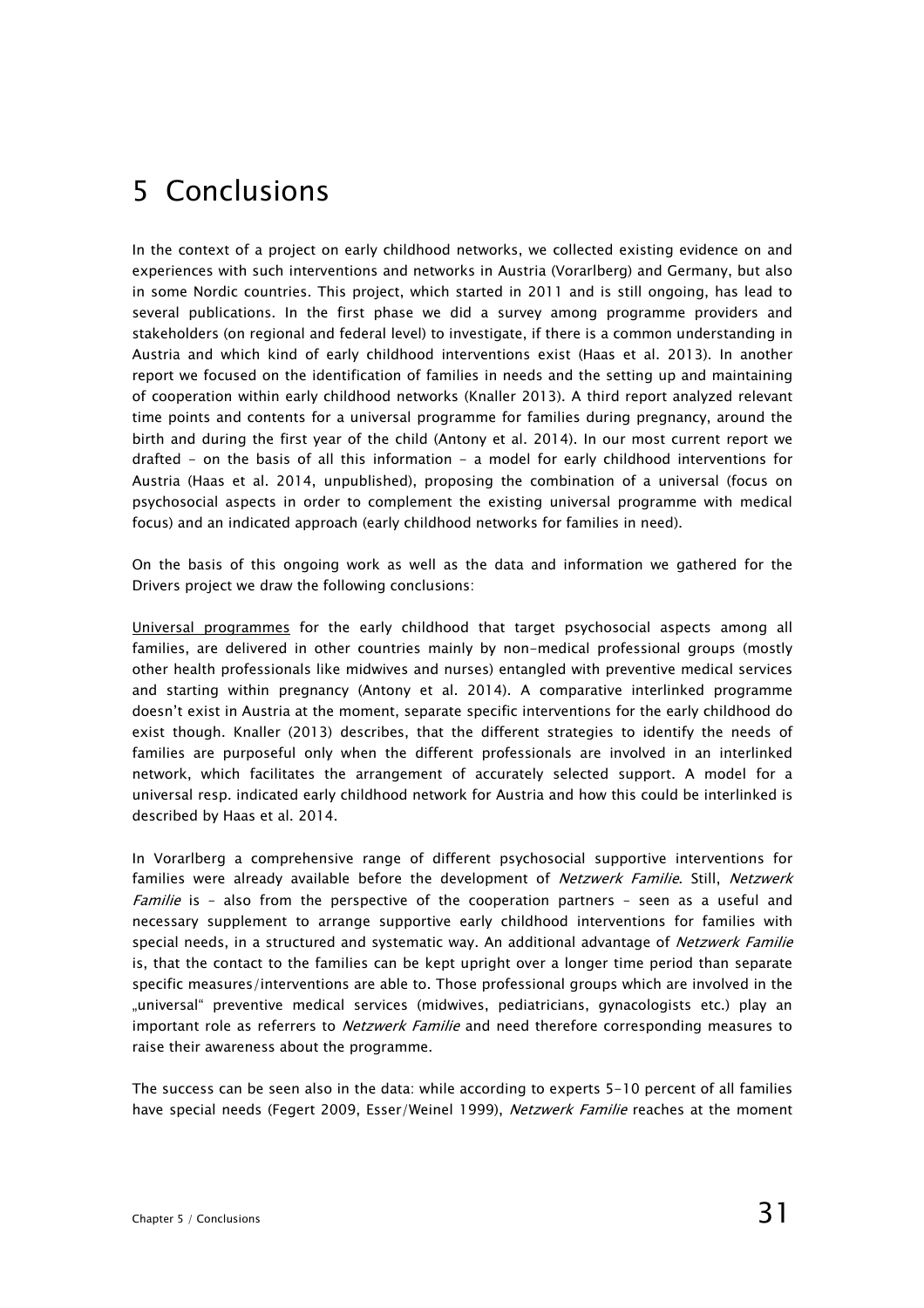4-5 percent of all families in Vorarlberg. Among those a broad variety of families is covered (see description of target group). According to all respondents Netzwerk Familie therefore contributes considerably to health equality - especially by ensuring stable income and housing (e.g. via the guaranteed minimum income) for families with a risk of poverty.

Knaller (2013) describes also, that it makes sense to use standardised instruments for the identification and assessment of strained/adverse conditions and life circumstances as well as ressources. Netzwerk Familie uses an instrument for the clearing, which was developed in Germany by Kindler and adapted for Austria and enables the classification in four risk groups. Other instruments were adapted for the referrers: the "Wahrnehmungsbogen für den Kinderschutz" with two versions (one for the time around the birth and one for infants). While the first version seems not be used in practice, the second version shall be implemented in cribs and kindergardens from 2015 on.

It is difficult to verify a measurable effect concerning the development of the children in those families, which are supported and accompanied by Netzwerk Familie. A reduction of the implementation of full support measures of the child and youth welfare (children are taken out of the previous family) as in Dormagen (Germany) can't be seen as clearly for Vorarlberg or argued as an effect of the implementation of *Netzwerk Familie* only. Still, in contrary to the rest of Austria, the amount of ambulant interventions (supporting parenting competences of the families) which are implemented on the basis of agreements (between the child and youth welfare and the family) increased between 2009 and 2012, while those ambulant interventions, which are implemented on the basis of an injunction decreased. This could be the effect of an increased awareness and early reaction as well as an increased organisation of support within the early childhood network. Following from this less injunctions could be needed. Netzwerk Familie reports for example, that they organise again and again additional caregivers (often child minders or volunteers) for the children as part of the support for families, but also outreach parent counselling or family assistance at home. More detailed data (e.g. on separate regions in Vorarlberg or the age of the children involved) or reports about experiences, which would support this interpretation, are not available.

Another effect can be verified though: By improving the socioeconomic situation the overall situation of these families can be stabilized. This leads to more relaxed relations within the families and releases energy and time for taking care of the kids and their needs and therefore has an effect on the development of the children in their early years. These effects are confirmed by the experiences of Netzwerk Familie (observations made by the staff of Netzwerk Familie and the cooperation partners as well as feedback from families).

The experiences of *Netzwerk Familie* show also, that ensuring stable income and housing as well as legal counselling builds a good starting point for working with migrant families. An additional universal programme, which focuses in contrary to the existing system also systematically on socioeconomic and mental factors, could increase the accessibility of families in needs considerably. As a consequence the indicated programme wouldn't depend that much on the motivation of the cooperation partners. To motivate families to consider and accept supporting interventions would be easier, too.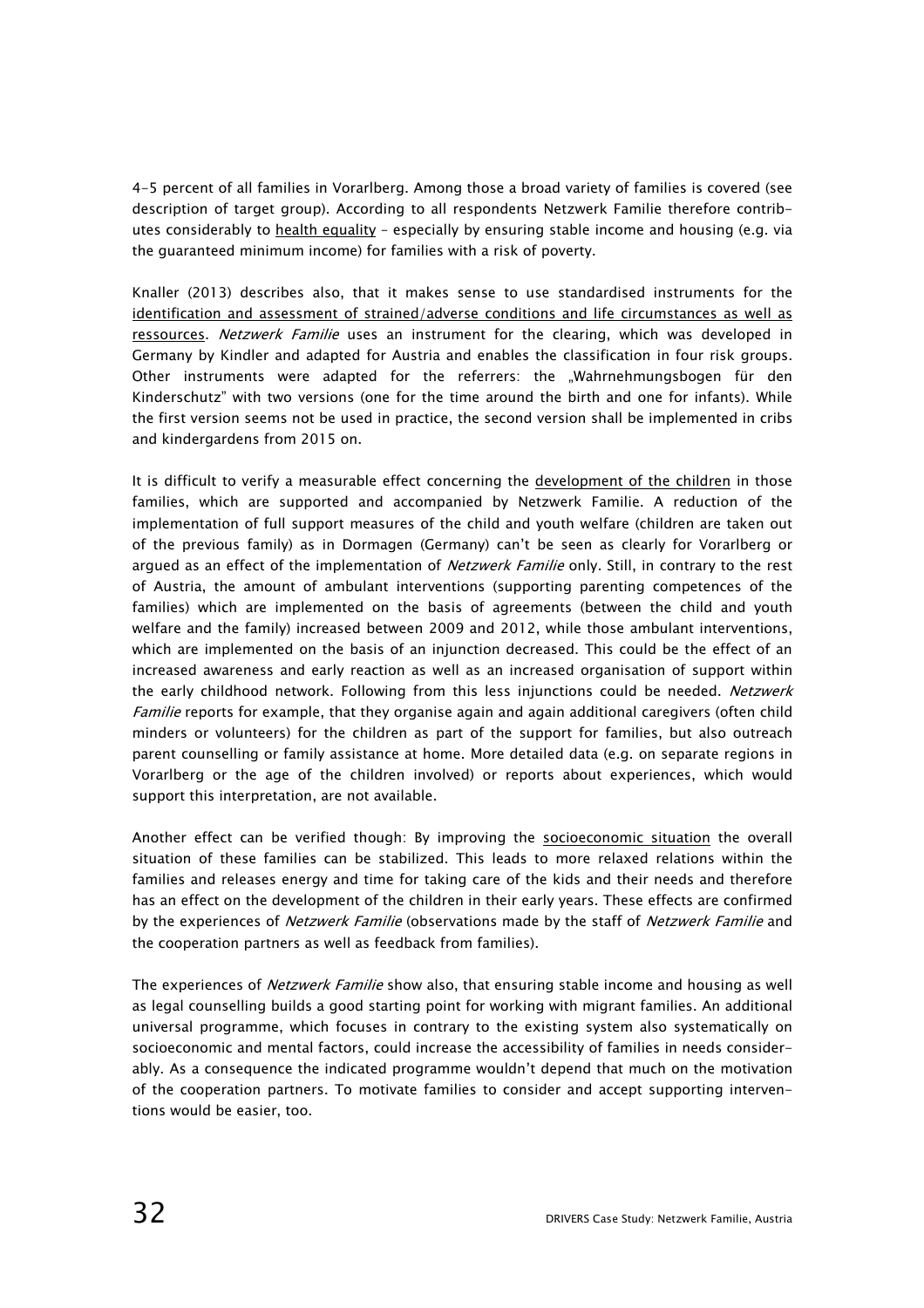An important issue for the time after birth, which also has an impact on the mother-childbonding, is postpartum depression. Therefore universal programmes in other countries (The Netherlands, Skandinavia, UK) include around the eigth week of the newborn a screening for postpartum depression of the mother (Antony et al. 2014). Looking at those families, which started with the intervention of *Netzwerk Familie* in the year 2013, 20 percent of the mothers showed signs of a post-partum depression. Therefore Netzwerk Familie is able to reach the affected mothers and to prevent negative consequences for the children by organising adequate supporting measures.

Concerning other effects subjective judgements of the cooperation partners and the staff of Netzwerk Familie can be considered only. As already mentioned, both groups report positive developments in the form of stabilisation of the family, improvement of the partnership and the family climate, as well as structuring and improvement of the (self)confidence of the mother (in general but also concerning taking care of the children). It has to be considered though, that the cooperation partners themselves don't have further contacts with the families after their specific supporting measure came to an end and therefore can only judge changes which occur within and on the basis of their specific intervention. Mainly pediatrics and gynecologists have continuous contacts throughout the whole time Netzwerk Familie can accompany families. At parents events ("Mütterhocks") and home visits the staff members of Netzwerk Familie observe an increasing interest of the parents in the children and their development as well as improved parent-child-interactions ein stärkeres Interesse der Eltern am Kind und dessen Entwicklung sowie eine verbesserte Eltern-Kind-Interaktion beobachtet werden. As therapeutic or pedagogic early interventions for handicapped children ("Frühförderung") are organised in most cases independently from Netzwerk Familie and directly by the hospitals or specialists, this area can't be looked at to verify an effect of *Netzwerk Familie* on the development of the children.

The families express their thankfulness again and again in personal contacts with the staff members of Netzwerk Familie and the cooperation partners (referrers) but also in the feedback questionaires, which shows that they perceive the intervention of *Netzwerk Familie* as helpful. This thankfulness refers not only to the arrangement of adequate specific measures, but also to how the personal contacts are handled, the regular inquiries and simply to "being there". Another positive sign is, that most of the families would or have already recommend the support by Netzwerk Familie to other families.

Building up and maintaining networks as well as ensuring good cooperation within these networks are a challenge but very important for the success of early childhood networks. Considerable success factors are clear structures and rules, the involvement of cooperation partners right from the start, (written) agreements, regular meetings and collective further educations (Haas et al. 2014). The qualitative survey shows, that meanwhile Netzwerk Familie has a very good standing and is accepted within the province of Vorarlberg, mutual trust beteen the cooperation partners exists. The contribution of Netzwerk Familie is appreciated by the cooperation partners (professional exchange, raising awareness within the network and the support of the families). This success is build on positive experiences (with the referral of families - including the feedback from *Netzwerk Familie* on what happens with the family, which is also seen as very positive and helpful) and the role of *Netzwerk Familie* as a knowledge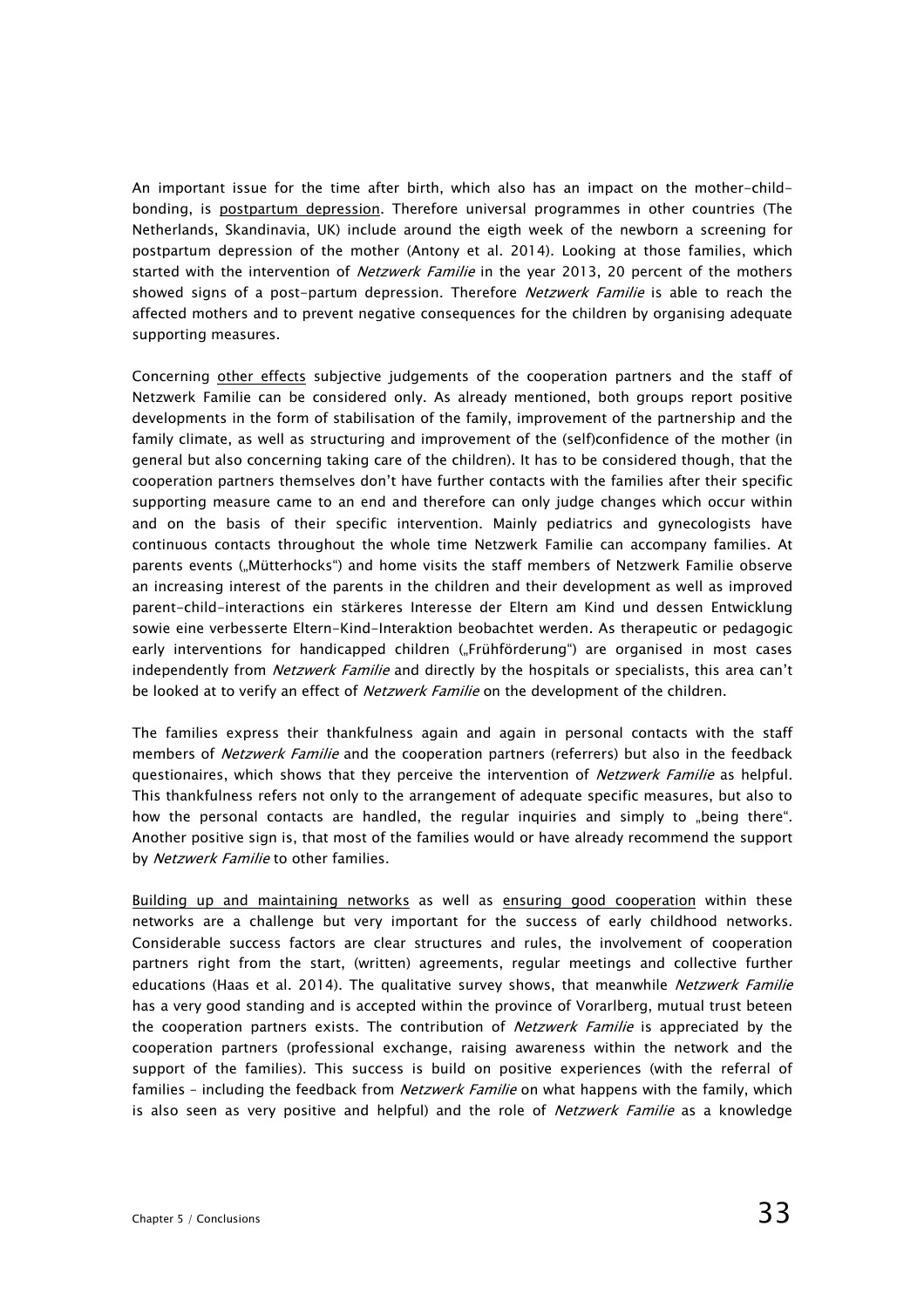platform resp. the regional coordination unit for the network. But also ongoing personal contacts (getting in touch repeatedly) with potential referrers was relevant for this success, although it is a big challenge due to the amount of ressources necessary. Specific efforts were put in activities to raise the awareness among medical professionals. These activities show, that new paths have to be considered and tested again and again, to keep the interest as well as the understanding of the intervention of Netzwerk Familie and its benefit for the families upright.

The preceding pilotphase bevor the roll-out of *Netzwerk Familie* in the whole province, has been and still is a hindrance for the cooperation. The pilotphase has established competitiveness as well as frustration among those programes, which were "rejected" afterwards. As a consequence in those two regions, where other pilotprojects have been tested, more efforts and time needs to be invested to ensure cooperation and to motivate relevant persons to refer families to *Netzwerk* Familie. This can be seen in the numbers and characteristics of families, which are referred in these regions (at the beginning the numbers were considerably lower and the families showed massive multiple problems), but also in the criticism expressed. It was mentioned for example, that the funding of Netzwerk Familie through the province and the implementation of the clearing by two persons (following the four eyes principle) is deterrent for families, because it signals closeness to the child and youth welfare. The feedback from the families doesn't confirm this.

The regional coordination unit also has the task of reviewing the available interventions/measures within the network (Haas et al. 2014). This ongoing task is carried out by Netzwerk Familie and identified the absence of interventions supporting parent-child-bonding in Vorarlberg. The implementation of a standardised intervention like STEEP or SAFE is planned for the next years. The following interventions are missing too: interventions for mentally ill mothers, for the treatment of postpartum depressions, mother-child-treatment in health resorts, low-threshold interventions for pregnant women, group interventions for families (as kick-off for own initiatives) and interventions for migrants with lacking German language skills (the problem is mainly the missing possibility to choose and acceptance of translators as well as the quality of their training).

Within the first five years Netzwerk Familie adapted the programme repeatedly according to the needs of the target group and the cooperation partners. For example the rapid availability of the staff for questions and problems of the families (and the cooperation partners), the attitude towards the families as well as the professional exchange with the cooperation partners is mentioned as very positive and relevant. The existence of *Netzwerk Familie* is percieved as a relief - especially from medical side. Still, the survey showed also some space for further improvements:

Cooperation partners seem to have some difficulties to distinguish between the interventions by the child and youth welfare and the programme of Netzwerk Familie, resp. partly also its target group and the benefit for this group. It might help to provide additional information material or other kind of instruments/paths to clarify this (e.g. use more examples, clarify the different roles and tasks, show the different possibilities to organise and provide support). At the same time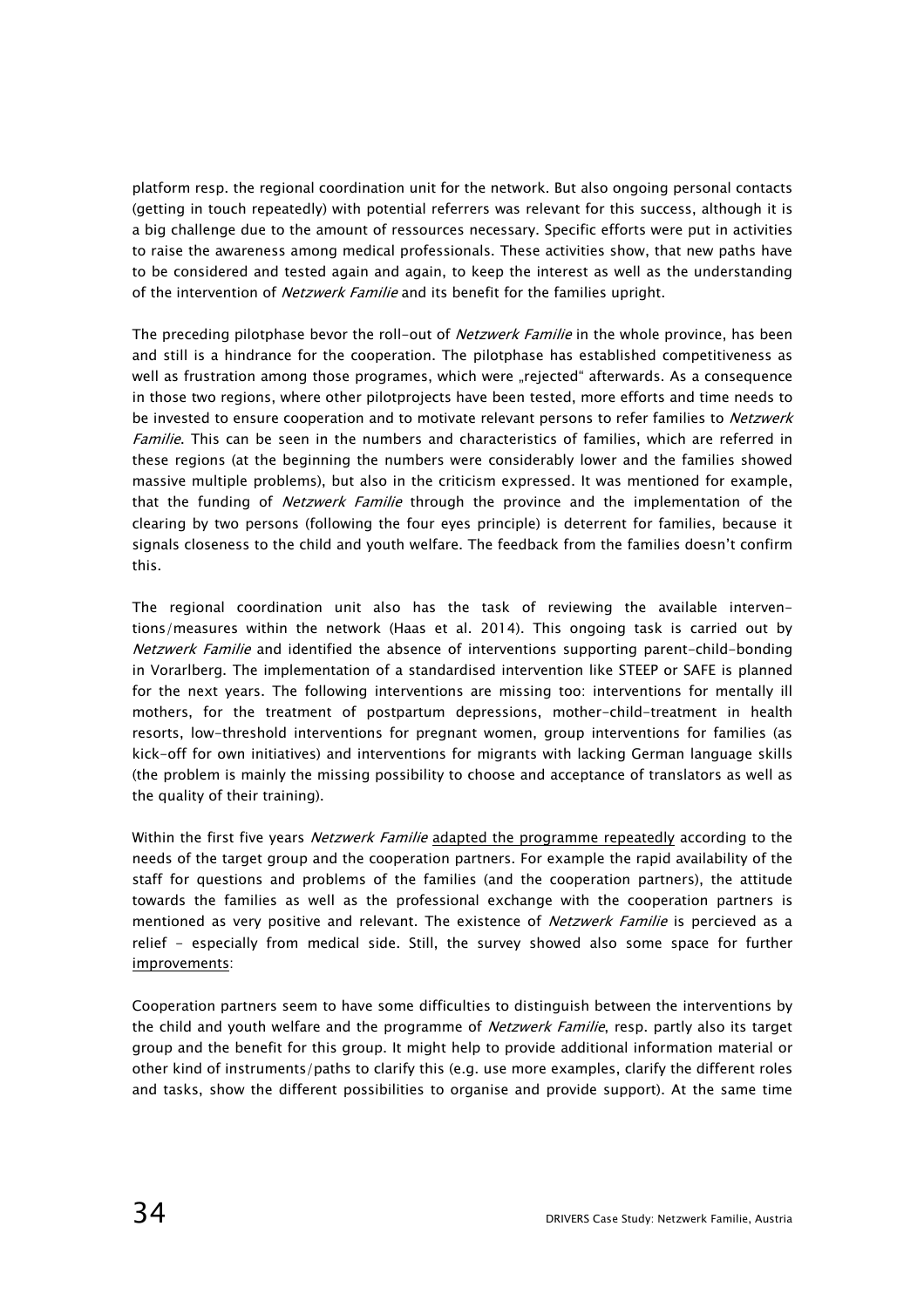the impression was mentioned, that the families in the programme of Netzwerk Familie do not always know exactly, what they can expect from the different specific interventions.

If mothers and fathers shall be reached likewise, the wording of invitations and the title of events needs to be chosen carefully. Netzwerk Familie tried to consider this already (e. g. "Väterhock", an event for fathers) but the participation of fathers remained low. It might be useful to consider the format of events for fathers and to make them more attractive from their perspective (maybe other topics, times, places or implementation modalities would be more suitable for fathers).

More acceptance among the different professional groups within the network could be gained by using a multidisciplinary team for the key intervention of Netzwerk Familie. Another benefit would be the inclusion of different competences and views. Netzwerk Familie already works on this issue, it is planned to include a psychologist.

If a family is referred to the child and youth welfare, Netzwerk Familie stops the intervention. Cooperation partners criticise this as a termination of the relation between the family and a confidant. The importance of continuous accompaniment through the same confidant has been discussed several times also in the advisory board of our project. This seems to be desirable but in practice not feasible. So it is even more important to arrange the transfer from one confidant to the next in a good and positive way. Criticism is also expressed, mainly from families, about the fact, that the key intervention from *Netzwerk Familie* has to be terminated by the third birthday of the child and there is no similar follow-up programme for the age of 3 years plus. In both cases it remained unclear, how and under which circumstances a further accompaniment would be possible. Netzwerk Familie stresses though, that they do invite families to call them in cases of uncertainty or questions also after the third birthday of the child (although the key intervention officially ends with this date).

With ongoing efforts *Netzwerk Familie* tries to motivate and integrate new cooperation partners and to establish contacts with new specific interventions in the province. For example, since recently Netzwerk Familie can also provide families with a special culture pass (which ensures socially disadvantaged persons an access to cultural events). Still, there seem to be professional groups, like midwives, general practitioners, gynecologists and psychiatrists, with which the cooperation is not working well. *Netzwerk Familie* tries to invent new ideas to promote this cooperation regularly (see also chapter description of Netzwerk Familie), but further efforts are necessary as well as support from professional representatives, polticians etc.. There seems to be also space for improvements in the exchange with health promotion programmes. This could be due to the fact, that the existing problems of the families need competely different support at the beginning, which has priority, and health promotion is percieved as not as important. In addition, health promotion programmes are often organised and implemented in a way, which is not attracting socially disadvantaged persons. An increased exchange could lead to a positive effect in each direction even more. The exchange with communities started, but there is also some potential for strengthening this resp. for cooperating and influencing relevant strategies and measures (e.g. welcome present for newborns, initiatives to establish one-stop-shops for the necessary administrative issues).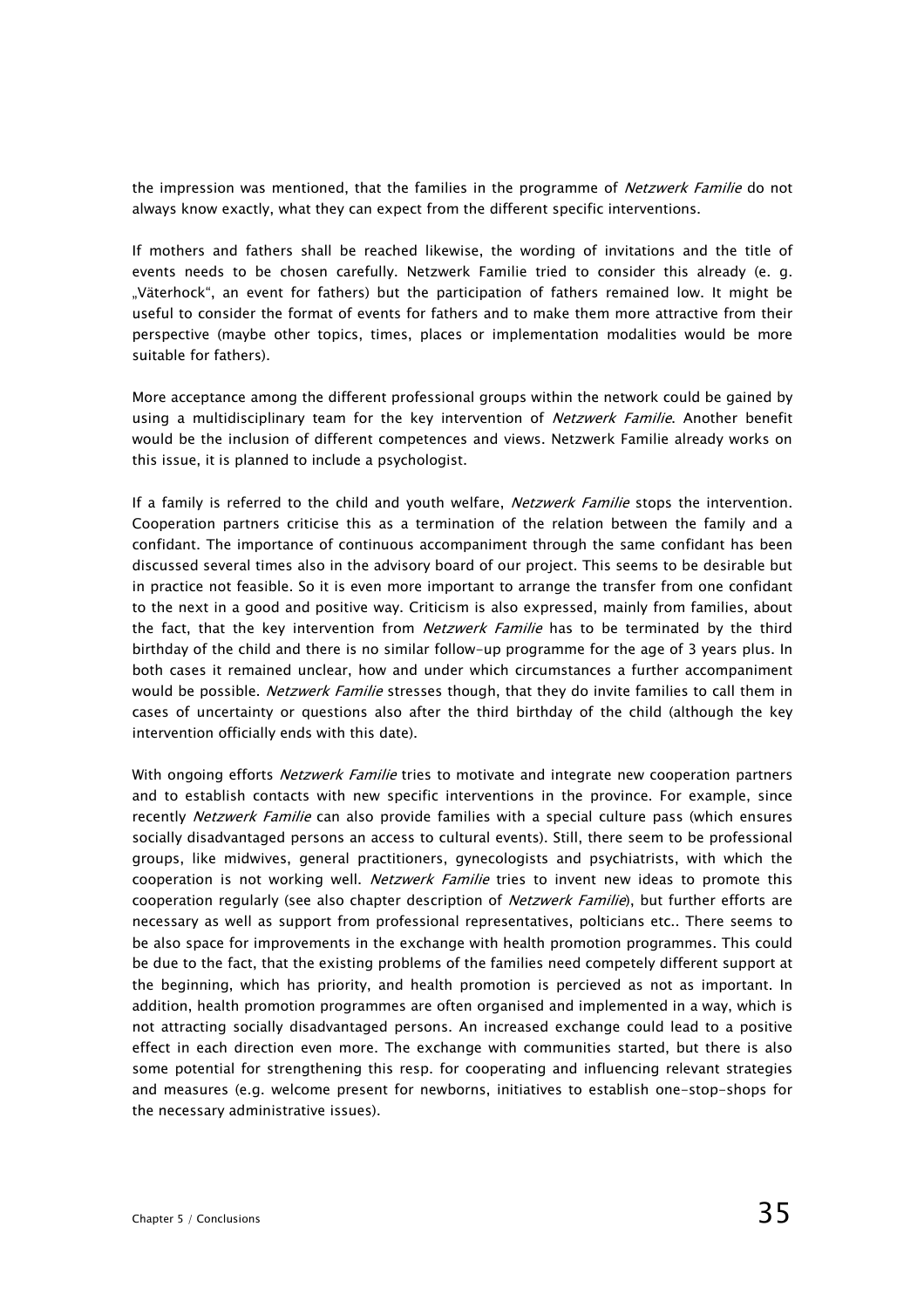On the basis of the feedback from the families and cooperation partners it seems to be useful to consider the following questions:

- What is the best moment before and after giving birth, to inform families about Netzwerk Familie and to motivate them to get in contact? Resp. how can this moment be determined also in cases of giving birth ambulantly?
- » Is the existing information material useful for this purpose resp. does it explain the key intervention of *Netzwerk Familie* in a way, which is easily understandable for families (not to abstract) or would it make sense to adapt it?
- How could inquiries and repeatedly offering support by Netzwerk Familie be organised for those cases, where families reject or hesitate at first?
- » How flexible can a clearing be organised resp. how can a stressful situation be prevented, which could occur for example because of a delayed discharge from hospital?
- » Is it feasible to organise a low threshold form for the first contact resp. the clearing for families with huge reservations and fears, eventually also with experiences with the child and youth welfare (e. g. informal talks with staff members of Netzwerk Familie)?

Another challenge seems to be to guarantee cooperation and networking in those sparsely populated areas, where it is difficult to keep specific interventions upright due to low case numbers. In addition, in these areas the social pressure often is especially high ("to make it on your own"). On the one hand innovative concepts are necessary to ensure the provision of necessary supporting interventions - the responsibility for this can't be with Netzwerk Familie. The children campus in Högst was mentioned as positive example (where different professions and interventions as well as day care etc. are located within one building). On the other hand measures to raise the awareness among the population and to cause rethinking concerning the acceptance of support resp. to generate a positive image. Such measures could eventually reduce reservations among families in other areas, too.

Finally, we want to summarize the main points of the recommendations, which were explicitly mentioned by the interviewees as basis for implementing an early childhood intervention program like Netzwerk Familie in other regions (for details see the summaries of the interviews above). Before starting the intervention program a comprehensive analysis on existing interventions in the region should be done, which enables the identification of potential partners and stakeholders. Political commitment and (financial) support seems to be one of the most important things for the implementation, which should be tried to obtain from different sectors, at least the health and social sector should be involved. The communities and local authorities should be addressed as relevant partners, because they have a lot of formal contact with families after the birth. Sufficient resources (money, time and staff) need to be provided for the implementation. It was also recommended that the implementation process should be planned in advance and done systematically. A regional coordination unit should be installed and the key intervention (accompanying and supporting families) should be carried out by a multiprofessional team. To ensure the cooperation in the early childhood network, regular meetings, trainings and other professional events are essential.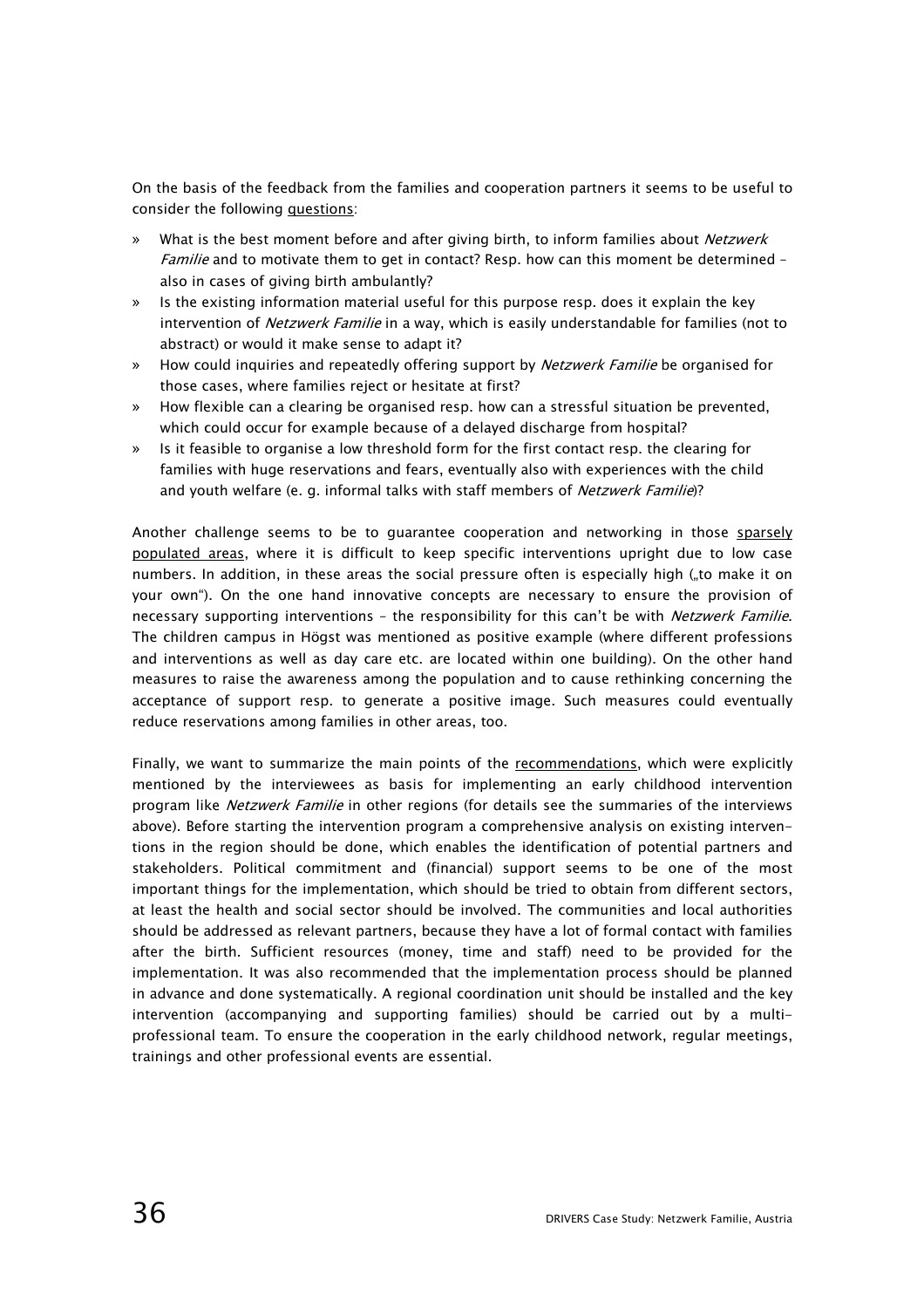## 6 References

AMS (o.J.): Grafisches Arbeitsmarkt Informationssystem - Bundeslandprofile 2012 – Vorarlberg. Arbeitsmarktservice. Im Internet verfügbar unter: http://www.arbeitsmarktprofile.at/2012/8/teil\_05.html (letzter Zugriff 27.03.2014)

Amt der Vorarlberger Landesregierung (2013): Studie zu Armut und sozialer Eingliederung in den Bundesländern – Vorarlberger Ergebnisse zusammengestellt aus dem Endbericht vom 27. Mai 2013 ergänzt um zwei qualitative Studien zu Armut und prekären Lebenslagen und um ausgewählte Maßnahmen zur Armutsprävention in Vorarlberg. Abteilung Gesellschaft, Soziales und Integration und Landesstelle für Statistik. Bregenz. (Im Internet verfügbar unter: http://www.vorarlberg.at/pdf/studiezurarmutundsozialer.pdf, letzter Zugriff 07.04.2014)

Amt der Vorarlberger Landesregierung, Landesstelle für Statistik (2014): Bevölkerungsstatistik Verwaltungszählung vom 31. Dezember 2013. Bregenz

Amt der Vorarlberger Landesregierung, Landesstelle für Statistik (2014b): Vorarlberger Arbeitsmarkt. Februar 2014. Bregenz

Antony, K., Stürzlinger, H., Weigl, M. (2013): Frühe Hilfen – Evidenz zur zeitlichen und inhaltlichen Konzeption eines universellen Basisangebots. Gesundheit Österreich GmbH, Wien

Auftaktveranstaltung Frühe Hilfen, 6.3.14: This was the starting event for an early childhood network in Vienna, where Netzwerk Familie was presented as model project.

BMWFJ (2010): Jugendwohlfahrtsbericht 2009. Bundesministerium für Wirtschaft, Familie und Jugend. Wien

BMWFJ (2013): Jugendwohlfahrtsbericht 2012. Bundesministerium für Wirtschaft, Familie und Jugend. Wien

Evaluation & Co (2010): Evaluation: "Frühe Hilfen". Projekt 1713: "Eine Chance für Kinder" Projekt 1714: "Netzwerk Familie Bezirk Feldkirch" 1715: "Netzwerk Familie Bezirk Dornbirn" Projekt 1716: "Babyfon". Im Auftrag des Amtes der Vorarlberger Landesregierung Abteilung Jugendwohlfahrt und des Fonds Gesundes Österreich [Feldkirch]

Esser G, Weinel H (1990) Vernachlässigende und ablehnende Mütter in Interaktion mit ihren Kindern. In: Martinius J, Frank R (Hrsg) Erkennen, Bewußtmachen, Helfen. Huber, Bern Stuttgart Toronto

Fegert, J.M., Ziegenhain, U. & Fangerau, H. (2010). Problematische Kinderschutzverläufe. Weinheim: Juventa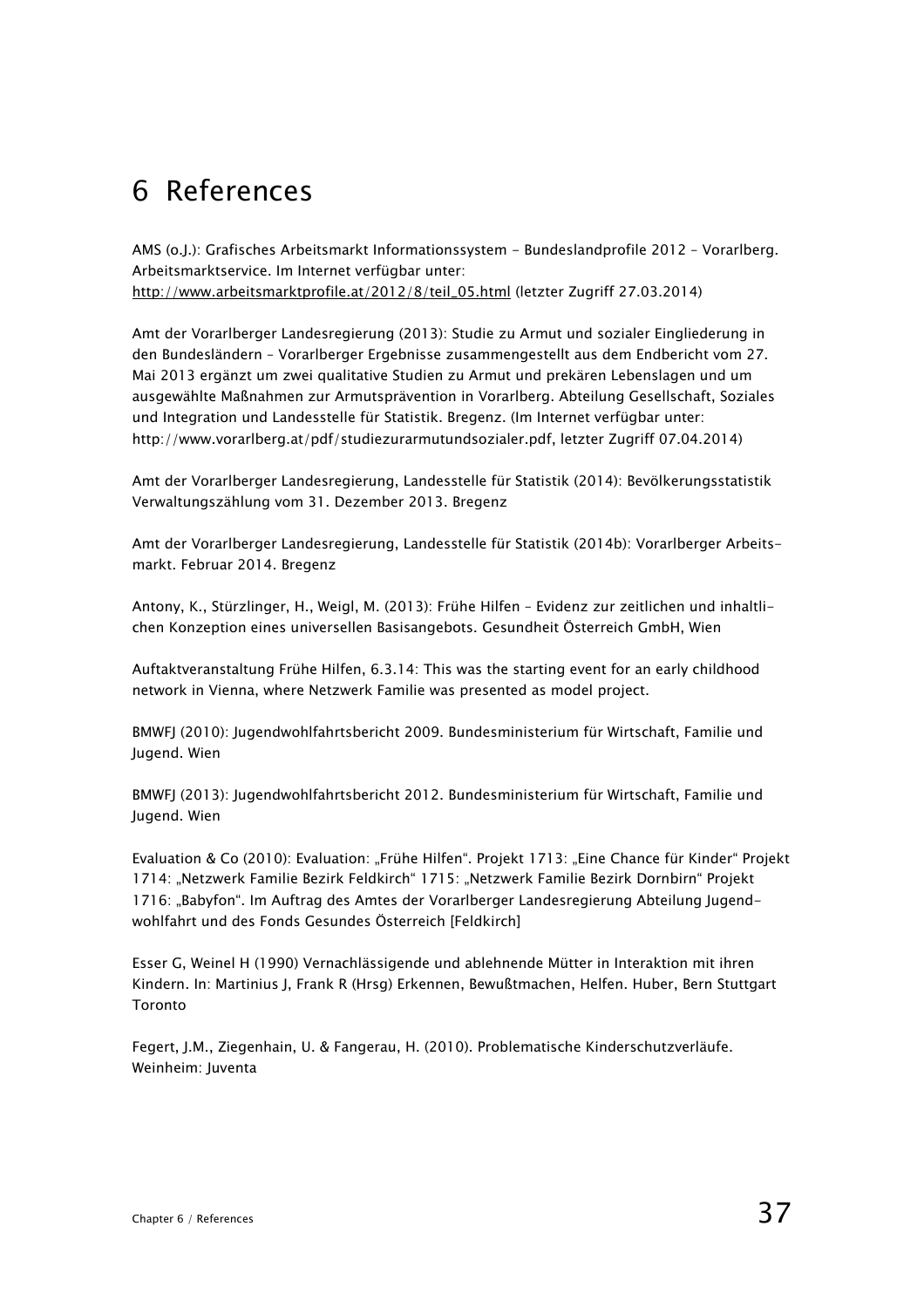Haas, S., Pammer, C., Weigl, M., Winkler, P. (2013): Ausgangslage für Frühe Hilfen in Österreich. Gesundheit Österreich GmbH, Wien

Haas, S., Weigl, M. (2014): Frühe Hilfen: Eckpunkte eines "Idealmodells" für Österreich. Gesundheit Österreich GmbH, Wien

Knaller, C. (2013): Evidenz zur Vernetzung von Frühen Hilfen und zur Erreichbarkeit der Zielgruppen. Gesundheit Österreich GmbH, Wien

Land Vorarlberg: Die Bezirke Vorarlbergs. Im Internet verfügbar unter: http://www.vorarlberg.at/vorarlberg/bezirkshauptmannschaften/bregenz/weitereinformationen /daten\_fakten/diebezirkevorarlbergs.htm (letzter Zugriff 4.3.2014)

Netzwerk Familie (2014): Jahresbericht 2013. Im Internet verfügbar unter: http://www.netzwerkfamilie.at/fachpersonal/jahresberichte (letzer Zugriff am 14.05.2014)

Netzwerk Familie (2013): Jahresbericht 2012. Im Internet verfügbar unter: http://www.netzwerkfamilie.at/fachpersonal/jahresberichte (letzter Zugriff 9.4.2014)

Netzwerk Familie (2012): Jahresbericht 2011. Im Internet verfügbar unter: http://www.netzwerkfamilie.at/fachpersonal/jahresberichte (letzter Zugriff 4.3.2014)

Netzwerk Familie (2011): Jahresbericht 2010. Im Internet verfügbar unter: http://www.netzwerkfamilie.at/fachpersonal/jahresberichte (letzter Zugriff 9.4.2014)

Netzwerk Familie: http://www.netzwerk-familie.at/ (letzter Zugriff 4.3.2014)

Stadtgemeinde Dornbirn: Daten und Fakten. Im Internet verfügbar unter: http://www.dornbirn.at/Daten-und-Fakten.223.0.html (letzter Zugriff 4.3.2014)

Statistik Austria (2011): Registerzählung 2011. Erstellt am 04.11.2013. Im Internet verfügbar unter:

https://www.statistik.at/web\_de/statistiken/bildung\_und\_kultur/bildungsstand\_der\_bevoelkeru ng/index.html (letzter Zugriff 25.3.2014)

Statistik Austria (2013a): Lohnsteuerdaten – Sozialstatistische Auswertungen. Erstellt am 19.12.2013. Im Internet verfügbar unter: http://www.statistik.at/web\_de/statistiken/soziales/personeneinkommen/jaehrliche\_personen\_einkommen/index.html (letzter Zugriff 27.3.2014)

Statistik Austria (2013b): Ausgewählte demographische Indikatoren des Jahres 2012 für die Bundesländer. Demographische Indikatoren. Erstellt am 11.12.2013

Statistik Austria (2013c): Statistik der natürlichen Bevölkerungsbewegung. Erstellt am 21.06.2013